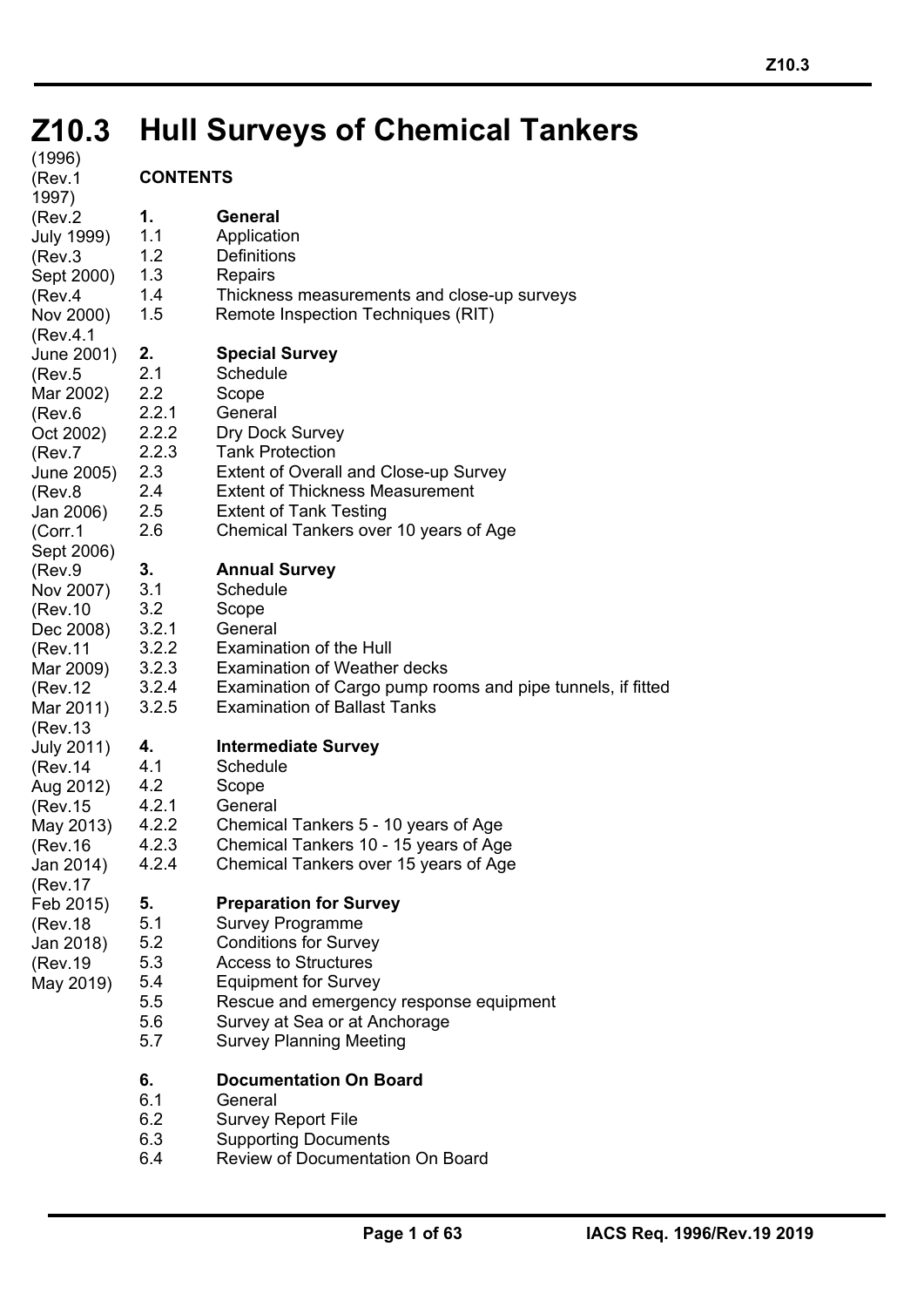## Z<sub>10.3</sub><sup>7</sup><sub>7.1</sub> (cont)

í

## **7. Procedures for Thickness Measurements**

7.1 General<br>7.2 Certificat

- 7.2 Certification of Thickness Measurement Firm<br>7.3 Reporting
	- Reporting

# **8. Reporting and Evaluation of Survey**<br>**8.1** Evaluation of Survey Report

- Evaluation of Survey Report
- 8.2 Reporting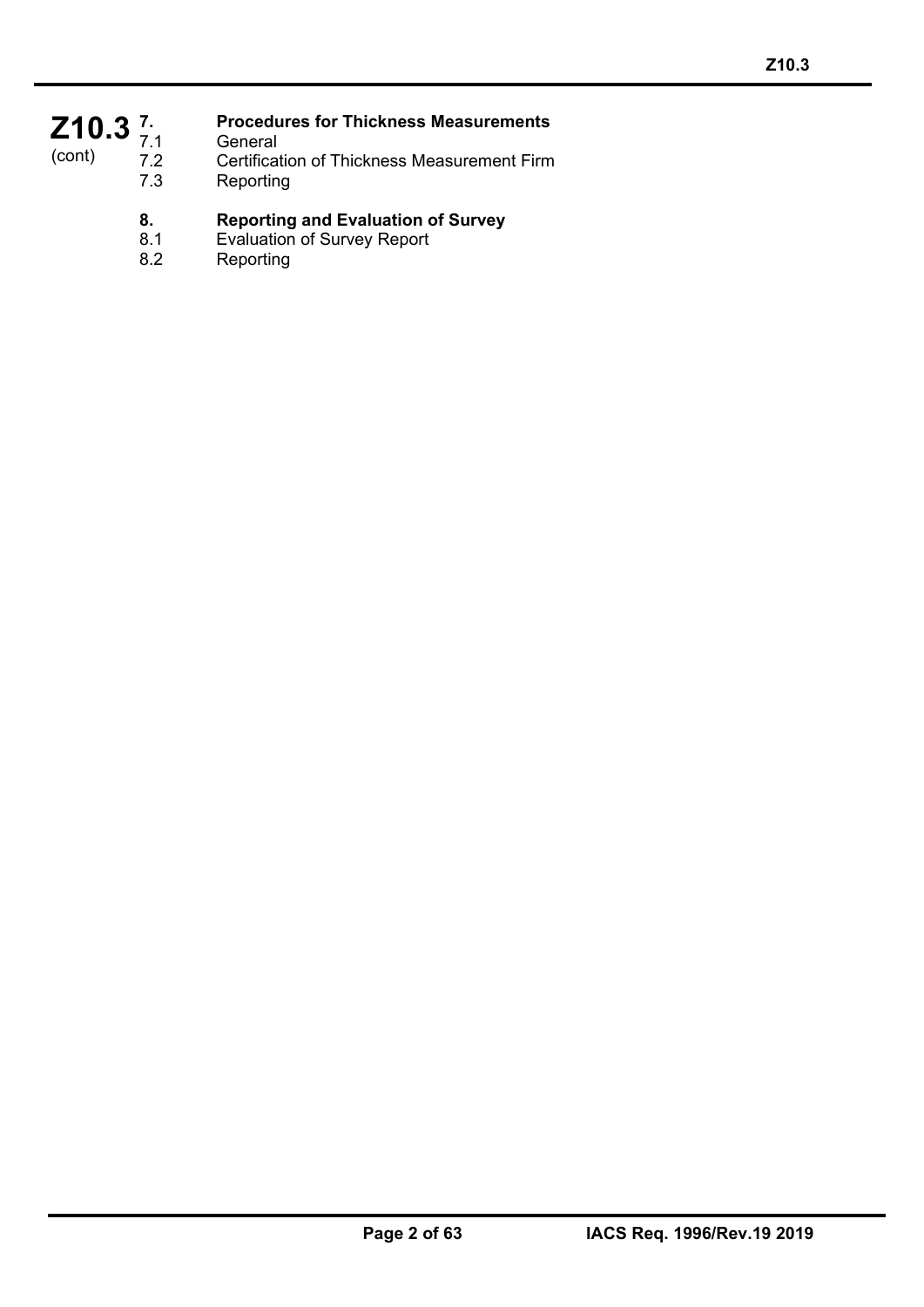# **Z10.3 ENCLOSURES**

í

| cont<br>ι |  |  |
|-----------|--|--|

Table I.1: Minimum requirements for Close-up Survey at Special Survey of Single Skin Chemical Tankers

- I.2: Minimum requirements for Close-up Survey at Special Survey of Double Skin Chemical Tankers
- Table II: Minimum requirements for thickness measurements at Special Survey of Chemical Tankers
- Table III: Minimum requirements for tank testing at Special Survey of Chemical Tankers
- Table IV: Requirements for extent of thickness measurements at those areas of substantial corrosion
- Table V: Procedures for certification of Firms Engaged in Thickness Gauging of Hull **Structures**
- Table VI: Survey Reporting Principles
- Table VII: Executive Hull Summary

| Annex I: | Guidelines for Technical Assessment in conjunction with planning for |
|----------|----------------------------------------------------------------------|
|          | Enhanced Surveys of Chemical Tankers Special Survey - Hull           |

- **Annex II:** Recommended Procedures for Thickness Measurements of Chemical **Tankers**
- **Annex IIIA:** Survey Programme

Appendix 1 List of Plans Appendix 2 Survey Planning Questionnaire Appendix 3 Other Documentation

- **Annex IIIB:** Survey Planning Questionnaire
- **Annex IIIC:** Owner's Inspection Report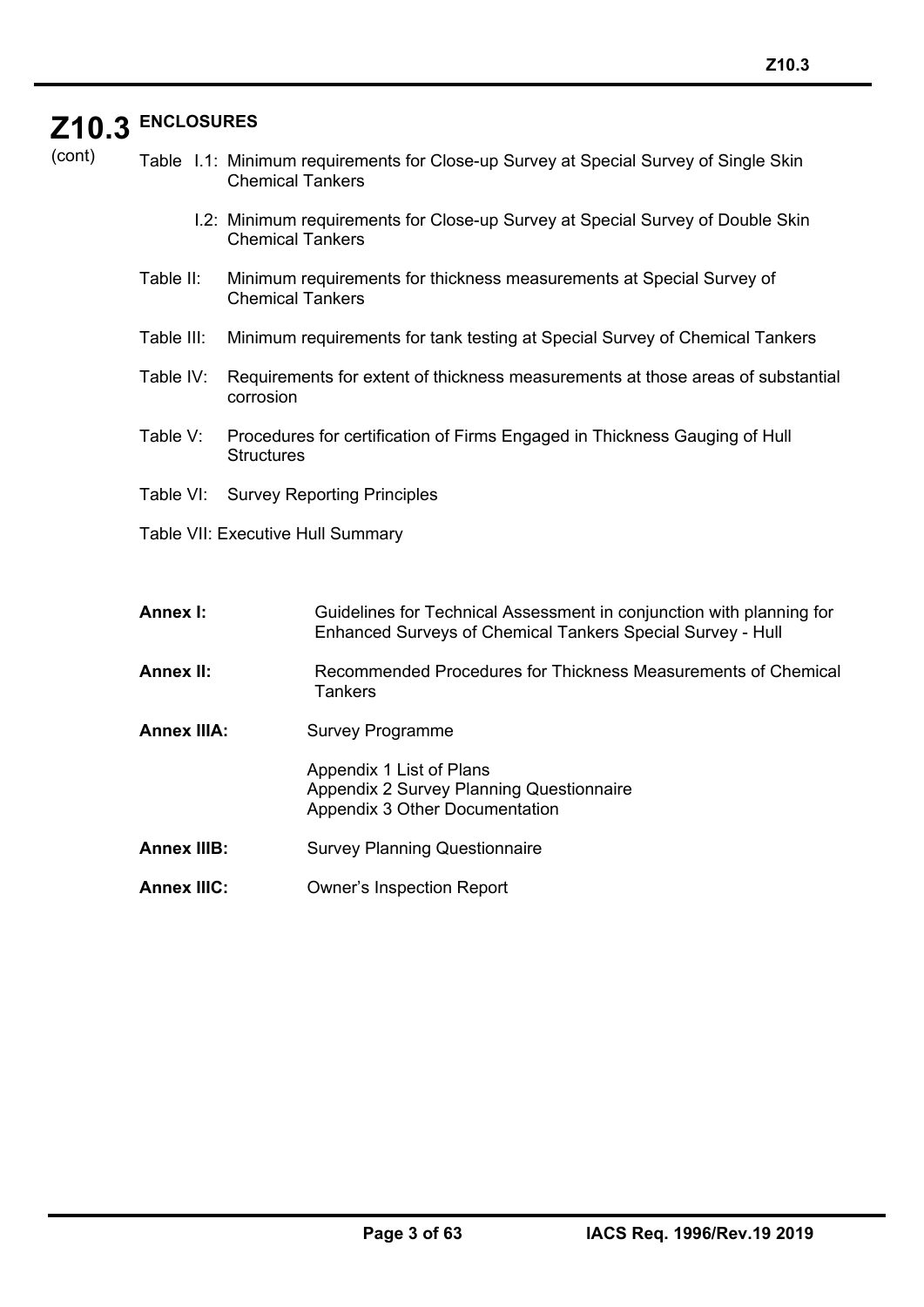# **Z10.3**  Notes:

í

- (cont) 1. This UR Z10.3 is applicable from the first Annual, Intermediate or Special Survey commencing on or after 1 July 1997.
	- 2. Changes introduced in Rev.2 to UR Z10.3 are to be applied by all Member Societies and Associates from 1 September 1999.
	- 3. Changes introduced in Rev.3 to UR Z10.3 are to be applied by all Member Societies and Associates from 1 July 2001.
	- 4. Changes introduced in Rev.4 and Rev.4.1 to UR Z10.3 are to be applied by all Member Societies and Associates from 1 July 2001.
	- 5. Paragraph 4.2.4.3 is newly introduced in Rev.5 in accordance with Res MSC.105(73) and is to be implemented from 1 July 2002. The other changes introduced in Rev.5 are to be implemented within one year of the adoption by Council.
	- 6. Changes introduced in Rev.7 are to be uniformly implemented from 1 July 2006. The amendments to paragraphs 2.2.3.1 and 4.2.2.2 related to the protective coating condition are to apply to the ballast tanks of which the condition will be assessed at the forthcoming Special Survey and Intermediate Survey on or after 1 July 2006.
	- 7. Changes introduced in Rev.8 (para. 1.4, 5.5.4, 5.5.6 and 7.1.3) are to be uniformly applied by IACS Societies on surveys commenced on or after 1 January 2007.
	- 8. Changes introduced in Rev.9 are to be uniformly applied by IACS Societies for surveys commenced on or after the 1 January 2009.
	- 9. Changes introduced in Rev.10 are to be uniformly applied by IACS Societies for surveys commenced on or after 1 January 2010.
	- 10. Changes introduced in Rev.11 are to be uniformly applied by IACS Societies for surveys commenced on or after 1 July 2010.

As for the requirements regarding semi-hard coatings, these coatings, if already applied, will not be accepted from the next special or intermediate survey commenced on or after 1 July 2010, whichever comes first, with respect to waiving the annual internal examination of the ballast tanks.

- 11. Changes introduced in Rev.12 are to be uniformly applied by IACS Societies for surveys commenced on or after 1 July 2012.
- 12. Changes introduced in Rev.13 are to be uniformly applied by IACS Societies for surveys commenced on or after 1 July 2012.
- 13. Changes introduced in Rev.14 are to be uniformly applied by IACS Societies for surveys commenced on or after 1 July 2013.
- 14. Changes introduced in Rev.15 are to be uniformly applied by IACS Societies for surveys commenced on or after 1 July 2014.
- 15. Changes introduced in Rev.16 are to be uniformly applied by IACS Societies for surveys commenced on or after 1 January 2015.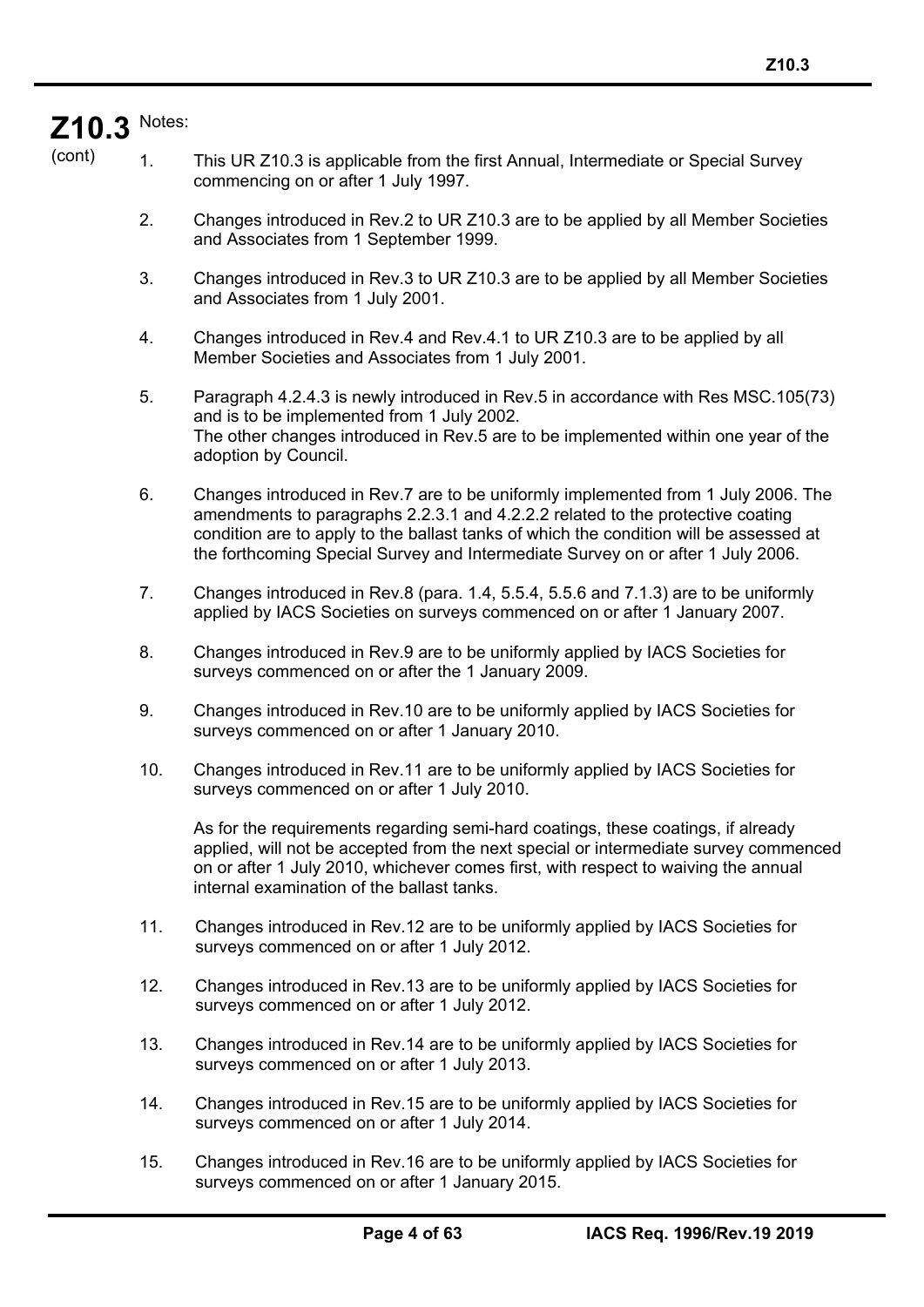#### **Z10.3**  (cont) 16. Changes introduced in Rev.17 are to be uniformly applied by IACS Societies for surveys commenced on or after 1 July 2016.

- 17. Changes introduced in Rev.18 are to be uniformly applied by IACS Societies for surveys commenced on or after 1 January 2019.
- 18. Changes introduced in Rev.19 are to be uniformly applied by IACS Societies for surveys commenced on or after 1 July 2020.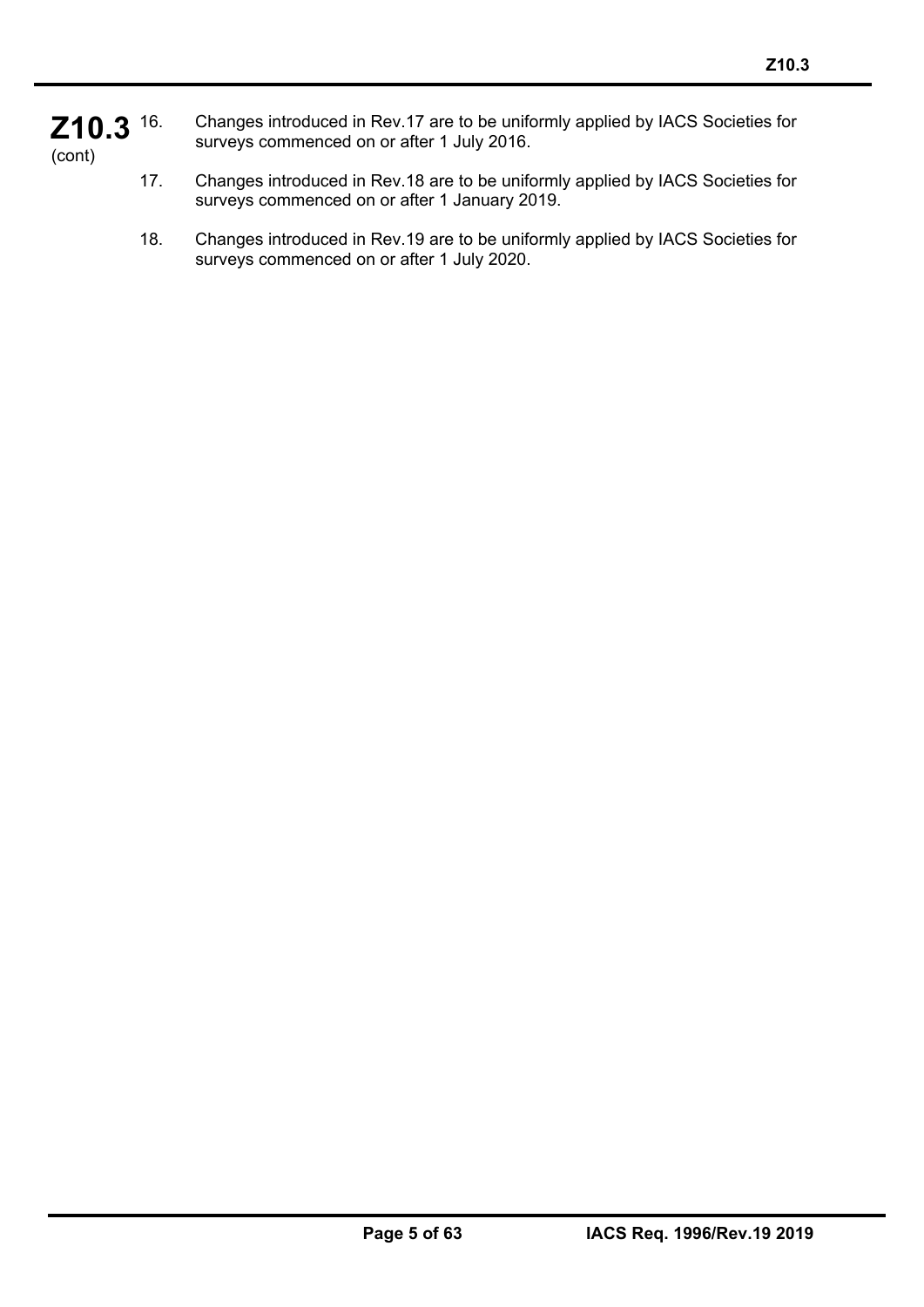#### **Z10.3 1. GENERAL**

#### (cont) **1.1 Application**

1.1.1 The requirements apply to all self-propelled Chemical Tankers with integral tanks i.e. vessels with IMO certificate of fitness for the carriage of dangerous chemicals in bulk. If a chemical tanker is constructed with both integral and independent tanks, these requirements are applicable only to that portion of the cargo length containing integral tanks. Combined gas carriers/chemical tankers with independent tanks within the hull, are to be surveyed as gas carriers.

1.1.2 The requirements apply to surveys of hull structure and piping systems in way of cargo tanks, pump rooms, cofferdams, pipe tunnels, void spaces within the cargo area and all Ballast Tanks. The requirements are additional to the classification requirements applicable to the remainder of the ship. The requirements are not applicable for independent tanks on deck. Refer to Z7.

1.1.3 The requirements contain the minimum extent of examination, thickness measurements and tank testing. The survey is to be extended when Substantial Corrosion and/or structural defects are found and include additional Close-up Survey when necessary.

## **1.2 Definitions**

### 1.2.1 Chemical Tanker

A Chemical Tanker is a ship constructed or adapted and used for the carriage in bulk of any liquid product listed in Chapter 17 of the International Code For The Construction And Equipment Of Ships Carrying Dangerous Chemicals In Bulk, IBC Code.

### 1.2.2 Ballast Tank

A Ballast Tank is a tank which is used solely for the carriage of salt water ballast.

1.2.2 bis A Combined Cargo/Ballast Tank is a tank which is used for the carriage of cargo or ballast water as a routine part of the vessel's operation and will be treated as a Ballast Tank. Cargo tanks in which water ballast might be carried only in exceptional cases per MARPOL I/18.3 are to be treated as cargo tanks.

### 1.2.3 Overall Survey

An Overall Survey is a survey intended to report on the overall condition of the hull structure and determine the extent of additional Close-up Surveys.

### 1.2.4 Close-up Survey

A Close-up Survey is a survey where the details of structural components are within the close visual inspection range of the surveyor, i.e. normally within reach of hand.

### 1.2.5 Transverse Section

A Transverse Section includes all longitudinal members such as plating, longitudinals and girders at the deck, sides, bottom, inner bottom and longitudinal bulkheads. For transversely framed vessels, a transverse section includes adjacent frames and their end connections in way of transverse sections.

### 1.2.6 Representative Tank

í

Representative Tanks are those which are expected to reflect the condition of other tanks of similar type and service and with similar corrosion prevention systems. When selecting Representative Tanks account is to be taken of the service and repair history onboard and identifiable Critical Structural Areas and/or Suspect Areas.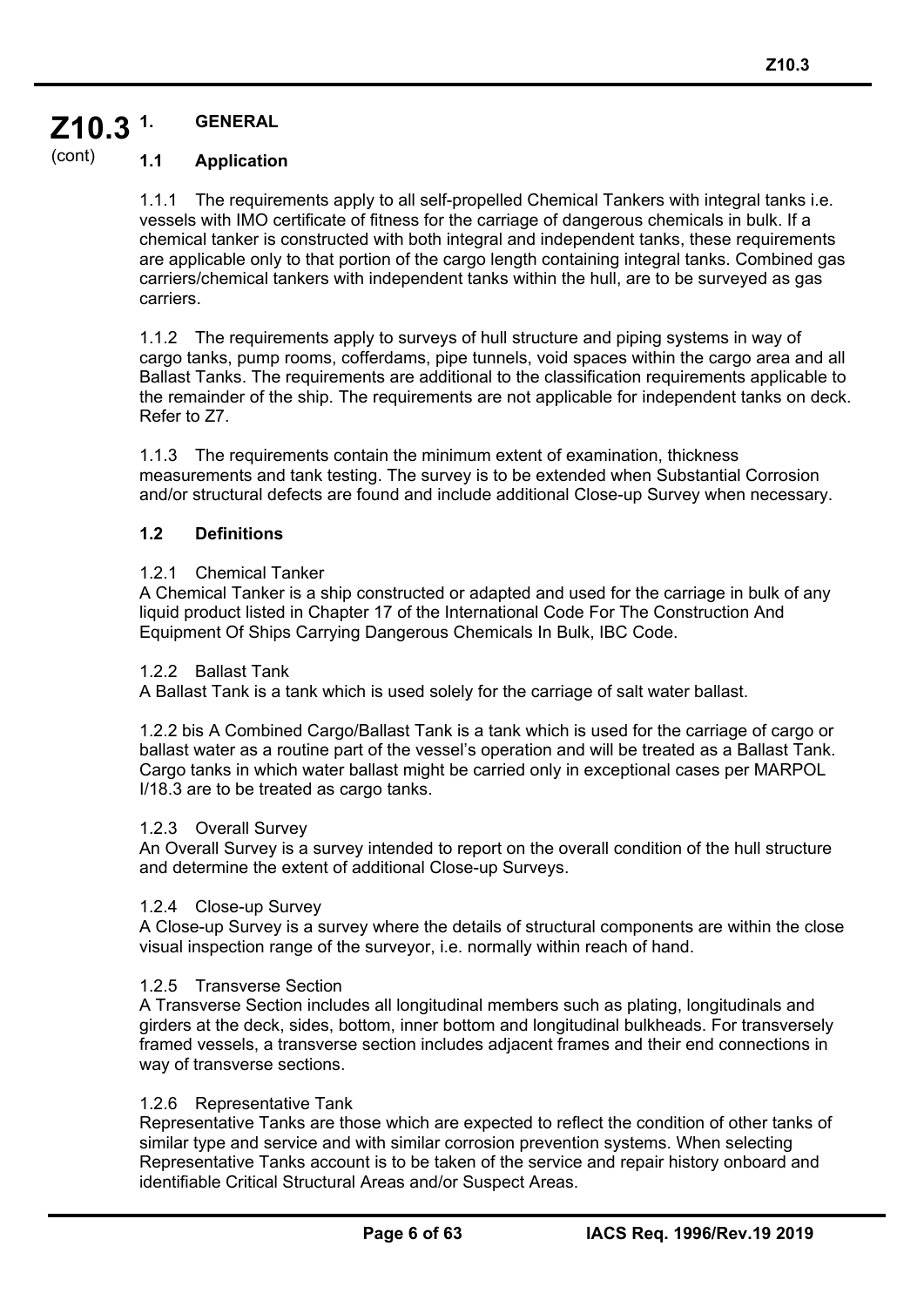## $Z10.3$   $_{SUSpect\ Area}^{1.2.7}$  Suspect Area

(cont)

Suspect Areas are locations showing Substantial Corrosion and/or are considered by the Surveyor to be prone to rapid wastage.

#### 1.2.8 Critical Structural Area

Critical Structural Areas are locations which have been identified from calculations to require monitoring or from the service history of the subject ship or from similar or sister ships (if available) to be sensitive to cracking, buckling or corrosion which would impair the structural integrity of the ship.

#### 1.2.9 Substantial Corrosion

Substantial Corrosion is an extent of corrosion such that assessment of corrosion pattern indicate a wastage in excess of 75% of allowable margins, but within acceptable limits.

#### 1.2.10 Corrosion Prevention System

A Corrosion Prevention System is normally considered a full hard protective coating.

Hard Protective Coating is usually to be epoxy coating or equivalent. Other coating systems, which are neither soft nor semi-hard coatings, may be considered acceptable as alternatives provided that they are applied and maintained in compliance with the manufacturer's specifications.

1.2.11 Coating condition Coating condition is defined as follows:

| <b>GOOD</b> | condition with only minor spot rusting.                                                                                                                                                           |
|-------------|---------------------------------------------------------------------------------------------------------------------------------------------------------------------------------------------------|
| <b>FAIR</b> | condition with local breakdown at edges of stiffeners and weld<br>connections and/or light rusting over 20% or more of areas under<br>consideration, but less than as defined for POOR condition. |
| <b>POOR</b> | condition with general breakdown of coating over 20% or more, or hard<br>scale at 10% or more, of areas under consideration.                                                                      |

*Reference is made to IACS Recommendation No.87 "Guidelines for Coating Maintenance & Repairs for Ballast Tanks and Combined Cargo/Ballast Tanks on Oil Tankers".* 

#### 1.2.12 Cargo Area

í

Cargo Area is that part of the ship which contains cargo tanks, slop tanks and cargo/ballast pump-rooms, cofferdams, ballast tanks and void spaces adjacent to cargo tanks and also deck areas throughout the entire length and breadth of the part of the ship over the above mentioned spaces.

#### 1.2.13 Special consideration

Special consideration or specially considered (in connection with close-up surveys and thickness measurements) means sufficient close-up inspection and thickness measurements are to be taken to confirm the actual average condition of the structure under the coating.

#### 1.2.14 Prompt and Thorough Repair

A Prompt and Thorough repair is a permanent repair completed at the time of survey to the satisfaction of the Surveyor, therein removing the need for the imposition of any associated condition of class.

1.2.15 Remote Inspection Techniques(RIT)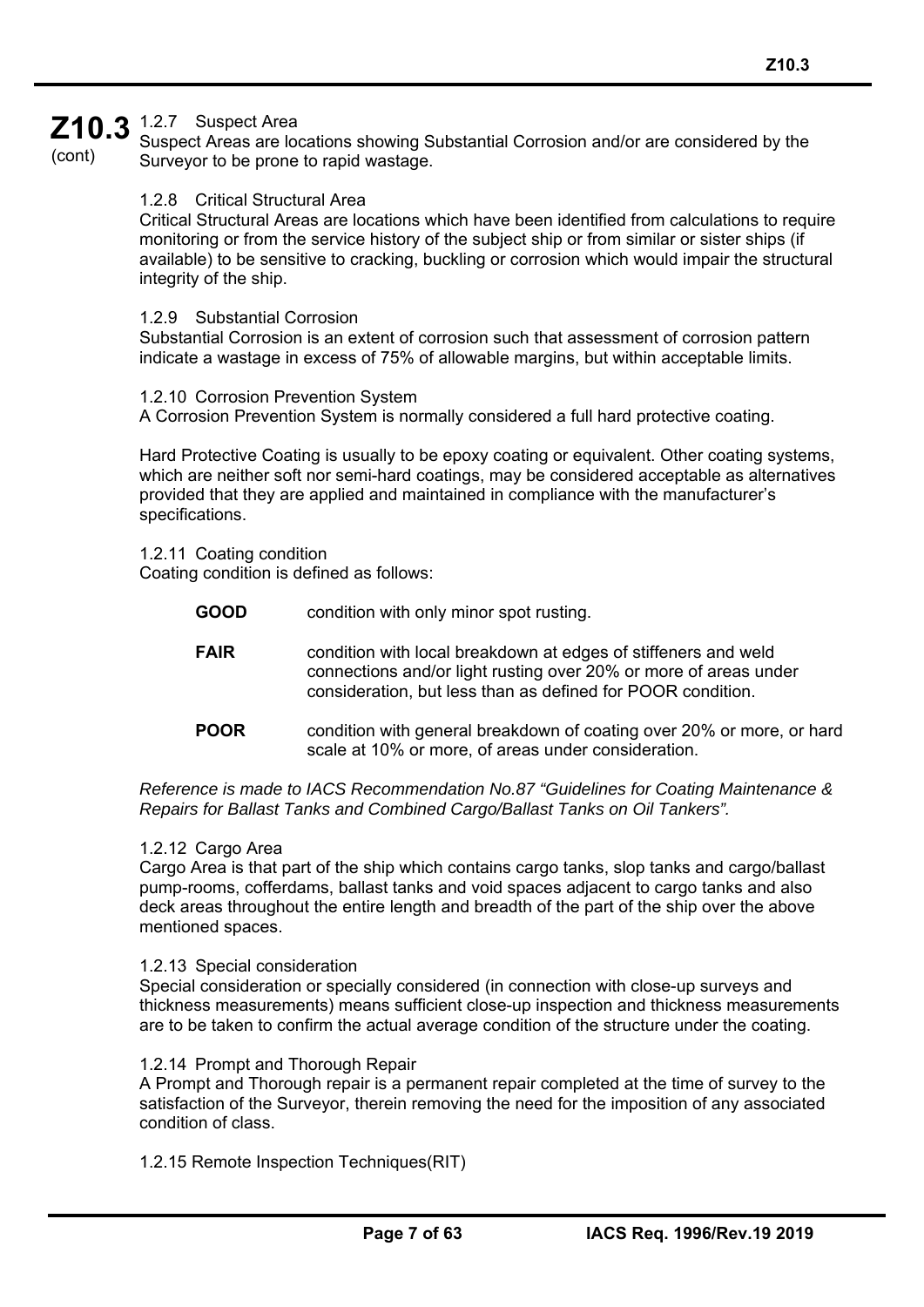**Z10.3**  (cont) Remote Inspection Technique is a means of survey that enables examination of any part of the structure without the need for direct physical access of the surveyor(refer to Rec.42).

#### **1.3 Repairs**

1.3.1 Any damage in association with wastage over the allowable limits (including buckling, grooving, detachment or fracture), or extensive areas of wastage over the allowable limits, which affects or, in the opinion of the Surveyor, **will** affect the vessel's structural, watertight or weathertight integrity, is to be **promptly and thoroughly** (see 1.2.14) repaired. Areas to be considered include:

- bottom structure and bottom plating:
- side structure and side plating;
- deck structure and deck plating;
- watertight or oiltight bulkheads;
- hatch covers or hatch coamings, where fitted.

For locations where adequate repair facilities are not available, consideration may be given to allow the vessel to proceed directly to a repair facility. This may require discharging the cargo and/or temporary repairs for the intended voyage.

1.3.2 Additionally, when a survey results in the identification of structural defects or corrosion, either of which, in the opinion of the Surveyor, will impair the vessel's fitness for continued service, remedial measures are to be implemented before the ship continues in service.

1.3.3 Where the damage found on structure mentioned in Para. 1.3.1 is isolated and of a localised nature which does not affect the ship's structural integrity, consideration may be given by the surveyor to allow an appropriate temporary repair to restore watertight or weather tight integrity and impose a condition of class in accordance with IACS PR 35, with a specific time limit.

#### **1.4 Thickness measurements and close-up surveys**

1.4.1 In any kind of survey, i.e. special, intermediate, annual or other surveys having the scope of the foregoing ones, thickness measurements, when required by Table II, of structures in areas where close-up surveys are required shall be carried out simultaneously with close-up surveys.

1.4.2 Consideration may be given by the attending Surveyor to allow use of Remote Inspection Techniques (RIT) as an alternative to close-up survey. Surveys conducted using a RIT are to be completed to the satisfaction of the attending Surveyor.

#### **1.5 Remote Inspection Techniques (RIT)**

í

1.5.1 The RIT is to provide the information normally obtained from a close-up survey. RIT surveys are to be carried out in accordance with the requirements given here-in and the requirements of IACS Recommendation 42 'Guidelines for Use of Remote Inspection Techniques for surveys'. These considerations are to be included in the proposals for use of a RIT which are to be submitted in advance of the survey so that satisfactory arrangements can be agreed with the Classification Society.

1.5.2 The equipment and procedure for observing and reporting the survey using a RIT are to be discussed and agreed with the parties involved prior to the RIT survey, and suitable time is to be allowed to set-up, calibrate and test all equipment beforehand.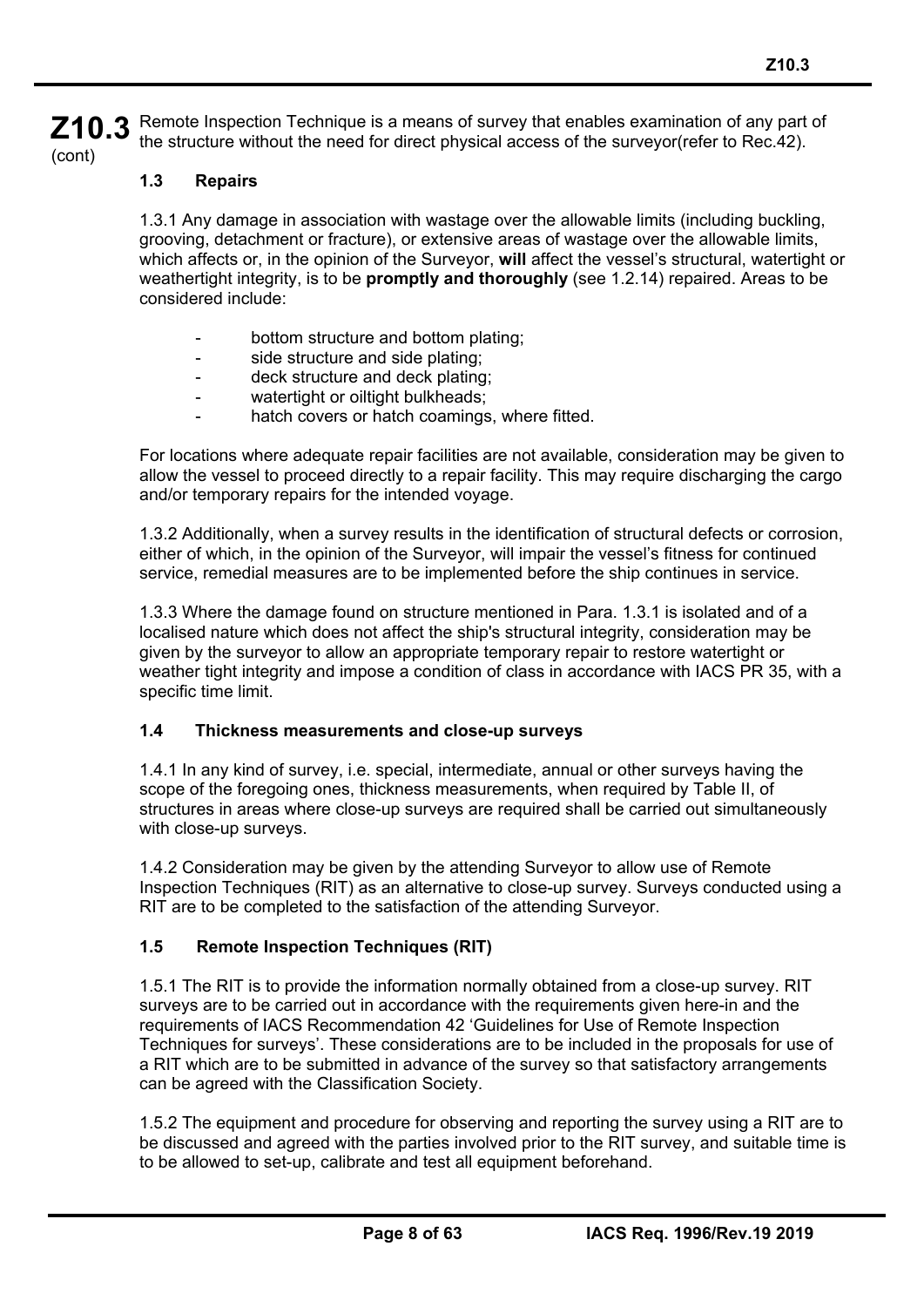#### **Z10.3** 1.5.3 When using a RIT as an alternative to close-up survey, if not carried out by the Society is to be conducted by a firm approved as a service supplier according to UR 717 and (cont) itself, it is to be conducted by a firm approved as a service supplier according to UR Z17 and is to be witnessed by an attending surveyor of the Society.

1.5.4 The structure to be examined using a RIT is to be sufficiently clean to permit meaningful examination. Visibility is to be sufficient to allow for a meaningful examination. The Classification Society is to be satisfied with the methods of orientation on the structure.

1.5.5 The Surveyor is to be satisfied with the method of data presentation including pictorial representation, and a good two-way communication between the Surveyor and RIT operator is to be provided.

1.5.6 If the RIT reveals damage or deterioration that requires attention, the Surveyor may require traditional survey to be undertaken without the use of a RIT.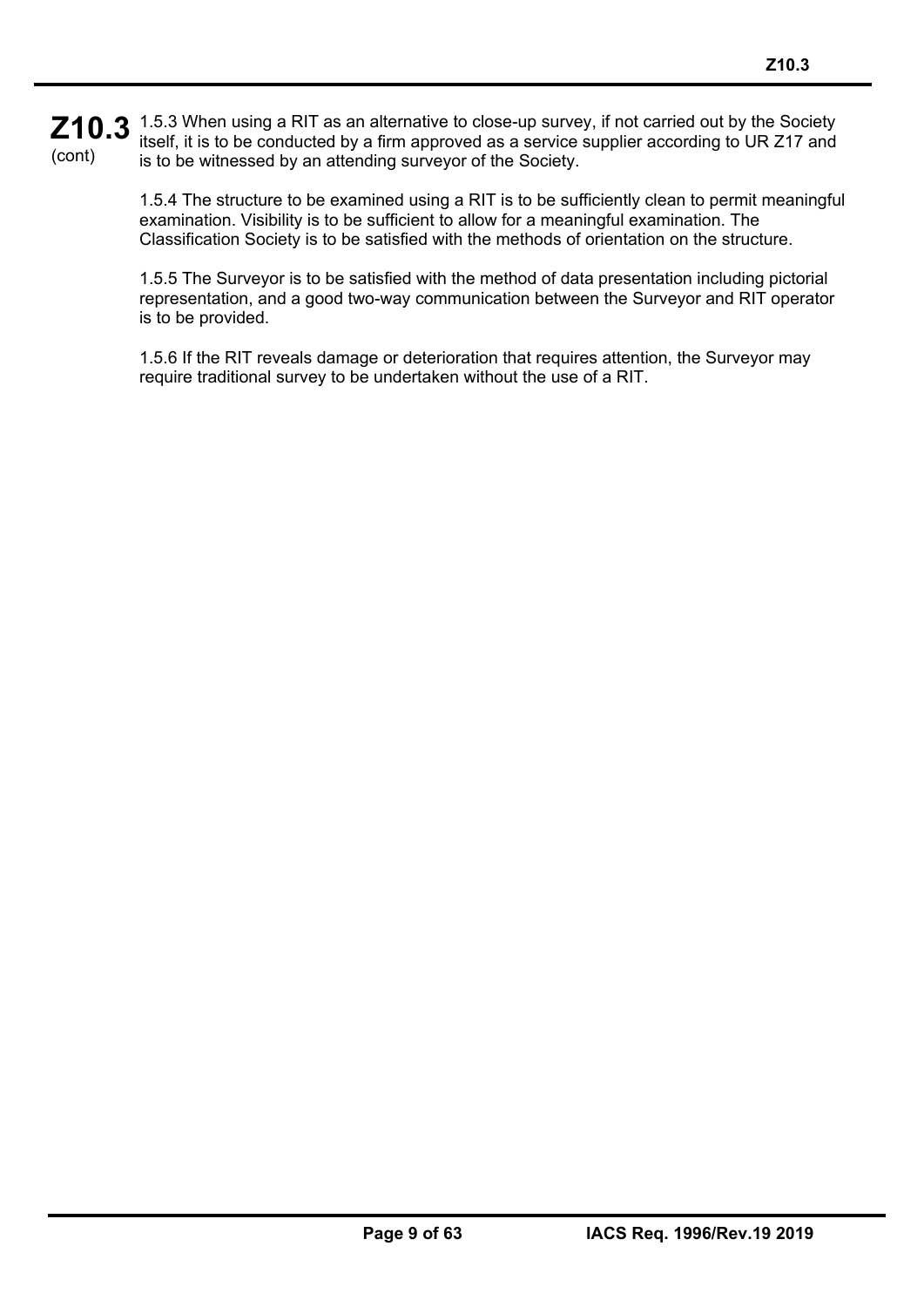#### **Z10.3 2. SPECIAL SURVEY1**

#### (cont) **2.1 Schedule**

2.1.1 Special Surveys are to be carried out at 5 years intervals to renew the Classification Certificate.

2.1.2 The first Special Survey is to be completed within 5 years from the date of the initial classification survey and thereafter within 5 years from the credited date of the previous Special Survey. However, an extension of class of 3 months maximum beyond the 5th year can be granted in exceptional circumstances. In this case, the next period of class will start from the expiry date of the Special Survey before the extension was granted.

2.1.3 For surveys completed within 3 months before the expiry date of the Special Survey, the next period of class will start from the expiry date of the Special Survey. For surveys completed more than 3 months before the expiry date of the Special Survey, the period of class will start from the survey completion date. In cases where the vessel has been laid up or has been out of service for a considerable period because of a major repair or modification and the owner elects to only carry out the overdue surveys, the next period of class will start from the expiry date of the special survey. If the owner elects to carry out the next due special survey, the period of class will start from the survey completion date.

2.1.4 The Special Survey may be commenced at the 4th Annual Survey and be progressed with a view to completion by the 5th anniversary date. When the Special Survey is commenced prior to the 4th Annual Survey, the entire survey is to be completed within 15 months if such work is to be credited to the Special Survey.

2.1.5 Concurrent crediting to both Intermediate Survey (IS) and Special Survey (SS) for surveys and thickness measurements of spaces are not acceptable.

### **2.2 Scope**

2.2.1 General

í

2.2.1.1 The Special Survey is to include, in addition to the requirements of the Annual Survey, examination, tests and checks of sufficient extent to ensure that the hull and related piping, as required in 2.2.1.3, is in a satisfactory condition and is fit for its intended purpose for the new period of class of 5 years to be assigned, subject to proper maintenance and operation and to periodical surveys being carried out at the due dates.

2.2.1.2 All cargo tanks, Ballast Tanks, including double bottom tanks, pump rooms, pipe tunnels, cofferdams and void spaces bounding cargo tanks, decks and outer hull are to be examined, and this examination is to be supplemented by thickness measurement and testing as required in 2.4 and 2.5, to ensure that the structural integrity remains effective. The aim of the examination is to discover Substantial Corrosion, significant deformation, fractures, damages or other structural deterioration, that may be present.

2.2.1.3 Cargo piping on deck and cargo and ballast piping within the above tanks and spaces are to be examined and operationally tested to working pressure to attending Surveyor's satisfaction to ensure that tightness and condition remain satisfactory. Special attention is to be given to any ballast piping in cargo tanks and cargo piping in ballast tanks and void

 $\overline{a}$ 1 Some member Societies use the term "Special Periodical Survey" others use the term "Class Renewal Survey" instead of the term "Special Survey".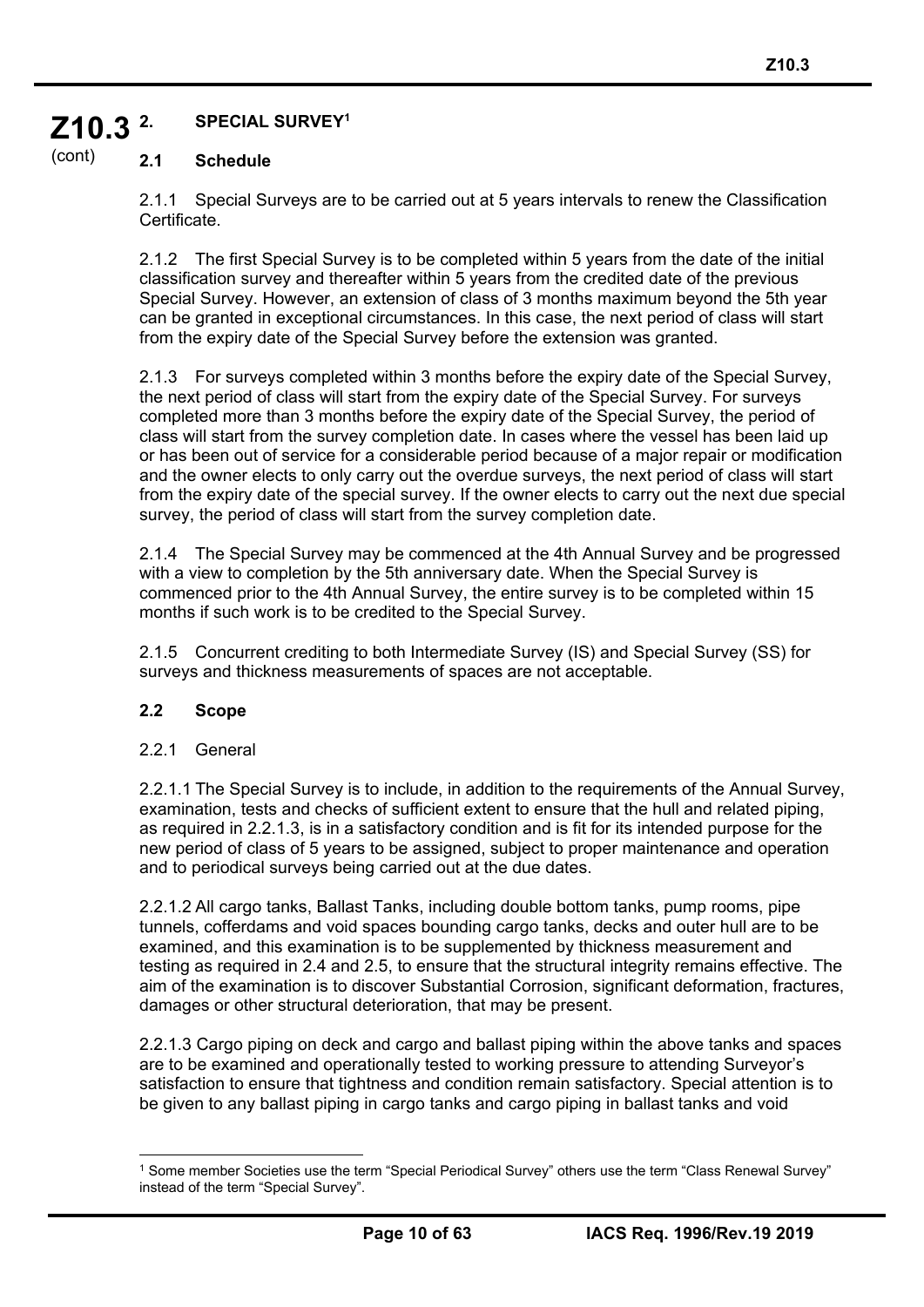**Z10.3**  (cont) spaces, and Surveyors are to be advised on all occasions when this piping, including valves and fittings are open during repair periods and can be examined internally.

2.2.2 Dry Dock Survey

2.2.2.1 A survey in dry dock is to be a part of the Special Survey. The overall and close-up surveys and thickness measurements, as applicable, of the lower portions of the cargo tanks and ballast tanks are to be carried out in accordance with the applicable requirements for special surveys, if not already performed.

- Note: lower portions of the cargo and ballast tanks are considered to be the parts below light ballast water line.
- 2.2.3 Tank Protection

í

2.2.3.1 Where provided, the condition of the corrosion prevention system of cargo tanks is to be examined.

A Ballast Tank is to be examined at subsequent annual intervals where:

- a. a **hard** protective coating has not been applied from the time of construction, or
- b. a soft or semi-hard coating has been applied, or
- c. substantial corrosion is found within the tank, or
- d. the **hard** protective coating is found to be in less than GOOD condition and the **hard**  protective coating is not repaired to the satisfaction of the Surveyor.

Thickness measurements are to be carried out as deemed necessary by the surveyor.

### **2.3 Extent of Overall and Close-up Survey**

2.3.1 An Overall Survey of all tanks and spaces is to be carried out at each Special Survey.

2.3.2 The minimum requirements for Close-up Surveys at Special Survey are given in Table I. The survey of stainless steel tanks may be carried out as an overall survey supplemented by Close-up Survey as deemed necessary by the surveyor.

2.3.3 The Surveyor may extend the Close-up Survey as deemed necessary taking into account the maintenance of the tanks under survey, the condition of the corrosion prevention system and also in the following cases:

- a) In particular, tanks having structural arrangements or details which have suffered defects in similar tanks or on similar ships according to available information.
- b) In tanks which have structures approved with reduced scantlings due to an approved corrosion control system.

2.3.4 For areas in tanks where hard protective coatings are found to be in a GOOD condition as defined in 1.2.11, the extent of Close-up Surveys according to Table I may be specially considered.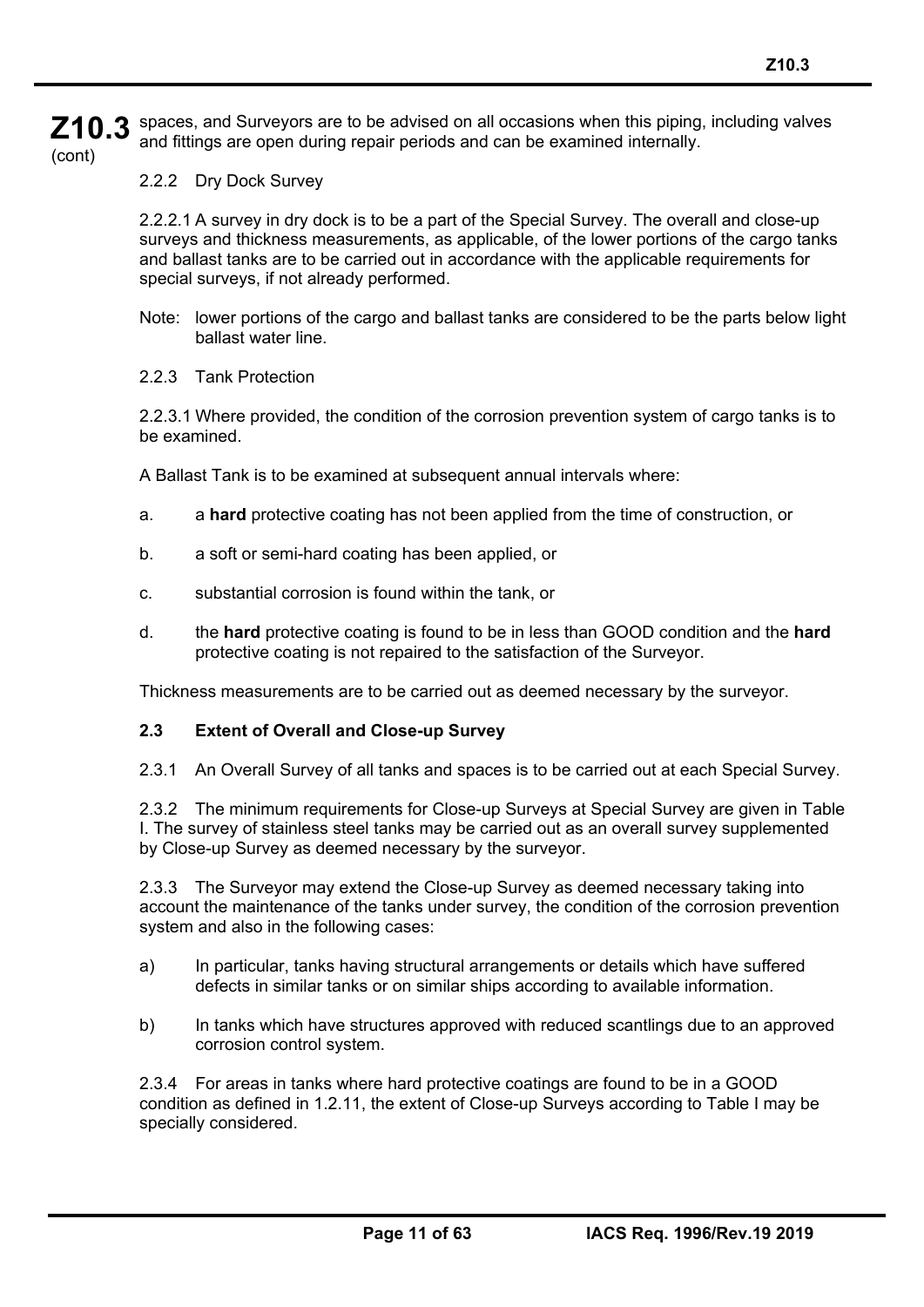#### **Z10.3 2.4 Extent of Thickness Measurement**

(cont)

2.4.1 The minimum requirements for thickness measurements at Special Survey are given in Table II. Thickness measurement of stainless steel hull structure and piping may be waived, except for clad steel plating.

2.4.2 Provisions for extended measurements for areas with Substantial Corrosion are given in Table IV, and as may be additionally specified in the Survey Programme as required in 5.1. These extended thickness measurements are to be carried out before the survey is credited as completed. Suspect Areas identified at previous Special Surveys are to be examined. Areas of substantial corrosion identified at previous surveys are to have thickness measurements taken.

2.4.3 The Surveyor may further extend the thickness measurements as deemed necessary.

2.4.4 For areas in tanks where hard protective coatings are found to be in a GOOD condition as defined in 1.2.11, the extent of thickness measurements according to Table II may be specially considered.

2.4.5 Transverse sections are to be chosen where the largest reductions are suspected to occur or are revealed from deck plating measurements.

2.4.6 In cases where two or three sections are to be measured, at least one is to include a Ballast Tank within 0.5L amidships.

#### **2.5 Extent of Tank Testing**

í

2.5.1 The minimum requirements for ballast tank testing at Special Survey are given in 2.5.3 and Table III. The minimum requirements for cargo tank testing at Special Survey are given in 2.5.4 and Table III. Cargo tank testing carried out by the vessel's crew under the direction of the Master may be accepted by the surveyor provided the following conditions are complied with:

- a) a tank testing procedure, specifying fill heights, tanks being filled and bulkheads being tested, has been submitted by the owner and reviewed by the Society prior to the testing being carried out;
- b) there is no record of leakage, distortion or substantial corrosion that would affect the structural integrity of the tank;
- c) the tank testing has been satisfactorily carried out within special survey window not more than 3 months prior to the date of the survey on which the overall or close up survey is completed;
- d) the satisfactory results of the testing is recorded in the vessel's logbook;
- e) the internal and external condition of the tanks and associated structure are found satisfactory by the surveyor at the time of the overall and close up survey.
- 2.5.2 The Surveyor may extend the tank testing as deemed necessary.
- 2.5.3 Boundaries of ballast tanks are to be tested with a head of liquid to the top of air pipes.

2.5.4 Boundaries of cargo tanks are to be tested to the highest point that liquid will rise under service conditions.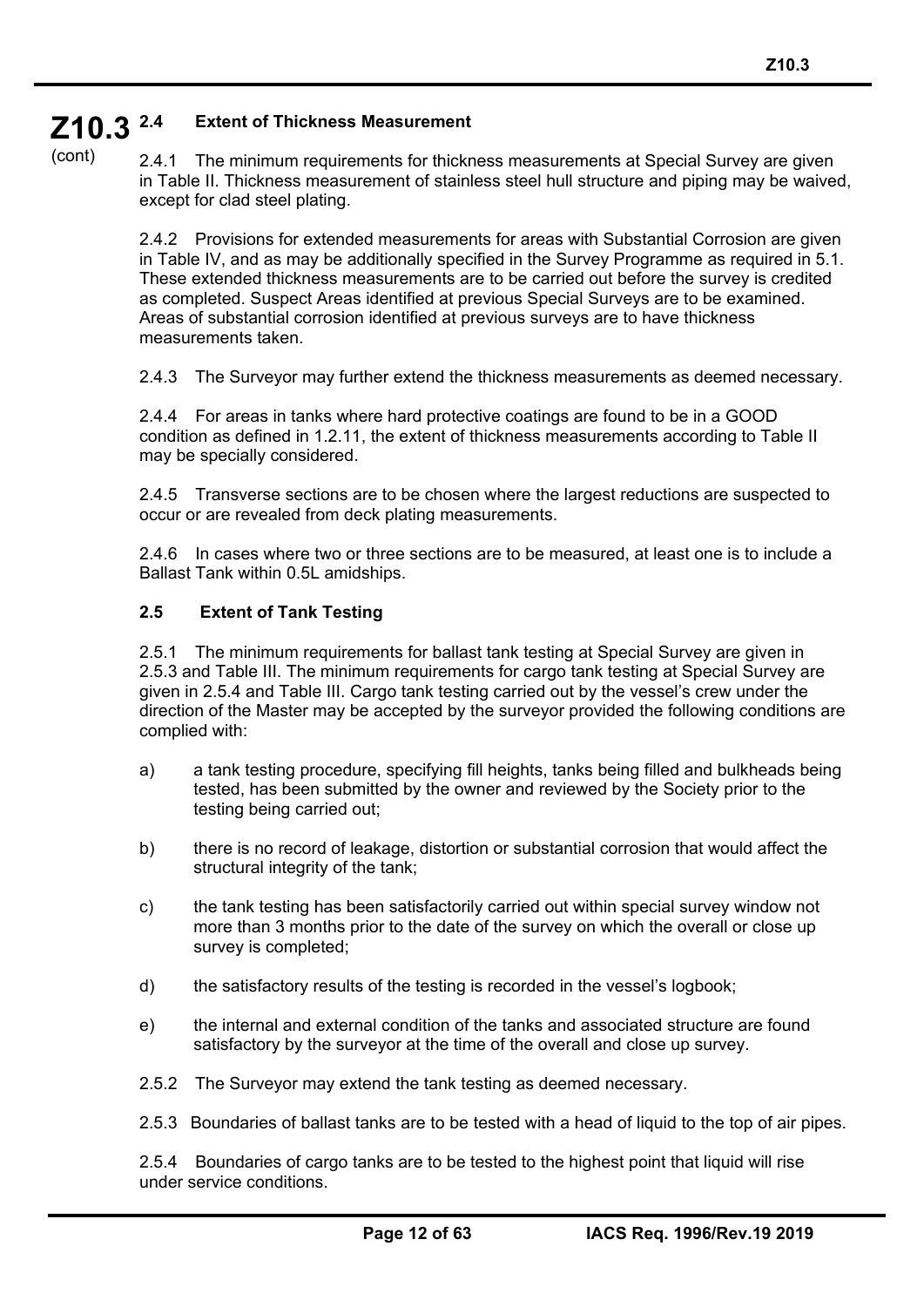# **Z10.3**

í

(cont)

2.5.5 The testing of double bottom tanks and other spaces not designed for the carriage of liquid may be omitted, provided a satisfactory internal examination together with an examination of the tanktop is carried out.

## **2.6 Chemical Tankers over 10 Years of Age**

2.6.1 Selected steel cargo pipes outside cargo tanks and ballast pipes passing through cargo tanks are to be:

- Thickness measured at random or selected pipe lengths to be opened for internal inspection;
- Pressure tested to the maximum working pressure.

Special attention is to be given to cargo/slop discharge piping through Ballast Tanks and void spaces.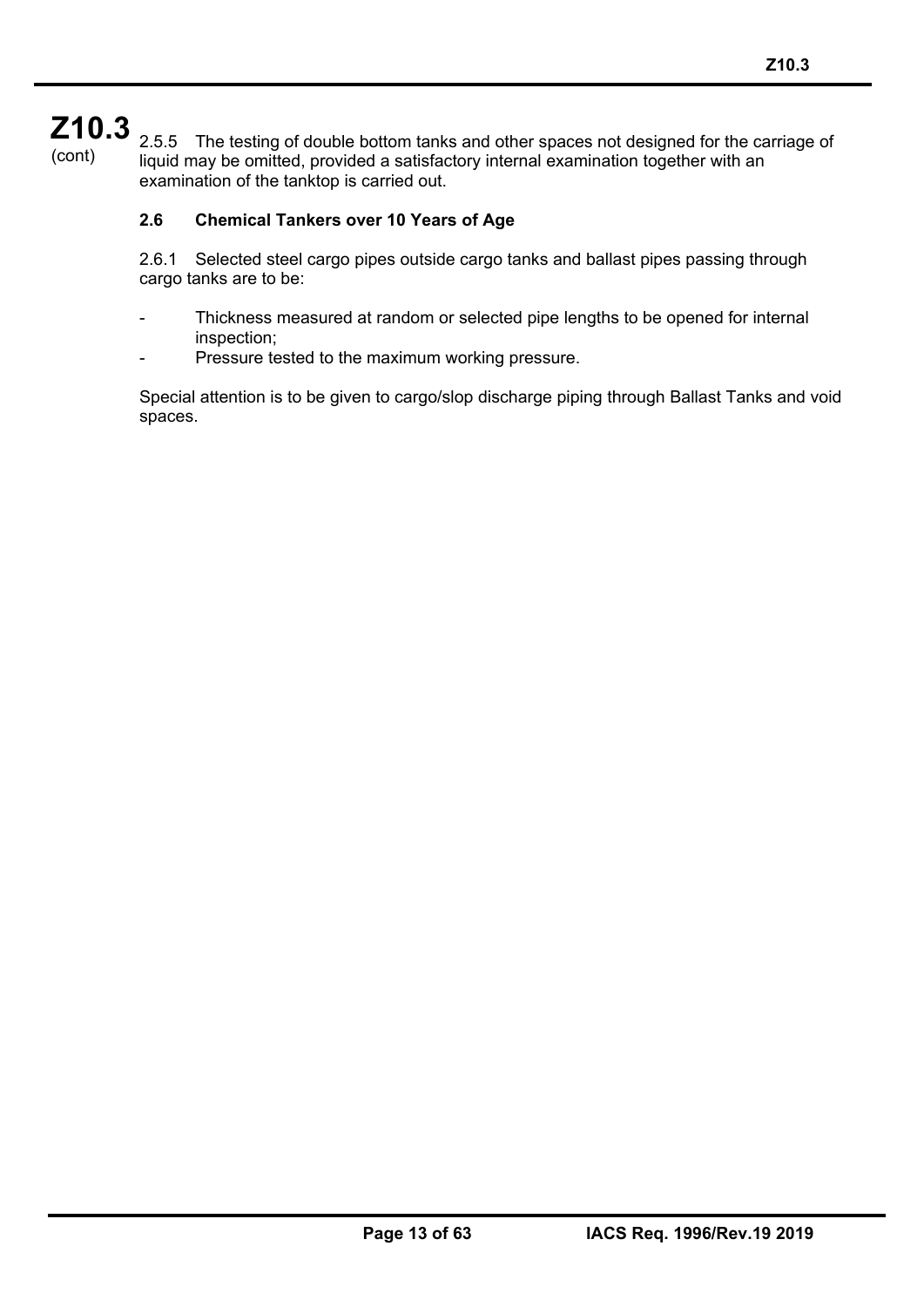#### **Z10.3 3. ANNUAL SURVEY**

#### (cont) **3.1 Schedule**

3.1.1 Annual Surveys are to be held within 3 months before or after anniversary date from the date of the initial classification survey or of the date credited for the last Special Survey.

### **3.2 Scope**

#### **3.2.1 General**

3.2.1.1 The survey is to consist of an examination for the purpose of ensuring, as far as practicable, that the hull and piping are maintained in a satisfactory condition and should take into account the service history, condition and extent of the corrosion prevention system of ballast tanks and areas identified in the survey report file.

#### **3.2.2 Examination of the Hull**

3.2.2.1 Examination of the hull plating and its closing appliances as far as can be seen.

3.2.2.2 Examination of watertight penetrations as far as practicable.

#### **3.2.3 Examination of weather decks**

3.2.3.1 Examination of cargo tank openings including gaskets, covers, coamings and flame screens.

3.2.3.2 Examination of cargo tanks pressure/vacuum valves and flame screens.

3.2.3.3 Examination of flame screens on vents to all bunker tanks.

3.2.3.4 Examination of cargo, bunker and vent piping systems, including vent masts and headers.

### **3.2.4 Examination of Cargo pump rooms and pipe tunnels if fitted**

3.2.4.1 Examination of all pump room bulkheads for signs of chemical leakage or fractures and, in particular, the sealing arrangements of all penetrations of pump room bulkheads.

3.2.4.2 Examination of the condition of all piping systems.

### **3.2.5 Examination of Ballast Tanks**

í

3.2.5.1 Examination of Ballast Tanks where required as a consequence of the results of the Special Survey (see 2.2.3) and Intermediate Survey (see 4.2.2.1 and 4.2.2.2) is to be carried out. When considered necessary by the surveyor, or when extensive corrosion exists, thickness measurements are to be carried out and if the results of these thickness measurements indicate that Substantial Corrosion is found, the extent of thickness measurements is to be increased in accordance with Table IV. These extended thickness measurements are to be carried out before the survey is credited as completed. Suspect Areas identified at previous Surveys are to be examined. Areas of substantial corrosion identified at previous surveys are to have thickness measurements taken.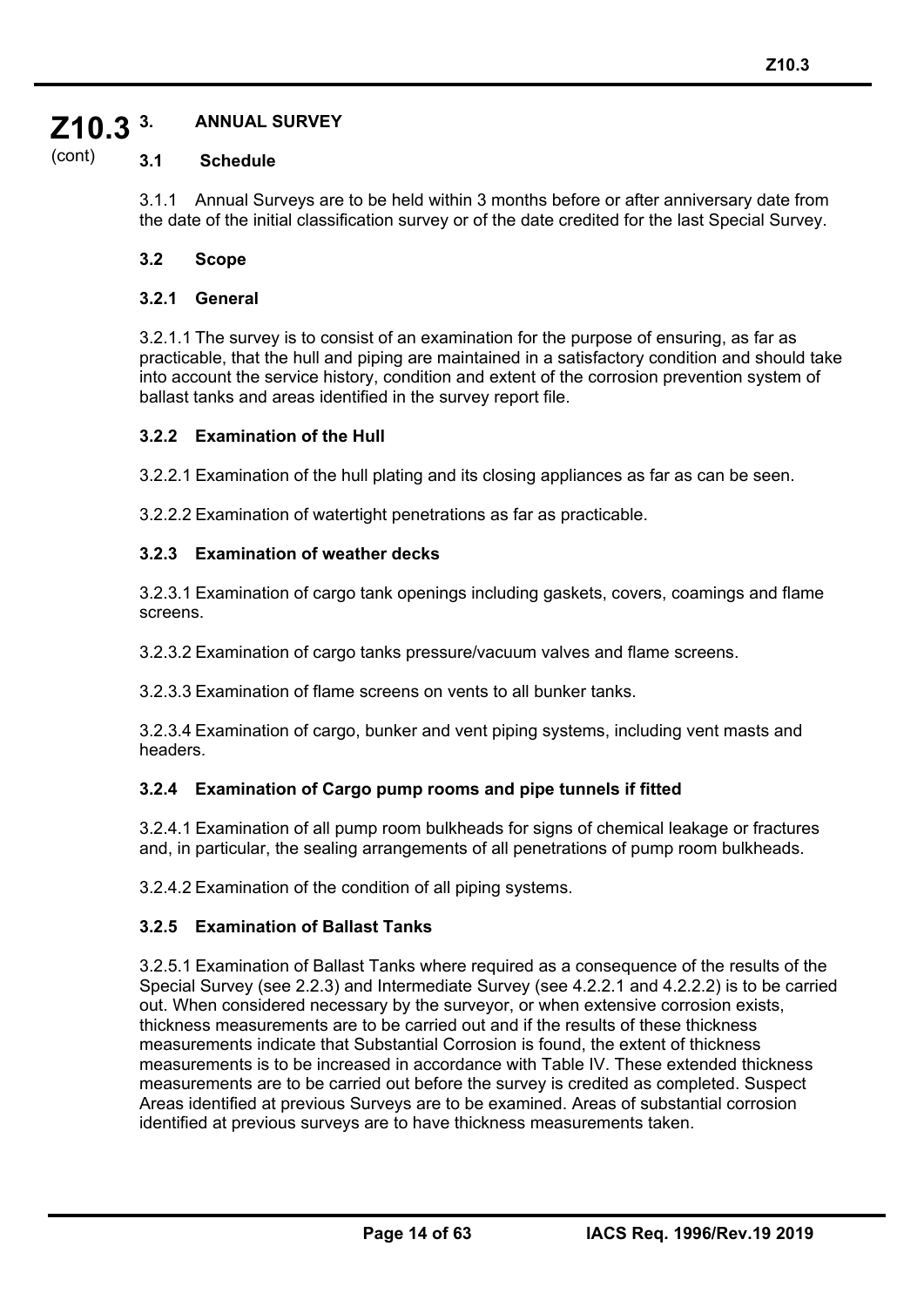#### **Z10.3 4. INTERMEDIATE SURVEY**

#### (cont) **4.1 Schedule**

4.1.1 The Intermediate Survey is to be held at or between either the 2nd or 3rd Annual Survey.

4.1.2 Those items which are additional to the requirements of the Annual Survey may be surveyed either at or between the 2nd and 3rd Annual Survey.

4.1.3 Concurrent crediting to both Intermediate Survey (IS) and Special Survey (SS) for surveys and thickness measurements of spaces are not acceptable.

#### **4.2 Scope**

#### **4.2.1 General**

4.2.1.1 The survey extent is dependent on the age of the vessel as specified in 4.2.2 to 4.2.4.

4.2.1.2 For weather decks, an examination as far as applicable of cargo, bunker, ballast, steam and vent piping systems as well as vent masts and headers is to be carried out. If upon examination there is any doubt as to the condition of the piping, the piping may be required to be pressure tested, thickness measured or both.

#### **4.2.2 Chemical Tankers between 5 and 10 Years of Age**

The following is to apply:

4.2.2.1 For ballast tanks, an Overall Survey of Representative Tanks selected by the Surveyor is to be carried out. If such inspections reveal no visible structural defects, the examination may be limited to a verification that the hard protective coating remains in GOOD condition.

4.2.2.2 A Ballast Tank is to be examined at subsequent annual intervals where:

- a. a hard protective coating has not been applied from the time of construction, or
- b. a soft or semi-hard coating has been applied, or
- c. substantial corrosion is found within the tank, or
- d. the hard protective coating is found to be in less than GOOD condition and the hard protective coating is not repaired to the satisfaction of the Surveyor.

4.2.2.3 In addition to the requirements above, suspect areas identified at previous surveys are to be examined.

### **4.2.3 Chemical Tankers between 10 and 15 years of Age**

The following is to apply:

í

4.2.3.1 The requirements of the Intermediate Survey are to be to the same extent as the previous Special Survey as required in 2 and 5.1. However, pressure testing of cargo and ballast tanks is not required unless deemed necessary by the attending Surveyor.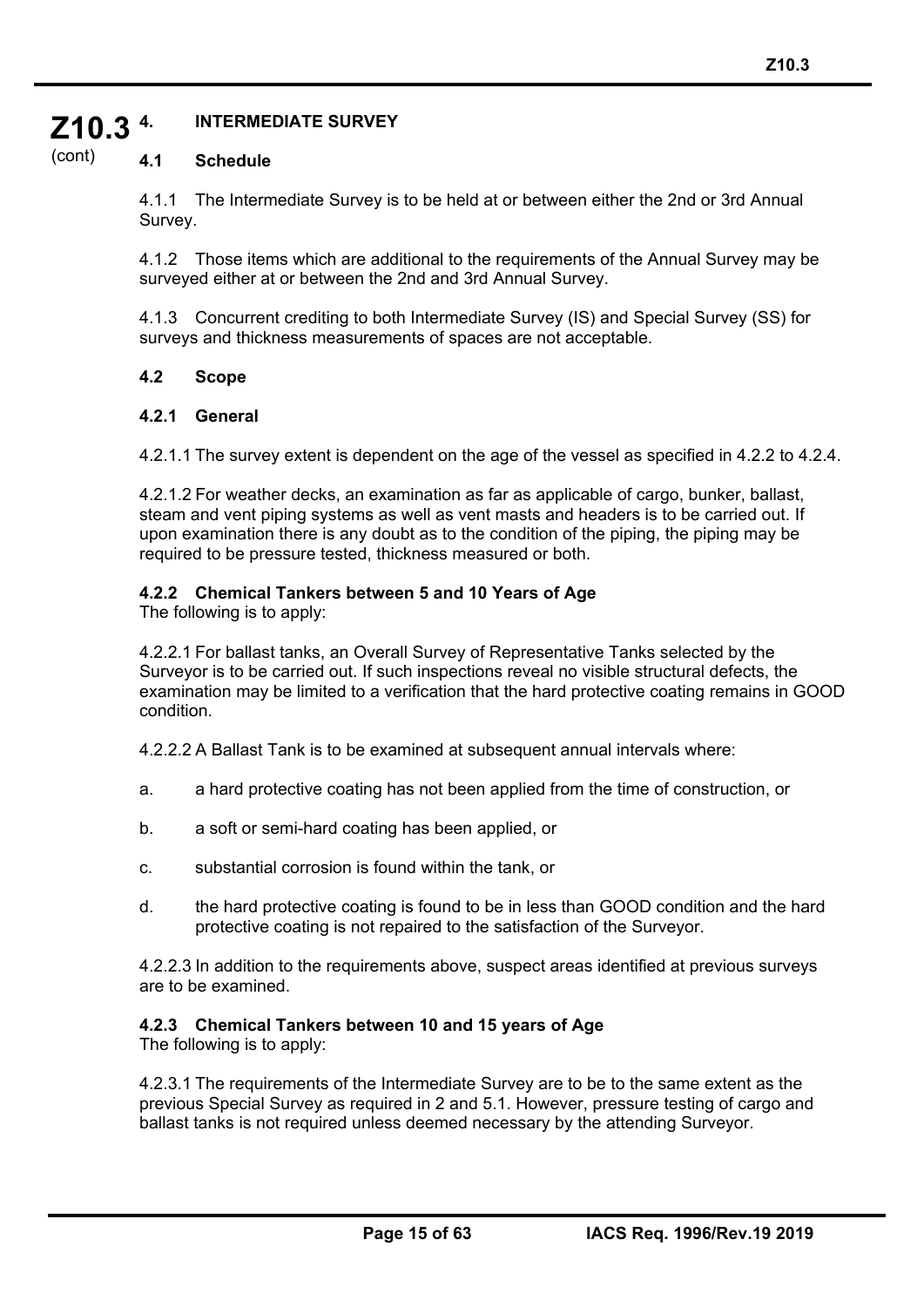**Z10.3** 4.2.3.2 In application of 4.2.3.1, the intermediate survey may be commenced at the second  $\overline{\mathbf{z}}$ (cont) annual survey and be progressed during the succeeding year with a view to completion at the third annual survey in lieu of the application of 2.1.4.

> 4.2.3.3 In application of 4.2.3.1, an under water survey may be considered in lieu of the requirements of 2.2.2.

## **4.2.4 Chemical Tankers over 15 years of Age**

The following is to apply:

4.2.4.1 The requirements of the Intermediate Survey are to be to the same extent as the previous Special Survey as required in 2 and 5.1. However, pressure testing of cargo and ballast tanks is not required unless deemed necessary by the attending Surveyor.

4.2.4.2 In application of 4.2.4.1, the intermediate survey may be commenced at the second annual survey and be progressed during the succeeding year with a view to completion at the third annual survey in lieu of the application of 2.1.4.

4.2.4.3 In application of 4.2.4.1, a survey in dry dock is to be part of the intermediate survey. The overall and close-up surveys and thickness measurements, as applicable, of the lower portions of the cargo tanks and water ballast tanks are to be carried out in accordance with the applicable requirements for intermediate surveys, if not already performed.

Note: lower portions of the cargo and ballast tanks are considered to be the parts below light ballast water line.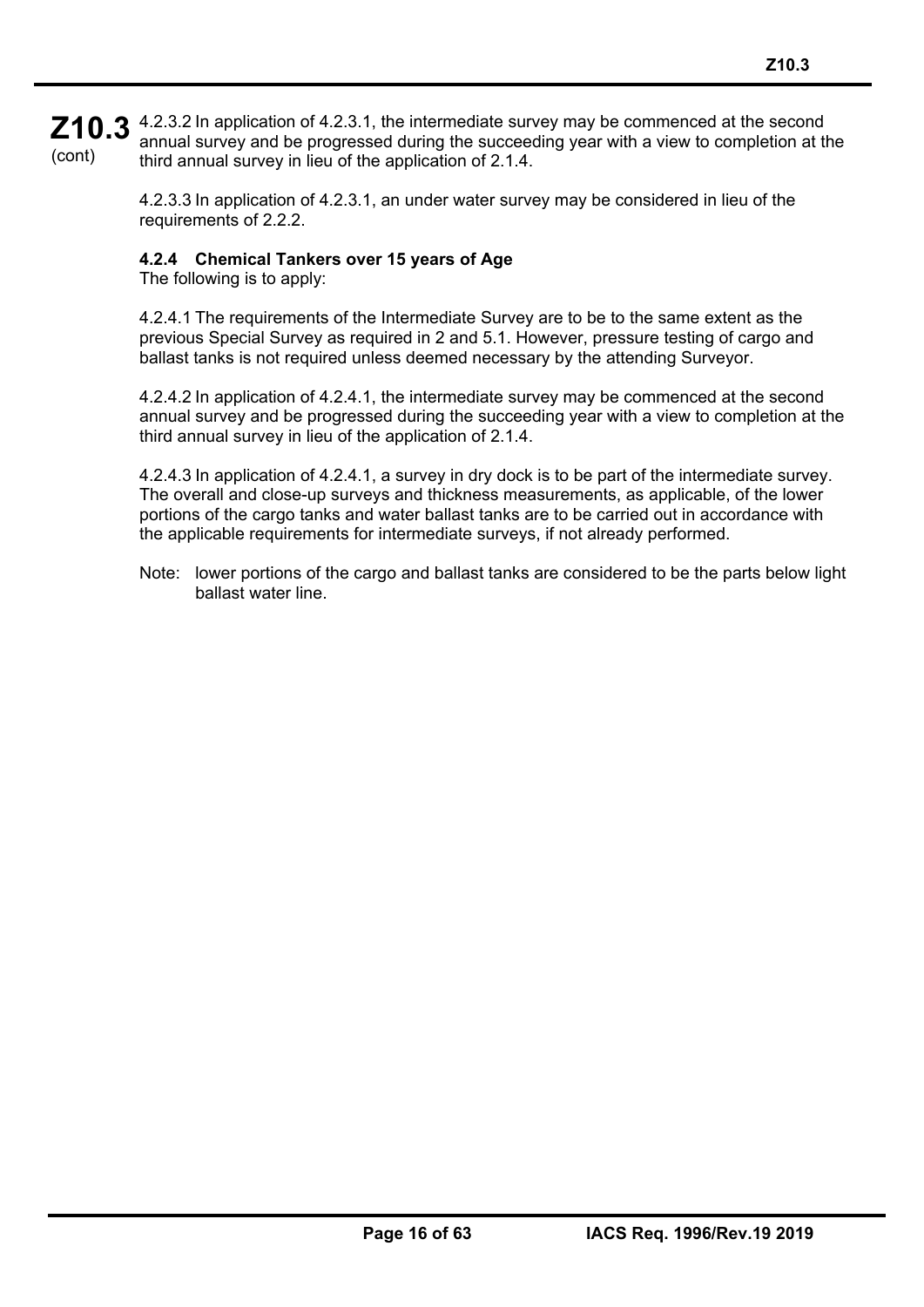#### **Z10.3 5. PREPARATION FOR SURVEY**

#### (cont) **5.1 Survey Programme**

5.1.1 The Owner in co-operation with the Classification Society is to work out a specific Survey Programme prior to the commencement of any part of:

- the Special Survey;
- the Intermediate Survey for chemical tankers over 10 years of age.

The Survey Programme at Intermediate Survey may consist of the Survey Programme at the previous Special Survey supplemented by the Executive Hull Summary of that Special Survey and later relevant survey reports.

The Survey Programme is to be worked out taking into account any amendments to the survey requirements implemented after the last Special Survey carried out.

The Survey Programme is to be in a written format based on the information in annex IIIA.

5.1.1.1 Prior to the development of the survey programme, the survey planning questionnaire is to be completed by the owner based on the information set out in annex IIIB, and forwarded to the Classification Society.

5.1.2 In developing the Survey Programme, the following documentation is to be collected and consulted with a view to selecting tanks, areas, and structural elements to be examined:

- .1 Survey status and basic ship information;
- .2 Documentation on-board, as described in 6.2 and 6.3;
- .3 Main structural plans of cargo and ballast tanks (scantling drawings), including information regarding use of high tensile steels (HTS), clad steel and stainless steel;
- .4 Executive Hull Summary;

- .5 Relevant previous damage and repair history;
- .6 Relevant previous survey and inspection reports from both Classification Society and the owner;
- .7 Information regarding the use of the ship's tanks, typical cargoes and other relevant data;
- .8 details of the inert gas plant and tank cleaning procedures;
- .9 information and other relevant data regarding conversion or modification of the ship's cargo and ballast tanks since the time of construction;
- .10 description and history of the coating and corrosion protection system (previous class notations), if any;
- .11 inspections by the Owner's personnel during the last 3 years with reference to structural deterioration in general, leakages in tank boundaries and piping and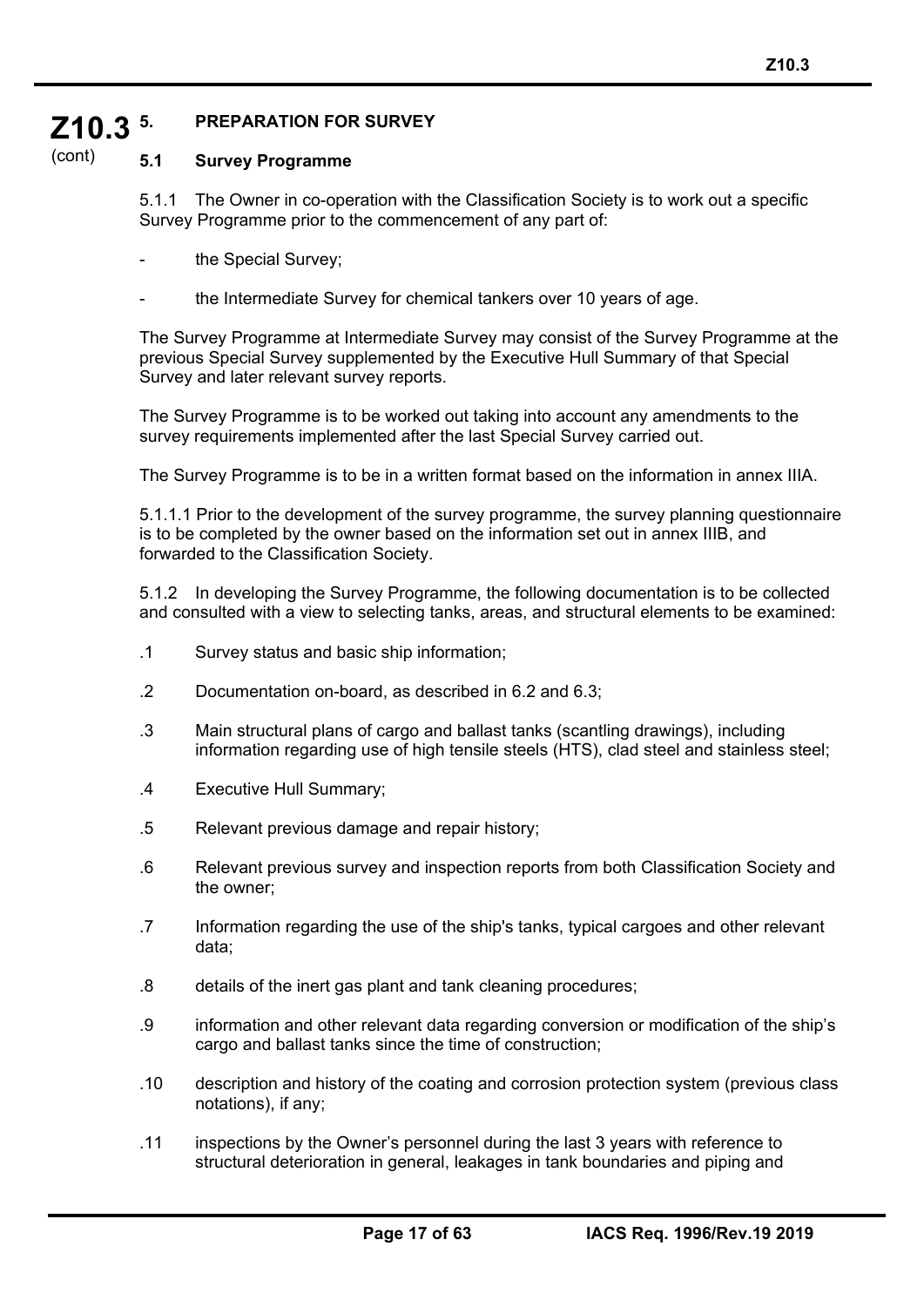**Z10.3**  condition of the coating and corrosion protection system if any. Guidance for reporting is shown in Annex IIIC;

(cont)

.12 information regarding the relevant maintenance level during operation including port state control reports of inspection containing hull related deficiencies, Safety Management System non-conformities relating to hull maintenance, including the associated corrective action(s); and

.13 any other information that will help identify suspect areas and critical structural areas.

5.1.3 The submitted Survey Programme is to account for and comply, as a minimum, with the requirements of Tables I, II, 2.5 and 2.6 for close-up survey, thickness measurement, tank testing and pipe testing, respectively, and is to include relevant information including at least:

- .1 Basic ship information and particulars;
- .2 Main structural plans (scantling drawings), including information regarding use of high tensile steels (HTS), clad steel and stainless steel;
- .3 Plan of tanks;
- .4 List of tanks with information on use, corrosion prevention and condition of coating;
- .5 Conditions for survey (e.g., information regarding tank cleaning, gas freeing, ventilation, lighting, etc.);
- .6 Provisions and methods for access to structures;
- .7 Equipment for surveys;
- .8 Nomination of tanks and areas for close-up survey (per 2.3);
- .9 Nomination of sections for thickness measurement (per 2.4);
- .10 Nomination of tanks for tank testing (per 2.5); and the pipes that are to undergo pipe testing as per 2.6;
- .11 Identification of the thickness measurement firm;
- .12 Damage experience related to the ship in question;
- .13 Critical structural areas and suspect areas, where relevant.

5.1.4 The Classification Society will advise the Owner of the maximum acceptable structural corrosion diminution levels applicable to the vessel.

5.1.5 Use may also be made of the Guidelines for Technical Assessment in Conjunction with Planning for Enhanced Surveys of Chemical Tankers Special Survey - Hull, contained in Annex I. These guidelines are a recommended tool which may be invoked at the discretion of the Classification Society, when considered necessary and appropriate, in conjunction with the preparation of the required Survey Programme.

### **5.2 Conditions For Survey**

í

5.2.1 The Owner is to provide the necessary facilities for a safe execution of the survey.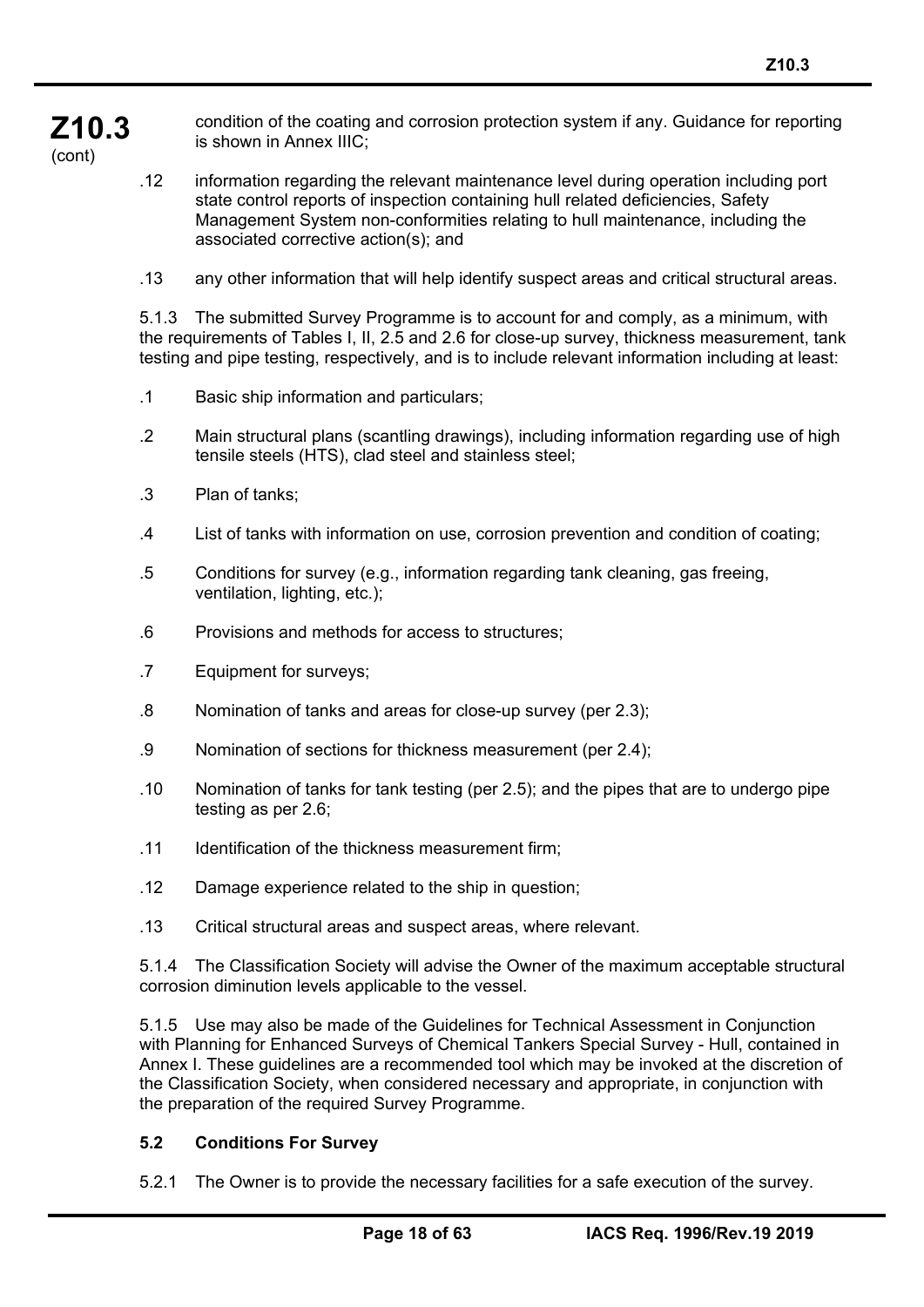# **Z10.3**

(cont)

5.2.1.1 In order to enable the attending surveyors to carry out the survey, provisions for proper and safe access are to be agreed between the owner and the Classification society are to be in accordance with IACS PR 37.

5.2.1.2 Details of the means of access are to be provided in the survey planning questionnaire.

5.2.1.3 In cases where the provisions of safety and required access are judged by the attending surveyors not to be adequate, the survey of the spaces involved is to not proceed.

5.2.2 Tanks and spaces are to be safe for access. Tanks and spaces are to be gas free and properly ventilated. Prior to entering a tank, void or enclosed space, it is to be verified that the atmosphere in that space is free from hazardous gas and contains sufficient oxygen.

5.2.3 In preparation for survey and thickness measurements and to allow for a thorough examination, all spaces are to be cleaned including removal from surfaces of all loose accumulated corrosion scale. Spaces are to be sufficiently clean and free from water, scale, dirt, oil residues etc. to reveal corrosion, deformation, fractures, damages, or other structural deterioration as well as the condition of the coating. However, those areas of structure whose renewal has already been decided by the owner need only be cleaned and descaled to the extent necessary to determine the limits of the areas to be renewed.

5.2.4 Sufficient illumination is to be provided to reveal significant corrosion, deformation, fractures, damages or other structural deterioration.

5.2.5 Where soft or semi-hard coatings have been applied, safe access is to be provided for the Surveyor to verify the effectiveness of the coating and to carry out an assessment of the conditions of internal structures which may include spot removal of the coating. When safe access cannot be provided, the soft or semi-hard coating is to be removed.

#### **5.3 Access to Structures**

5.3.1 For overall survey, means are to be provided to enable the surveyor to examine the hull structure in a safe and practical way.

5.3.2 For close-up survey, one or more of the following means for access, acceptable to the Surveyor, is to be provided:

- permanent staging and passages through structures;
- temporary staging and passages through structures;
- hydraulic arm vehicles such as conventional cherry pickers, lifts and movable platforms;
- boats or rafts:

í

- portable ladders:
- other equivalent means.

5.3.3 For Surveys conducted by use of a remote inspection technique, one or more of the following means for access, acceptable to the Surveyor, is to be provided:

- Unmanned robot arm.
- Remote Operated Vehicles (ROV).
- Unmanned Aerial Vehicles / Drones.
- Other means acceptable to the Classification Society.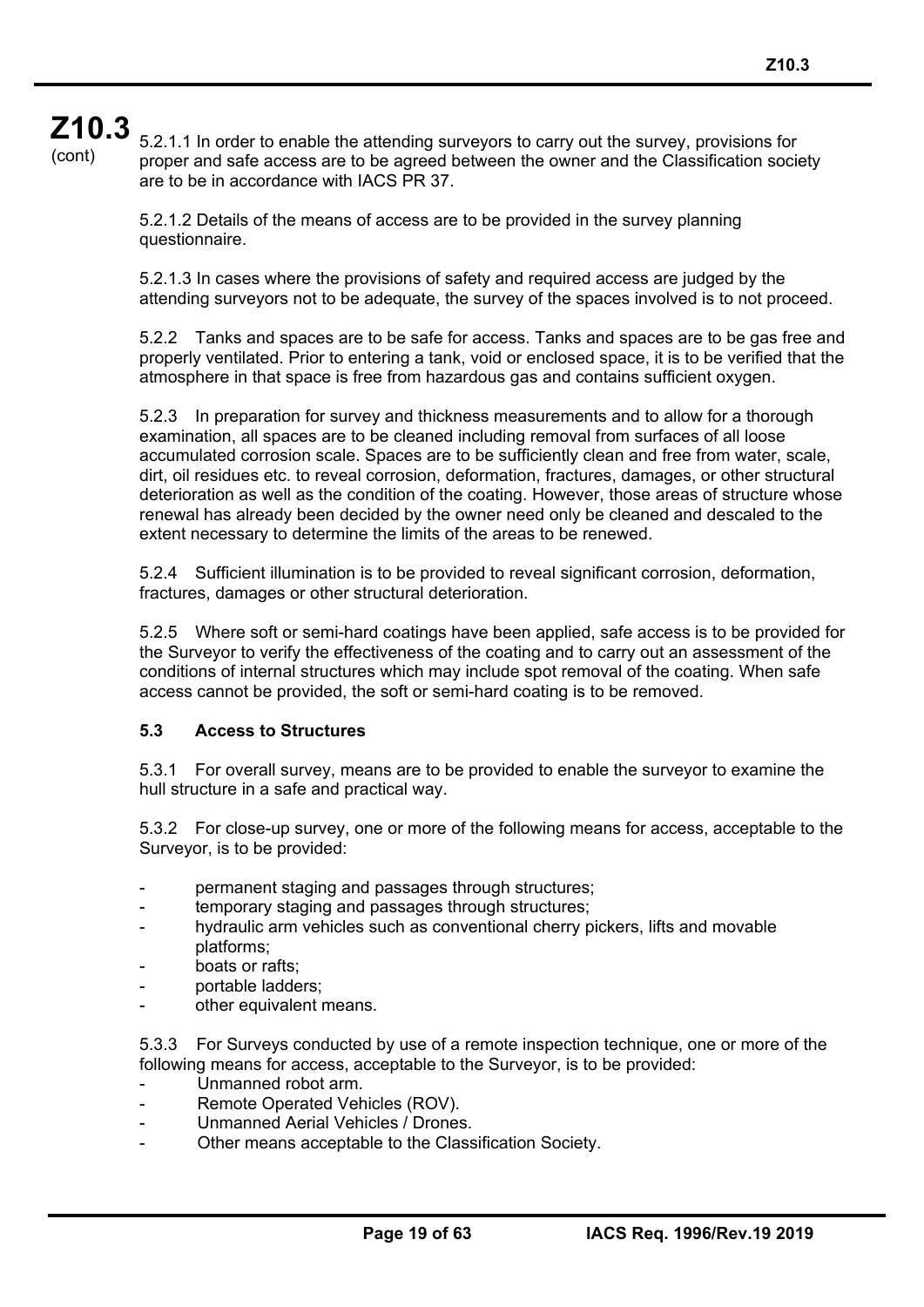#### **Z10.3 5.4 Equipment for Survey**

(cont)

5.4.1 Thickness measurement is normally to be carried out by means of ultrasonic test equipment. The accuracy of the equipment is to be proven to the Surveyor as required.

5.4.2 One or more of the following fracture detection procedures may be required if deemed necessary by the Surveyor:

- radiographic equipment;
- ultrasonic equipment;
- magnetic particle equipment:
- dye penetrant.

í

5.4.3 Explosimeter, oxygen-meter, breathing apparatus, lifelines, riding belts with rope and hook and whistles together with instructions and guidance on their use are to be made available during the survey. A safety check-list is to be provided.

5.4.4 Adequate and safe lighting is to be provided for the safe and efficient conduct of the survey.

5.4.5 Adequate protective clothing is to be made available and used during the survey (e.g. safety helmet, gloves, safety shoes, etc.).

#### **5.5 Rescue and emergency response equipment**

If breathing apparatus and/or other equipment is used as 'Rescue and emergency response equipment' then it is recommended that the equipment should be suitable for the configuration of the space being surveyed.

### **5.6 Survey at Sea or at Anchorage**

5.6.1 Survey at sea or at anchorage may be accepted provided the Surveyor is given the necessary assistance from the personnel onboard. Necessary precautions and procedures for carrying out the survey are to be in accordance with 5.1, 5.2, 5.3 and 5.4.

5.6.2 A communication system is to be arranged between the survey party in the tank and the responsible officer on deck. This system is to include the personnel in charge of Ballast pump handling if boats or rafts are used.

5.6.3 Surveys of tanks by means of boats or rafts may only be undertaken with the agreement of the Surveyor, who is to take into account the safety arrangements provided, including weather forecasting and ship response under foreseeable conditions and provided the expected rise of water within the tank does not exceed 0.25m.

5.6.4 When rafts or boats are used for close-up surveys, the following conditions are to be observed:

- .1 only rough duty, inflatable rafts or boats, having satisfactory residual buoyancy and stability even if one chamber is ruptured, should be used;
- .2 the boat or raft should be tethered to the access ladder and an additional person should be stationed down the access ladder with a clear view of the boat or raft;
- .3 appropriate lifejackets should be available for all participants;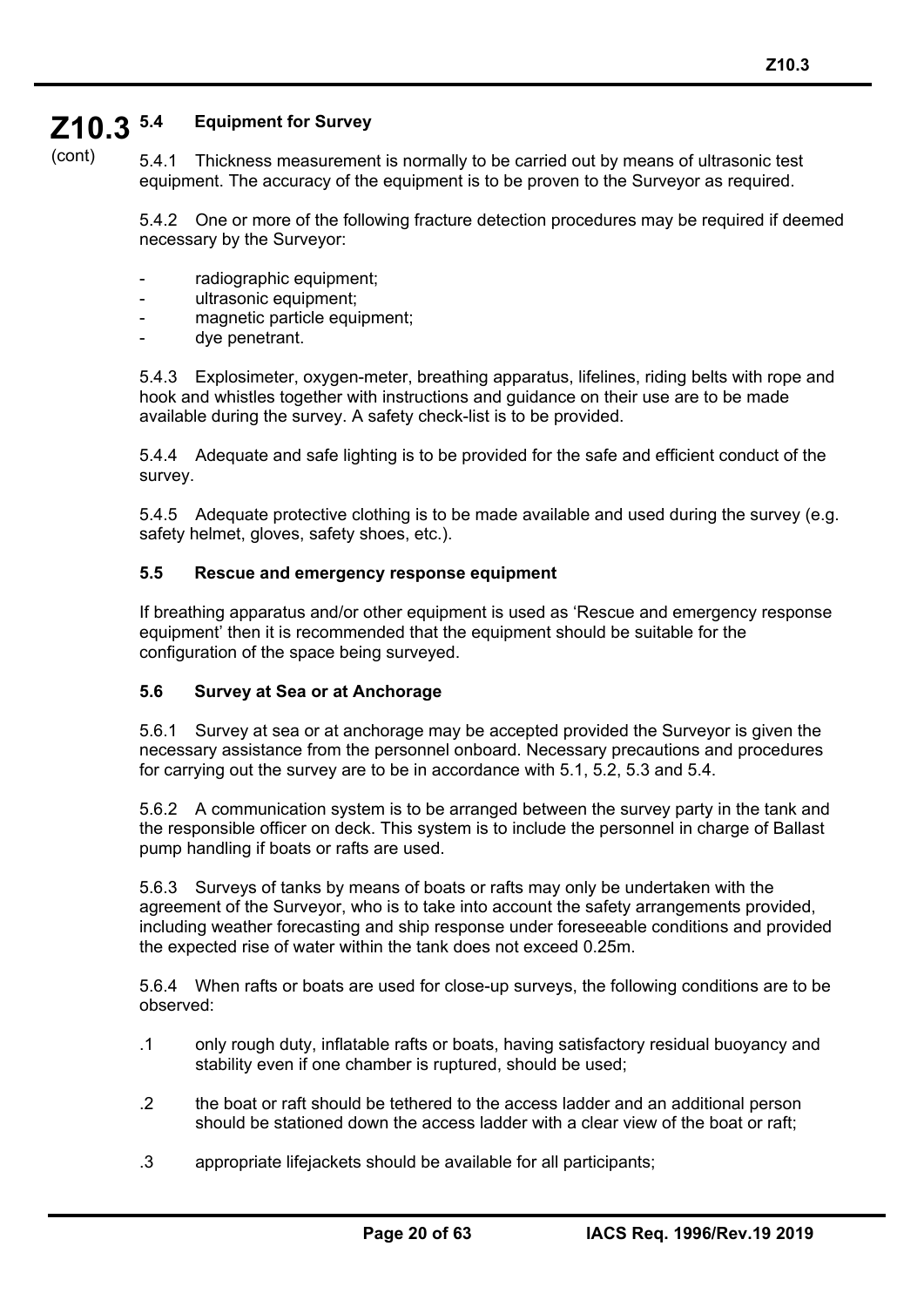#### **Z10.3**  (cont) .4 the surface of water in the tank should be calm (under all foreseeable conditions the expected rise of water within the tank should not exceed 0.25 m) and the water level stationary. On no account should the level of the water be rising while the boat or raft is in use;

- .5 the tank or space must contain clean ballast water only. Even a thin sheen of cargo on the water is not acceptable;
- .6 at no time should the water level be allowed to be within 1 m of the deepest under deck web face flat so that the survey team is not isolated from a direct escape route to the tank hatch. Filling to levels above the deck transverses should only be contemplated if a deck access manhole is fitted and open in the bay being examined, so that an escape route for the survey party is available at all times. Other effective means of escape to the deck may be considered;
- .7 if the tanks (or spaces) are connected by a common venting system, or inert gas system, the tank in which the boat or raft should be used should be isolated to prevent a transfer of gas from other tanks (or spaces).

5.6.5 Rafts or boats alone may be allowed for inspection of the under deck areas for tanks or spaces, if the depth of the webs is 1.5 m or less.

- 5.6.6 If the depth of the webs is more than 1.5 m, rafts or boats alone may be allowed only:
- .1 when the coating of the under deck structure is in GOOD condition and there is no evidence of wastage; or
- .2 if a permanent means of access is provided in each bay to allow safe entry and exit. This means:
	- i. access direct from the deck via a vertical ladder and a small platform fitted approximately 2 m below the deck in each bay; or
	- ii. access to deck from a longitudinal permanent platform having ladders to deck in each end of the tank. The platform shall, for the full length of the tank, be arranged in level with, or above, the maximum water level needed for rafting of under deck structure. For this purpose, the ullage corresponding to the maximum water level is to be assumed not more than 3 m from the deck plate measured at the midspan of deck transverses and in the middle length of the tank (See Figure 1).

If neither of the above conditions are met, then staging or an "other equivalent means" is to be provided for the survey of the under deck areas.



5.6.7 The use of rafts or boats alone in paragraphs 5.6.5 and 5.6.6 does not preclude the use of boats or rafts to move about within a tank during a survey.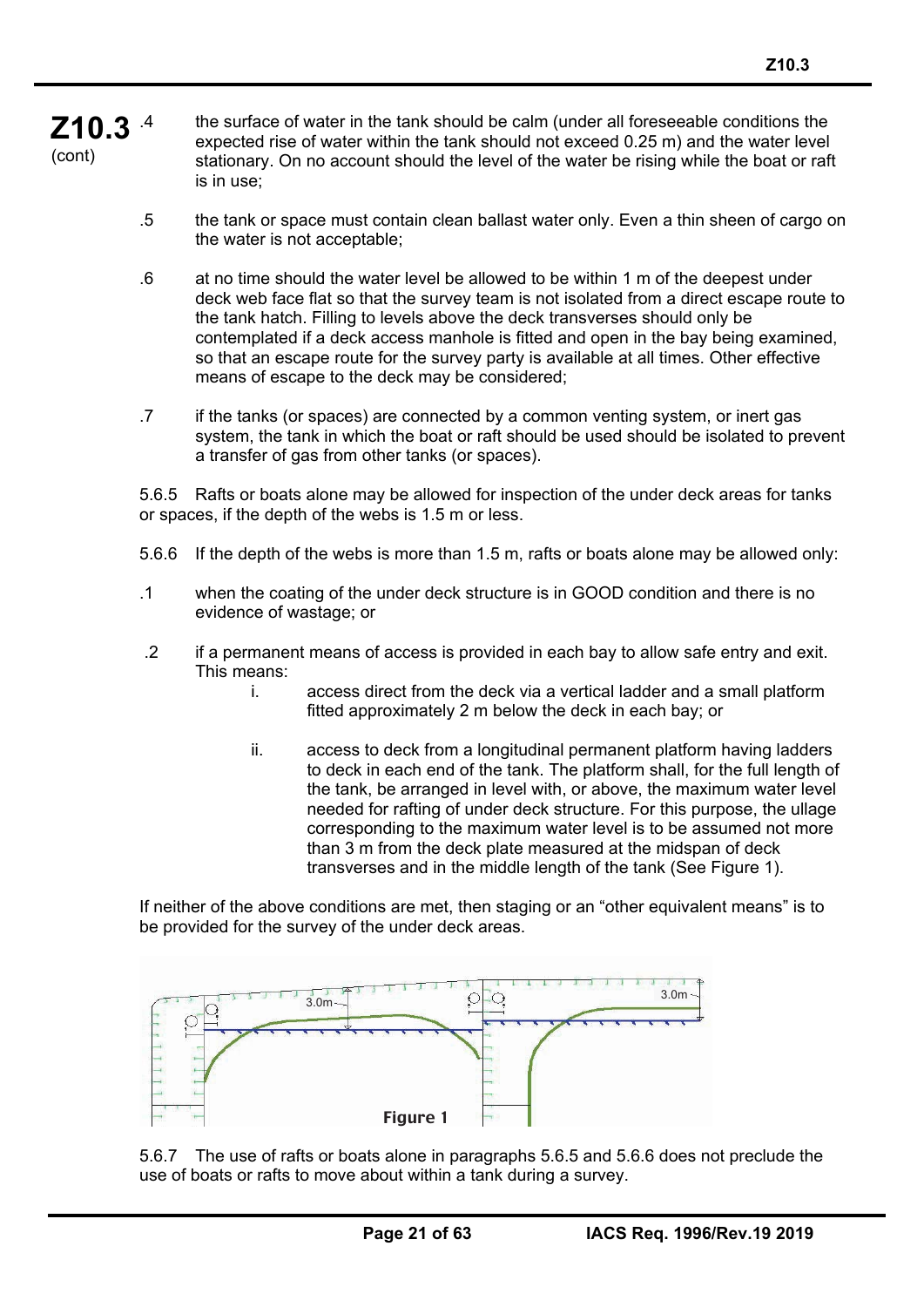# **Z10.3**

(cont) *Reference is made to IACS Recommendation 39 - Guidelines for the use of Boats or Rafts for Close-up surveys.* 

## **5.7 Survey Planning Meeting**

5.7.1 Proper preparation and close co-operation between the attending surveyor(s) and the owner's representatives onboard prior to and during the survey are an essential part in the safe and efficient conduct of the survey. During the survey on board safety meetings are to be held regularly.

5.7.2 Prior to the commencement of any part of the Special and Intermediate Survey a survey planning meeting is to be held between the attending Surveyor(s), the Owner's Representative in attendance and the TM firm representative, where involved, and the master of the ship or an appropriately qualified representative appointed by the master or firm for the purpose of ascertaining that all the arrangements envisaged in the survey programme are in place, so as to ensure the safe and efficient conduct of the survey work to be carried out. See also 7.1.2.

- 5.7.3 The following is an indicative list of items that are to be addressed in the meeting:
- .1 schedule of the vessel (i.e. the voyage, docking and undocking manoeuvres, periods alongside, cargo and ballast operations etc.);
- .2 provisions and arrangements for thickness measurements (i.e. access, cleaning/descaling, illumination, ventilation, personal safety);
- .3 extent of the thickness measurements;
- .4 acceptance criteria (refer to the list of minimum thicknesses);
- .5 extent of close-up survey and thickness measurement considering the coating condition and suspect areas/areas of substantial corrosion;
- .6 execution of thickness measurements;

- .7 taking representative readings in general and where uneven corrosion/pitting is found;
- .8 mapping of areas of substantial corrosion; and
- .9 communication between attending surveyor(s) the thickness measurement firm operator(s) and owner representative(s) concerning findings.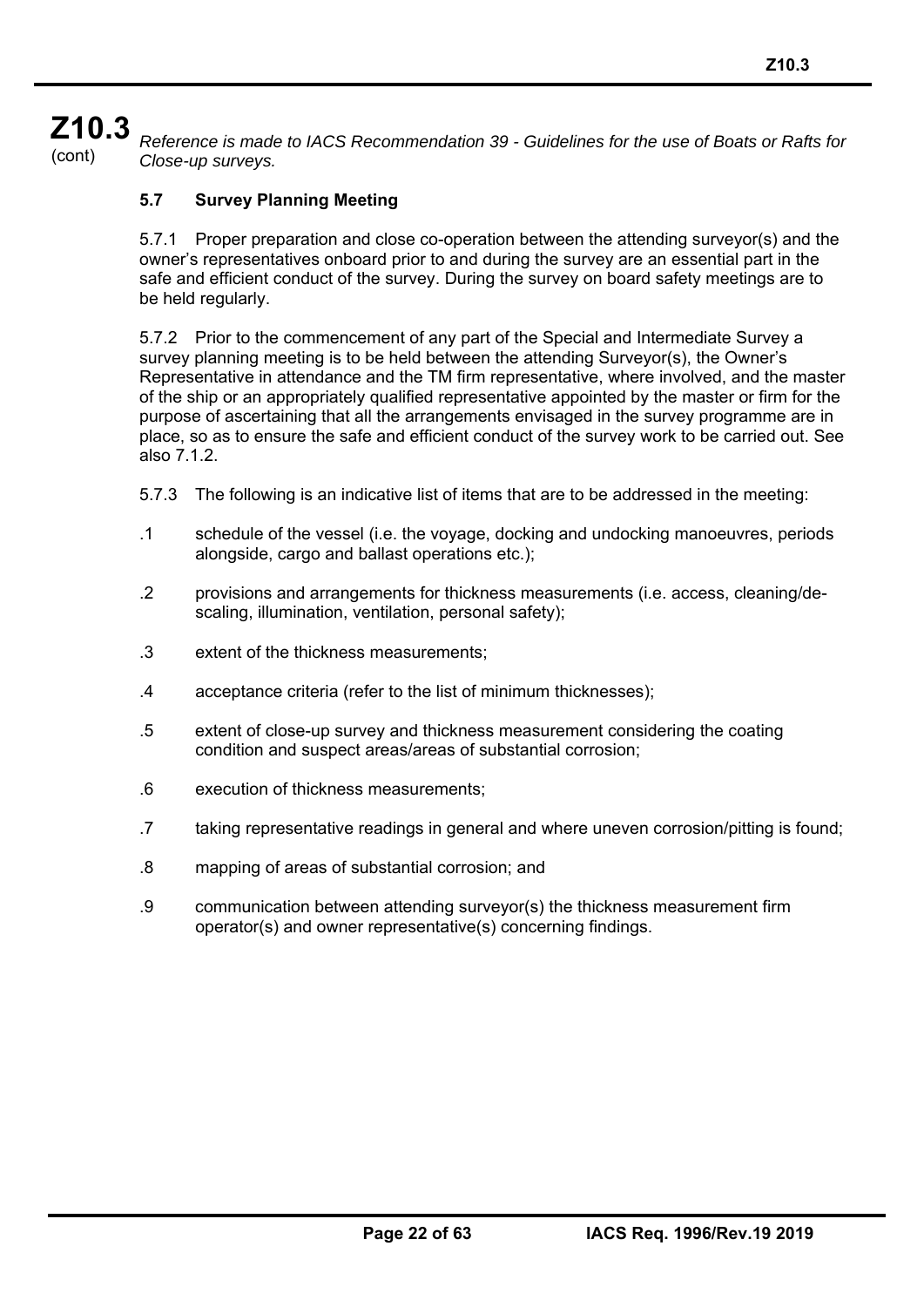#### **Z10.3 6. DOCUMENTATION ON BOARD**

#### (cont) **6.1 General**

6.1.1 The owner is to obtain, supply and maintain on board documentation as specified in 6.2 and 6.3, which is to be readily available for the Surveyor.

6.1.2 The documentation is to be kept on board for the lifetime of the ship.

#### **6.2 Survey Report File**

6.2.1 A Survey Report File is to be a part of the documentation on board consisting of

- Reports of structural surveys;
- Executive Hull Summary;
- Thickness measurement reports.

6.2.2 The Survey Report File is to be available also in the Owner's and the Classification Society's management offices.

#### **6.3 Supporting Documents**

- 6.3.1 The following additional documentation is to be available onboard:
- Survey Programme as required by 5.1 until such time as the Special Survey or Intermediate Survey, as applicable, has been completed;
- Main structural plans of cargo and ballast tanks;
- Previous repair history;

í

- Cargo and ballast history;
- Extent of use of inert gas plant and tank cleaning procedures;
- Inspections by ship's personnel with reference to
	- structural deterioration in general
	- leakage in bulkheads and piping
	- condition of corrosion prevention system, if any;
- Any other information that will help identify Critical Structural Areas and/or Suspect Areas requiring inspection.

### **6.4 Review of Documentation On Board**

6.4.1 Prior to survey, the Surveyor is to examine the completeness of the documentation onboard, and its contents as a basis for the survey.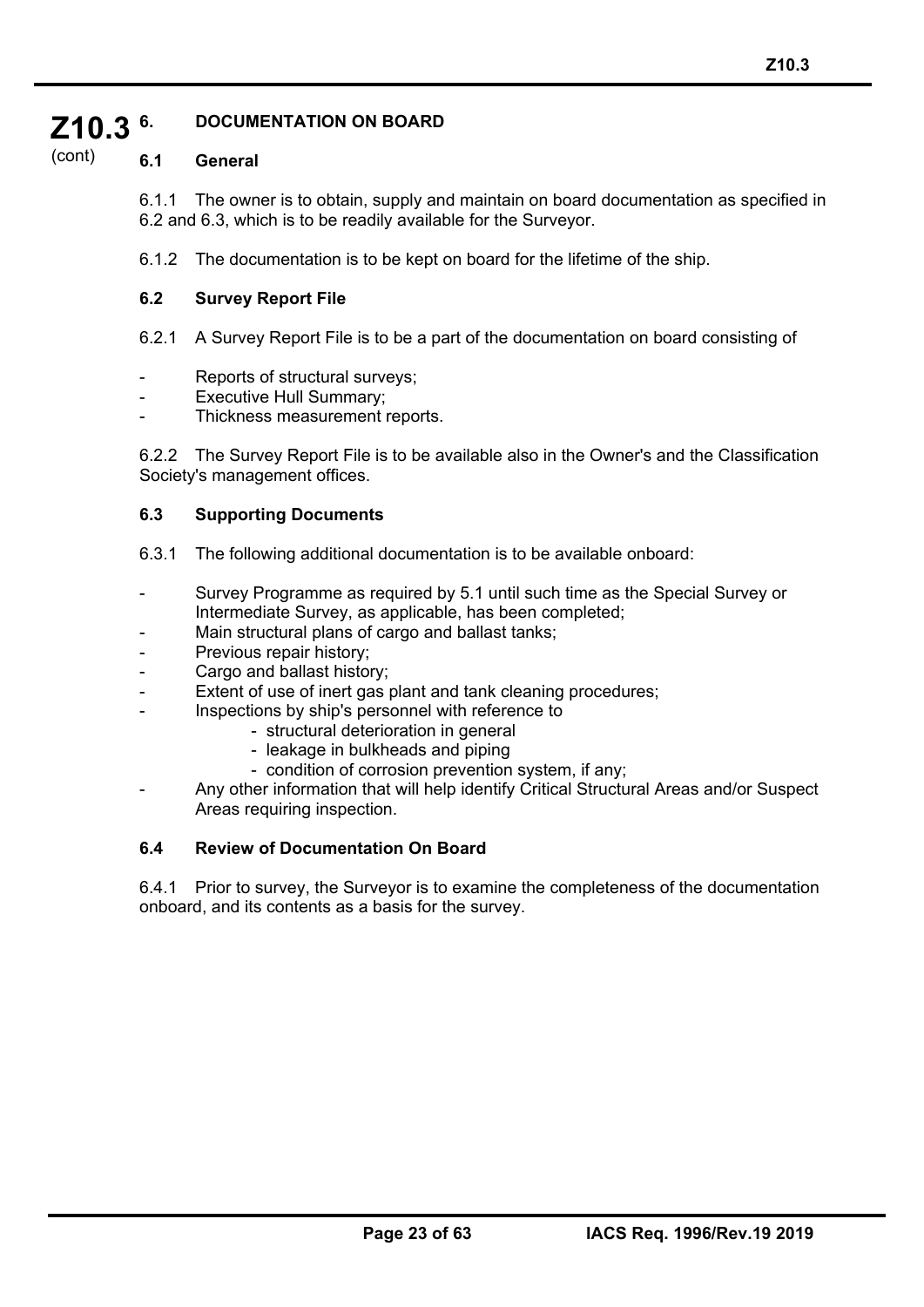#### **Z10.3 7. PROCEDURES FOR THICKNESS MEASUREMENTS**

#### (cont) **7.1 General**

7.1.1 The required thickness measurements, if not carried out by the Society itself, are to be witnessed by a Surveyor of the Society. The Surveyor is to be on board to the extent necessary to control the process.

7.1.2 The thickness measurement firm is to be part of the survey planning meeting to be held prior to commencing the survey.

7.1.3 Thickness measurements of structures in areas where close-up surveys are required shall be carried out simultaneously with close-up surveys.

7.1.4 In all cases the extent of the thickness measurements are to be sufficient as to represent the actual average condition.

#### **7.2 Certification of Thickness Measurement Firm**

7.2.1 The thickness measurements are to be carried out by a qualified firm certified by the Classification Society according to principles stated in Table V.

### **7.3 Reporting**

í

7.3.1 A thickness measurement report is to be prepared. The report is to give the location of measurements, the thickness measured as well as corresponding original thickness. Furthermore, the report is to give the date when the measurements were carried out, type of measurement equipment, names of personnel and their qualifications and has to be signed by the operator. The thickness measurement report is to follow the principles as specified in the Recommended Procedures for Thickness Measurements of Chemical Tankers, contained in Annex II.

7.3.2 The Surveyor is to review the final thickness measurement report and countersign the cover page.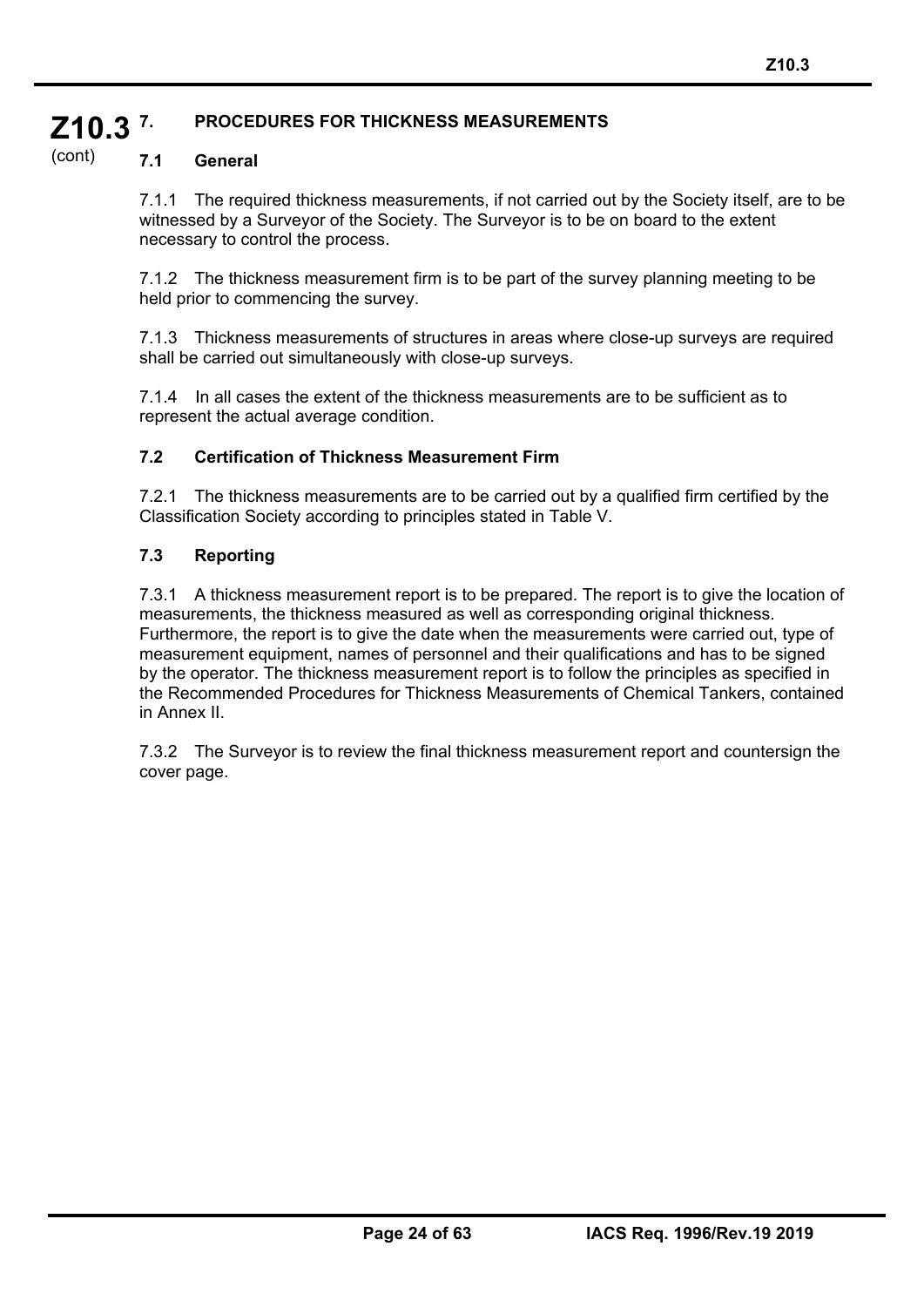#### **Z10.3 8. REPORTING AND EVALUATION OF SURVEY**

#### (cont) **8.1 Evaluation of Survey Report**

8.1.1 The data and information on the structural condition of the vessel collected during the survey is to be evaluated for acceptability and continued structural integrity of the vessel.

#### **8.2 Reporting**

í

8.2.1 Principles for survey reporting are shown in Table VI.

8.2.2 When a survey is split between different survey stations, a report is to be made for each portion of the survey. A list of items examined and / or tested (pressure testing, thickness measurements etc.) and an indication of whether the item has been credited, are to be made available to the next attending Surveyor(s), prior to continuing or completing the survey.

8.2.3 An Executive Hull Summary of the survey and results is to be issued to the Owner as shown in Table VII and placed on board the vessel for reference at future surveys. The Executive Hull Summary is to be endorsed by the Classification Society's head office or regional managerial office.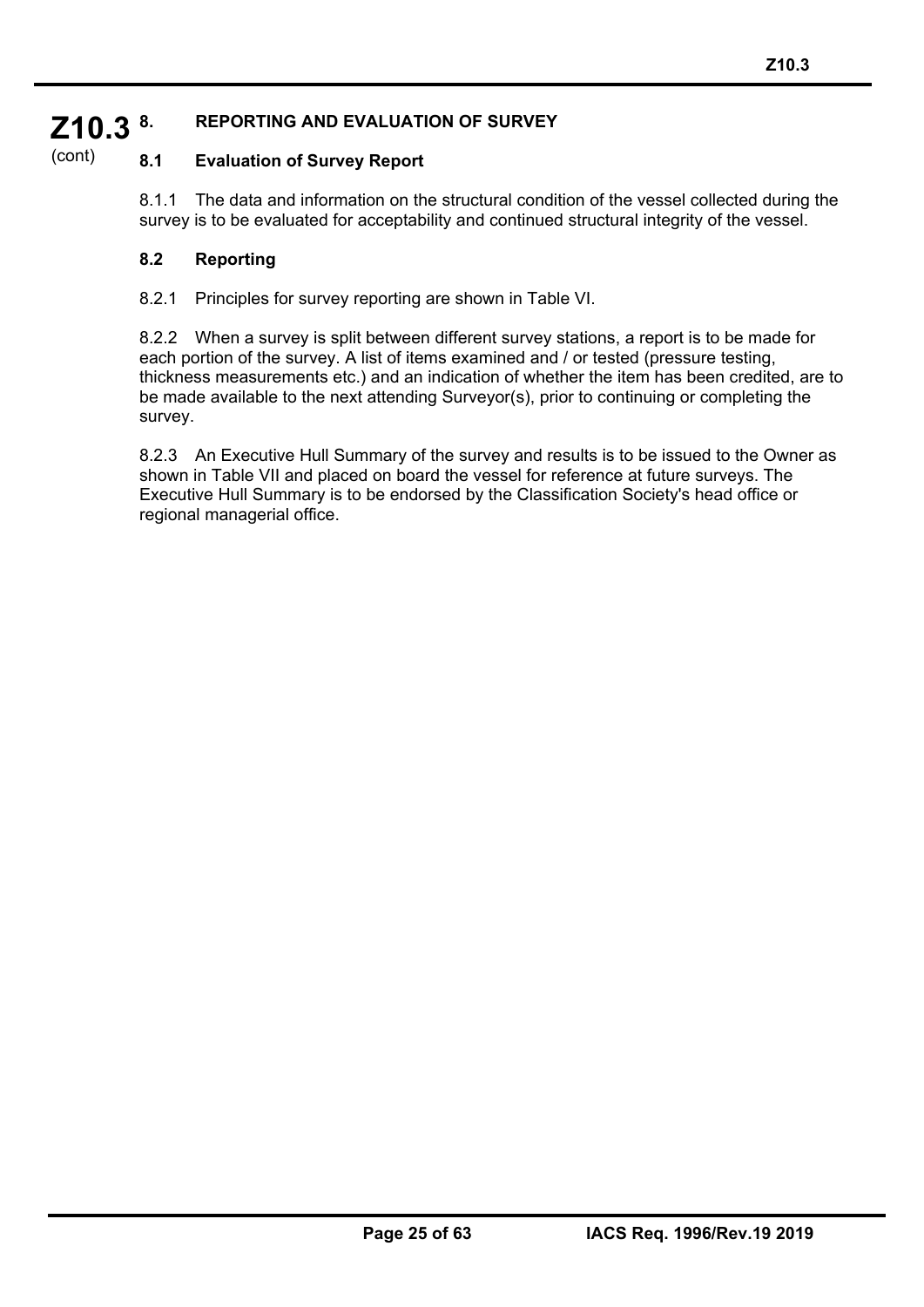

í

### **TABLE I.1**

#### **MINIMUM REQUIREMENTS FOR CLOSE-UP SURVEY AT SPECIAL SURVEY OF SINGLE SKIN CHEMICAL TANKERS**

|   | <b>Special Survey No.1</b><br>age $< 5$                                                                                  |   | <b>Special Survey No.2</b><br><b>Special Survey No.3</b><br>$5 <$ age $< 10$<br>$10 <$ age $< 15$             |   | <b>Special Survey No.4</b><br>and Subsequent:<br>age > 15                        |                                                                                |
|---|--------------------------------------------------------------------------------------------------------------------------|---|---------------------------------------------------------------------------------------------------------------|---|----------------------------------------------------------------------------------|--------------------------------------------------------------------------------|
| A | ONE WEB<br><b>FRAME RING</b><br>- in a ballast<br>wing tank                                                              | A | ALL WEB FRAME<br><b>RINGS</b><br>- in a ballast wing<br>tank or double<br>bottom ballast tank<br>(see Note I) | A | ALL WEB FRAME<br><b>RINGS</b><br>- in all ballast<br>tanks                       | As special survey<br>No.3                                                      |
| в | <b>ONE DECK</b><br><b>TRANSVERSE</b><br>- in a cargo tank<br>or on deck                                                  | В | ONE DECK<br><b>TRANSVERSE</b><br>- in each remaining<br>ballast tank or on<br>deck                            | A | <b>ALL WEB FRAME</b><br><b>RINGS</b><br>- in a cargo wing<br>tank                | <b>Additional transverse</b><br>areas as deemed<br>necessary by the<br>Society |
|   |                                                                                                                          | B | <b>ONE DECK</b><br><b>TRANSVERSE</b><br>- in a cargo wing<br>tank or on deck                                  |   |                                                                                  |                                                                                |
| D | <b>ONE</b><br><b>TRANSVERSE</b><br><b>BULKHEAD</b><br>- lower part in a<br>ballast tank                                  | В | ONE DECK<br><b>TRANSVERSE</b><br>- in two cargo centre<br>tanks or on deck                                    | A | <b>ONE WEB</b><br><b>FRAME RING</b><br>- in each<br>remaining cargo<br>tank      |                                                                                |
| D | <b>ONE</b><br><b>TRANSVERSE</b><br><b>BULKHEAD</b><br>- lower part in a<br>cargo wing tank                               | C | <b>BOTH</b><br><b>TRANSVERSE</b><br><b>BULKHEADS</b><br>- in a ballast wing<br>tank                           | C | <b>ALL</b><br><b>TRANSVERSE</b><br><b>BULKHEADS</b><br>- in all cargo tanks      |                                                                                |
| D | <b>ONE</b><br><b>TRANSVERSE</b><br><b>BULKHEAD</b><br>- lower part in a<br>cargo centre<br>tank (see Note<br>$\vert$ II) | D | ONE TRANSVERSE<br><b>BULKHEAD</b><br>- lower part in each<br>remaining ballast<br>tank                        | C | <b>ALL</b><br><b>TRANSVERSE</b><br><b>BULKHEADS</b><br>- in all ballast<br>tanks |                                                                                |
|   |                                                                                                                          | D | ONE TRANSVERSE<br><b>BULKHEAD</b><br>- lower part in two<br>cargo centre tanks<br>(see Note II)               |   |                                                                                  |                                                                                |
|   |                                                                                                                          | D | ONE TRANSVERSE<br><b>BULKHEAD</b><br>- lower part in a<br>cargo wing tank                                     |   |                                                                                  |                                                                                |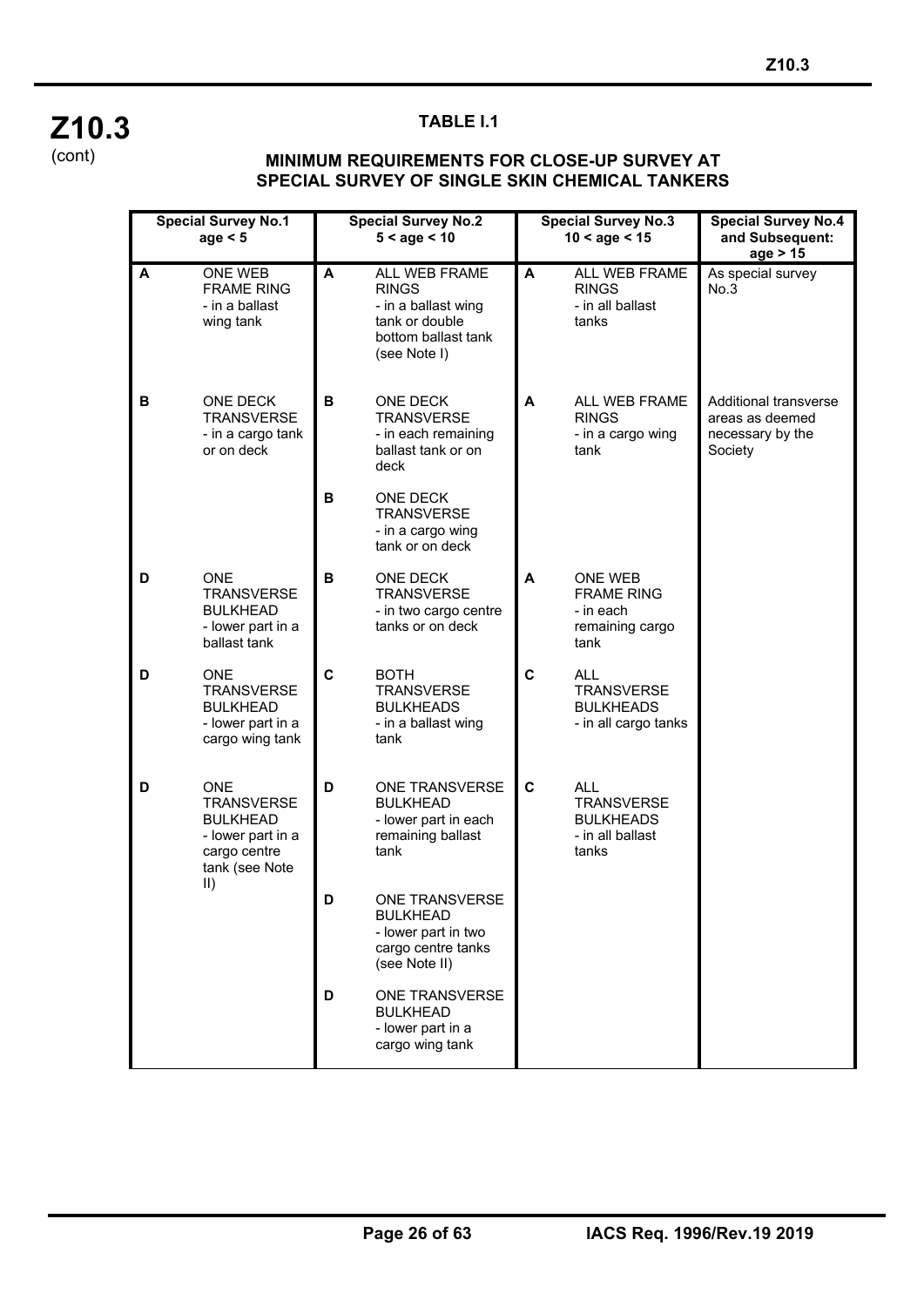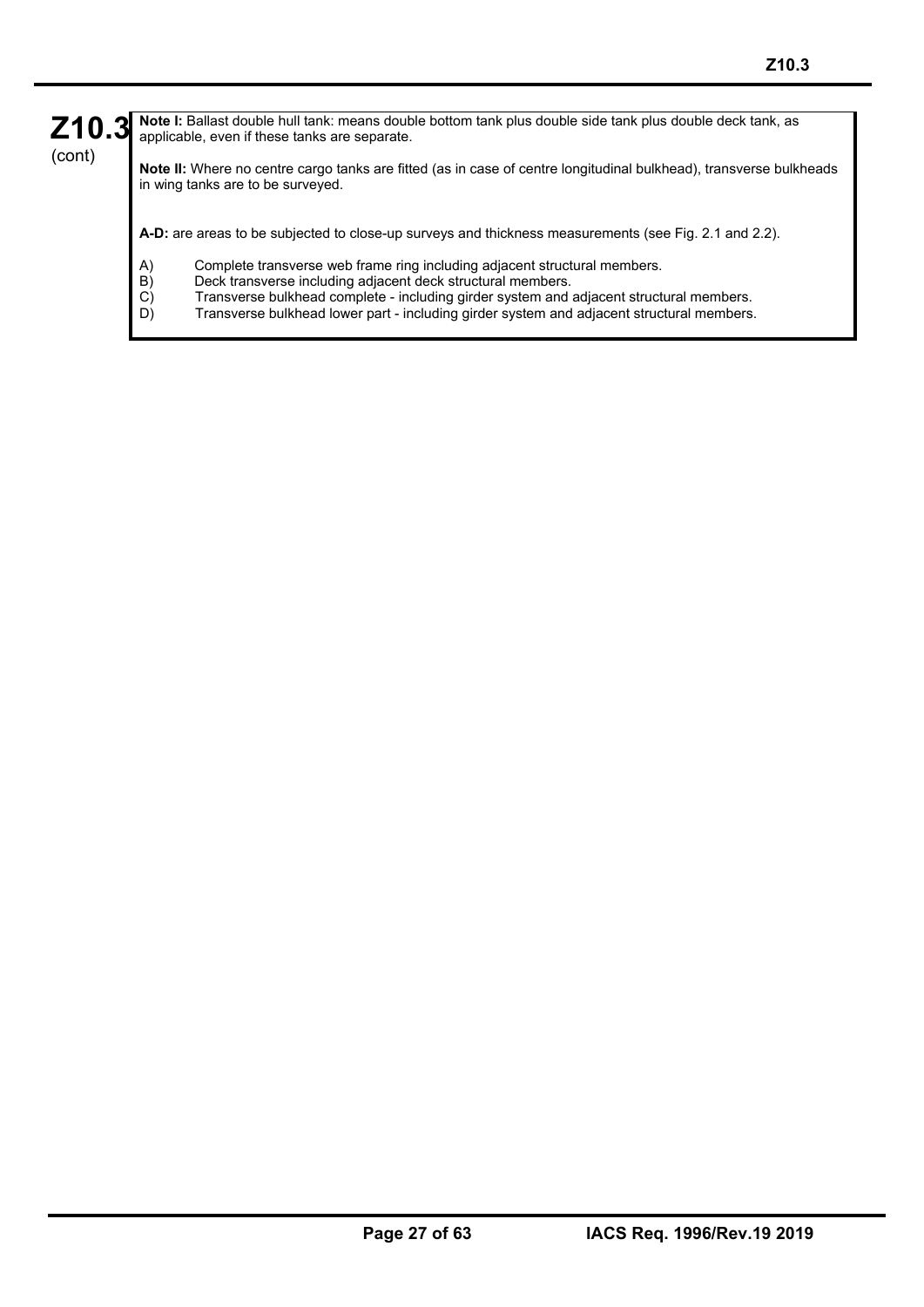**Z10.3**  (cont)

í

## **TABLE I.2**

#### **MINIMUM REQUIREMENTS FOR CLOSE-UP SURVEY AT SPECIAL SURVEY OF DOUBLE SKIN CHEMICAL TANKERS**

|     | <b>Special Survey No.1</b><br><b>Special Survey No.2</b><br>$5 <$ age $< 10$<br>age < 5            |     | <b>Special Survey No.3</b><br>$10 <$ age $< 15$                                                                         | <b>Special Survey No.4</b><br>and Subsequent:<br>age > 15 |                                                                                  |                                                                         |
|-----|----------------------------------------------------------------------------------------------------|-----|-------------------------------------------------------------------------------------------------------------------------|-----------------------------------------------------------|----------------------------------------------------------------------------------|-------------------------------------------------------------------------|
| (1) | <b>ONE WEB</b><br><b>FRAME RING</b><br>- in a ballast<br>double hull tank<br>(see Note I)          | (1) | ALL WEB FRAME<br><b>RINGS</b><br>- in a ballast wing<br>tank or ballast<br>double hull tank (see<br>Note I)             | (1)                                                       | ALL WEB FRAME<br><b>RINGS</b><br>- in all ballast<br>tanks                       | As special survey<br>No.3                                               |
| (2) | <b>ONE DECK</b><br><b>TRANSVERSE</b><br>- in a cargo tank<br>or on deck                            | (6) | THE KNUCKLE<br>AREA AND THE<br>UPPER PART<br>(3 metres approx) of<br>one web frame in<br>each remaining<br>ballast tank | (7)                                                       | ALL WEB FRAME<br><b>RINGS</b><br>- in a cargo wing<br>tank                       | Additional transverse<br>areas as deemed<br>necessary by the<br>Society |
| (4) | <b>ONE</b><br><b>TRANSVERSE</b><br><b>BULKHEAD</b><br>- in a ballast<br>tank (see Note I)          |     |                                                                                                                         | (7)                                                       | ONE WEB<br><b>FRAME RING</b><br>- in each<br>remaining cargo<br>tank             |                                                                         |
| (5) | ONE.<br><b>TRANSVERSE</b><br><b>BULKHEAD</b><br>- in a cargo wing<br>tank                          | (2) | <b>ONE DECK</b><br><b>TRANSVERSE</b><br>- in two cargo tanks                                                            | (3)                                                       | <b>ALL</b><br><b>TRANSVERSE</b><br><b>BULKHEADS</b><br>- in all cargo tanks      |                                                                         |
| (5) | <b>ONE</b><br><b>TRANSVERSE</b><br><b>BULKHEAD</b><br>- in a cargo<br>centre tank (see<br>Note II) | (4) | ONE TRANSVERSE<br><b>BULKHEAD</b><br>- in each ballast tank<br>(see Note I)                                             | (4)                                                       | <b>ALL</b><br><b>TRANSVERSE</b><br><b>BULKHEADS</b><br>- in all ballast<br>tanks |                                                                         |
|     |                                                                                                    | (5) | ONE TRANSVERSE<br><b>BULKHEAD</b><br>- in two cargo centre<br>tanks (see Note II)                                       |                                                           |                                                                                  |                                                                         |
|     |                                                                                                    | (5) | <b>ONE TRANSVERSE</b><br><b>BULKHEAD</b><br>- in a cargo wing<br>tank                                                   |                                                           |                                                                                  |                                                                         |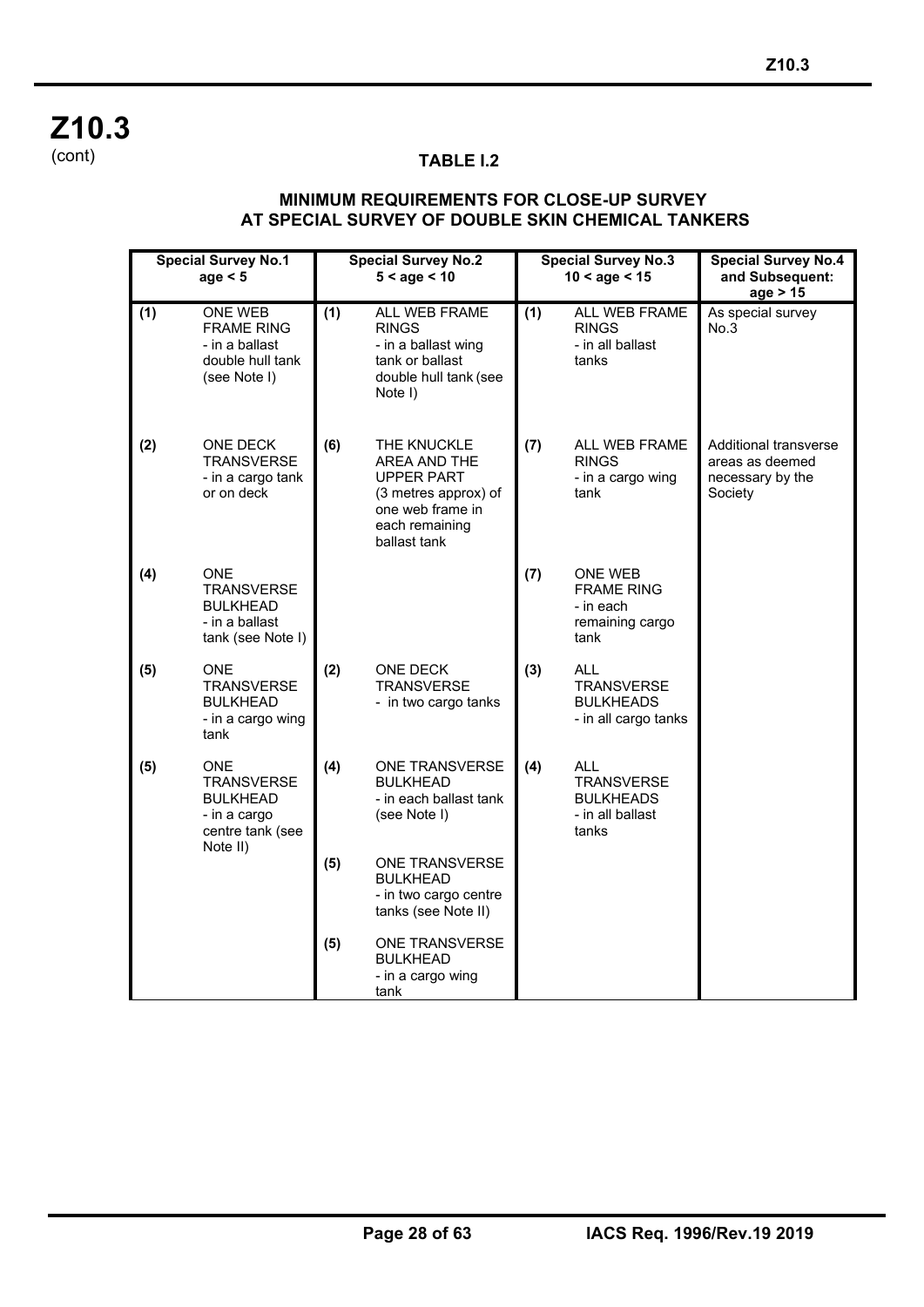**Note I:** Ballast double hull tank: means double bottom tank plus double side tank plus double deck tank, as applicable, even if these tanks are separate.

**Note II:** Where no centre cargo tanks are fitted (as in the case of centre longitudinal bulkhead), transverse bulkheads in wing tanks are to be surveyed.

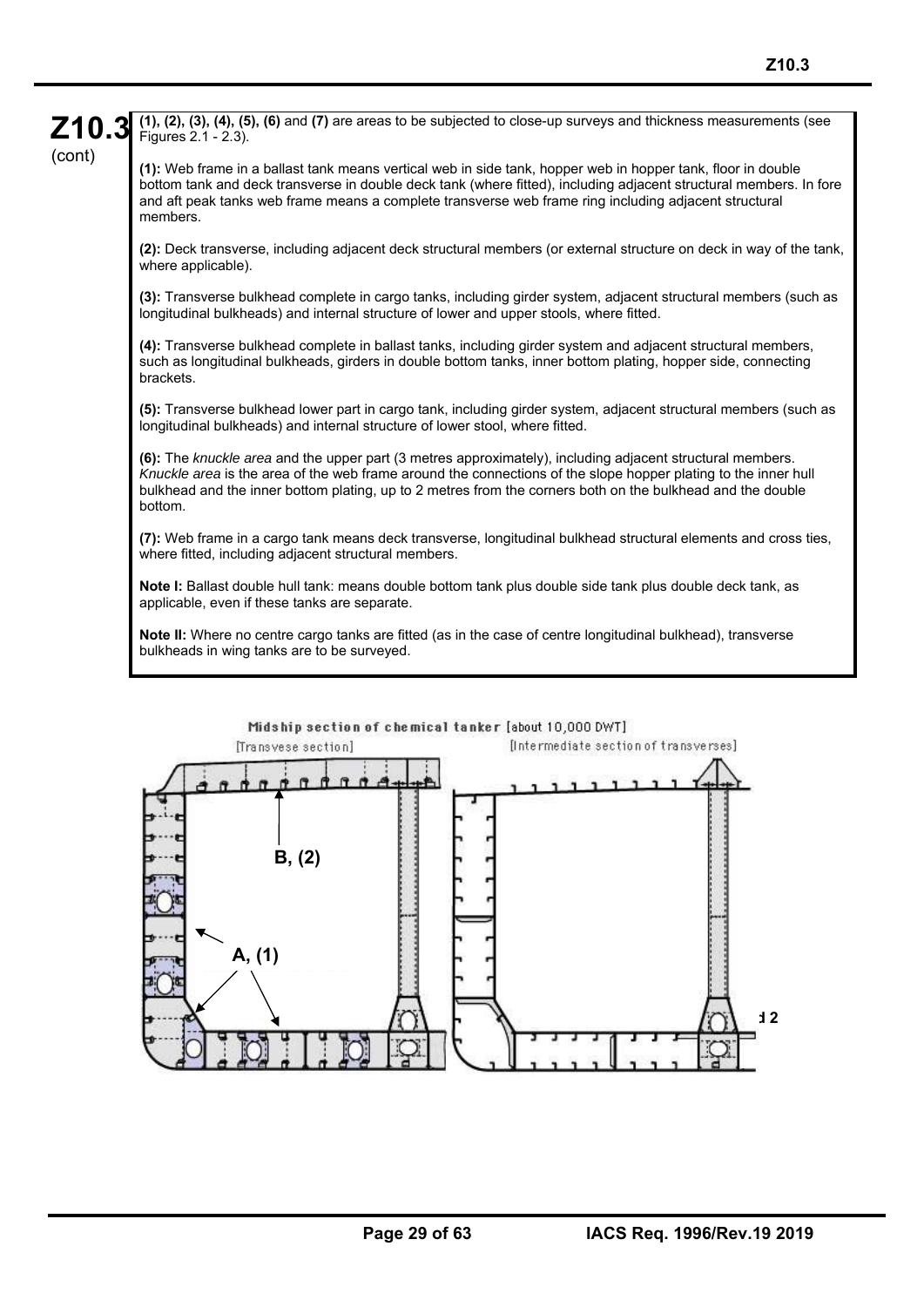

**Fig. 2.2 Representative transverse section of chemical tanker. Areas C & D and 3, 4 and 5** 

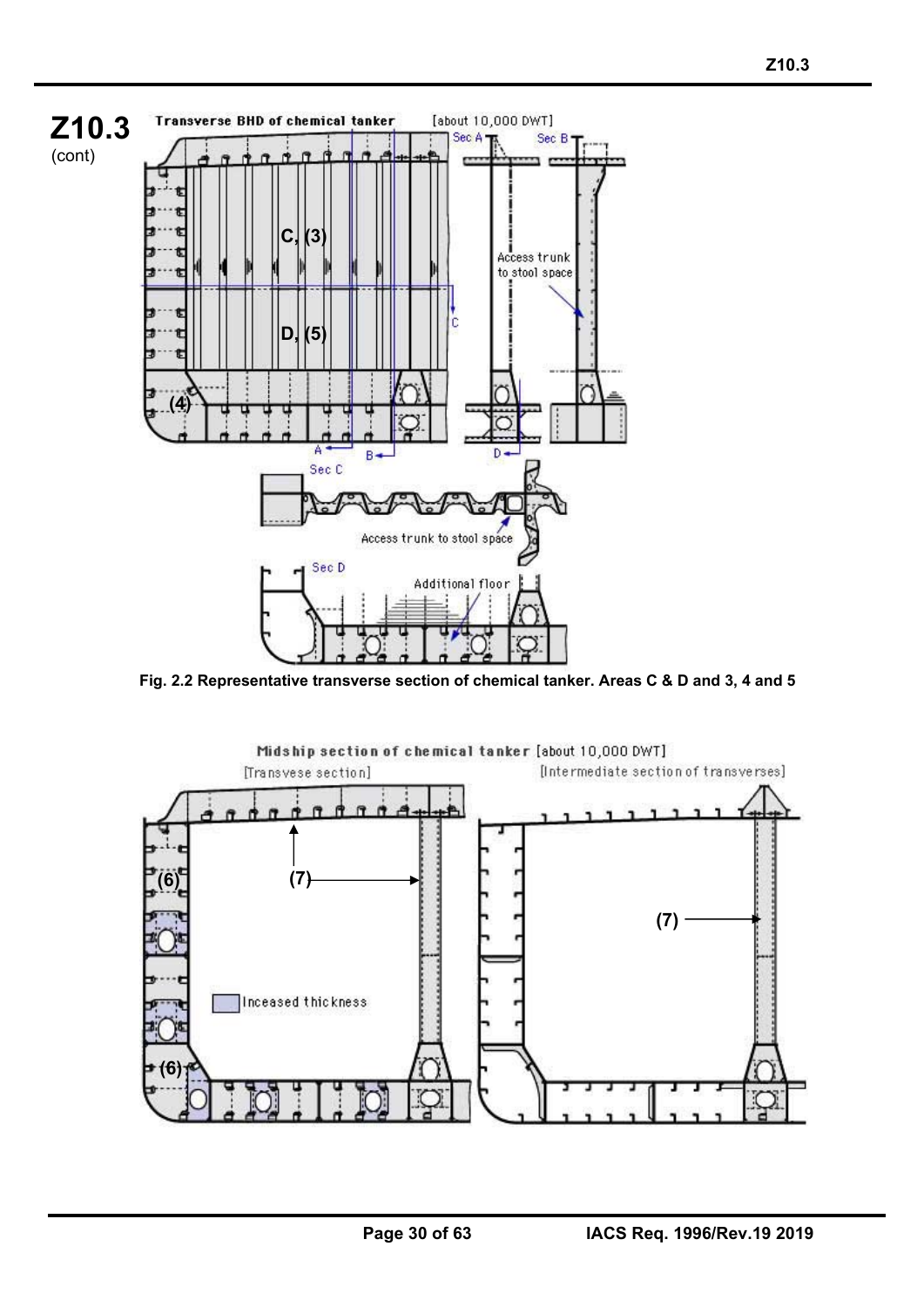## **Z10.3**  (cont)

í

#### **TABLE II**

#### **MINIMUM REQUIREMENTS FOR THICKNESS MEASUREMENTS AT SPECIAL SURVEY OF CHEMICAL TANKERS**

|                | <b>Special Survey No.1</b><br>age $< 5$                                                                                                                                                               | <b>Special Survey No.2</b><br>$5 <$ age $\leq 10$<br>$10 <$ age $\leq 15$                                                                                                                                                     |                                                                                                       | <b>Special Survey No.3</b>                                                                                                                                                                                                    |    |                            | <b>Special Survey No.4</b><br>and Subsequent<br>age > 15                                                     |                                                                                                                                                                                   |                                   |                                                                                                               |
|----------------|-------------------------------------------------------------------------------------------------------------------------------------------------------------------------------------------------------|-------------------------------------------------------------------------------------------------------------------------------------------------------------------------------------------------------------------------------|-------------------------------------------------------------------------------------------------------|-------------------------------------------------------------------------------------------------------------------------------------------------------------------------------------------------------------------------------|----|----------------------------|--------------------------------------------------------------------------------------------------------------|-----------------------------------------------------------------------------------------------------------------------------------------------------------------------------------|-----------------------------------|---------------------------------------------------------------------------------------------------------------|
| $\mathbf{1}$ . | Suspect areas                                                                                                                                                                                         | 1.                                                                                                                                                                                                                            | Suspect areas                                                                                         |                                                                                                                                                                                                                               | 1. |                            | Suspect areas                                                                                                | 1.                                                                                                                                                                                | Suspect areas                     |                                                                                                               |
| 2.             | One section of deck<br>plating for the full<br>beam of the ship<br>within the cargo area<br>(in way of a ballast<br>tank, if any, or a<br>cargo tank used<br>primarily for water<br>ballast)          | 2.                                                                                                                                                                                                                            | Within the cargo area:<br>$\cdot$ 1<br>Each deck plate<br>$\overline{2}$<br>One transverse<br>section |                                                                                                                                                                                                                               | 2. | $\mathcal{P}$<br>$\cdot$ 3 | Within the cargo area:<br>Each deck plate<br>Two transverse<br>sections <sup>(1)</sup><br>All wind and water | 2.                                                                                                                                                                                | $\cdot$ 1<br>$\overline{2}$<br>.3 | Within the cargo area:<br>Each deck plate<br>Three transverse<br>sections <sup>(1)</sup><br>Each bottom plate |
|                |                                                                                                                                                                                                       | 3.                                                                                                                                                                                                                            | Selected wind and<br>water strakes outside                                                            |                                                                                                                                                                                                                               | 3. |                            | strakes<br>Selected wind and<br>water strakes outside                                                        | 3.                                                                                                                                                                                |                                   | All wind and water<br>strakes, full length                                                                    |
| $\mathbf{4}$ . | Measurements, for<br>general assessment<br>and recording of<br>corrosion pattern, of<br>those structural<br>members subject to<br>close-up survey<br>according to Table I.1<br>or I.2, as applicable. | the cargo area<br>4.<br>Measurements, for<br>general assessment<br>and recording of<br>corrosion pattern, of<br>those structural<br>members subject to<br>close-up survey<br>according to Table I.1<br>or I.2, as applicable. |                                                                                                       | the cargo area<br>4.<br>Measurements, for<br>general assessment<br>and recording of<br>corrosion pattern, of<br>those structural<br>members subject to<br>close-up survey<br>according to Table I.1<br>or I.2, as applicable. |    | $\mathbf{4}$ .             | those structural                                                                                             | Measurements, for<br>general assessment<br>and recording of<br>corrosion pattern, of<br>members subject to<br>close-up survey<br>according to Table I.1 or<br>I.2, as applicable. |                                   |                                                                                                               |
|                | (1): at least one section is to include a ballast tank within 0.5L amidships.                                                                                                                         |                                                                                                                                                                                                                               |                                                                                                       |                                                                                                                                                                                                                               |    |                            |                                                                                                              |                                                                                                                                                                                   |                                   |                                                                                                               |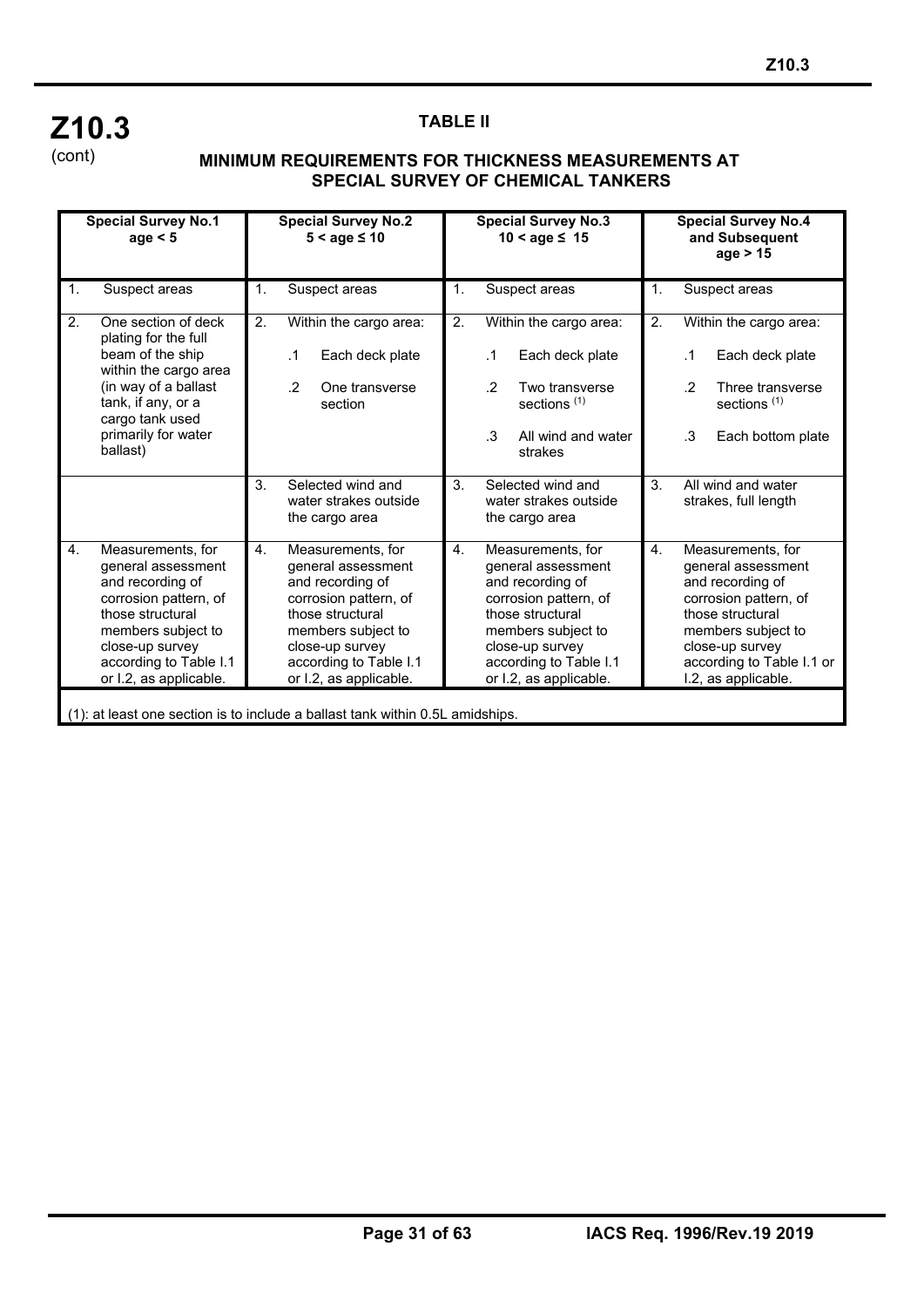

í

## **TABLE III**

#### **MINIMUM REQUIREMENTS FOR TANK TESTING AT SPECIAL SURVEY OF CHEMICAL TANKERS**

| <b>Special Survey No.1</b><br>age $\leq 5$                                                            | <b>Special Survey No.2 and Subsequent</b><br>age > 5 |
|-------------------------------------------------------------------------------------------------------|------------------------------------------------------|
| All ballast tank boundaries                                                                           | All ballast tank boundaries                          |
| Cargo tank boundaries facing ballast tanks,<br>void spaces, pipe tunnels, pump rooms or<br>cofferdams | All cargo tank bulkheads                             |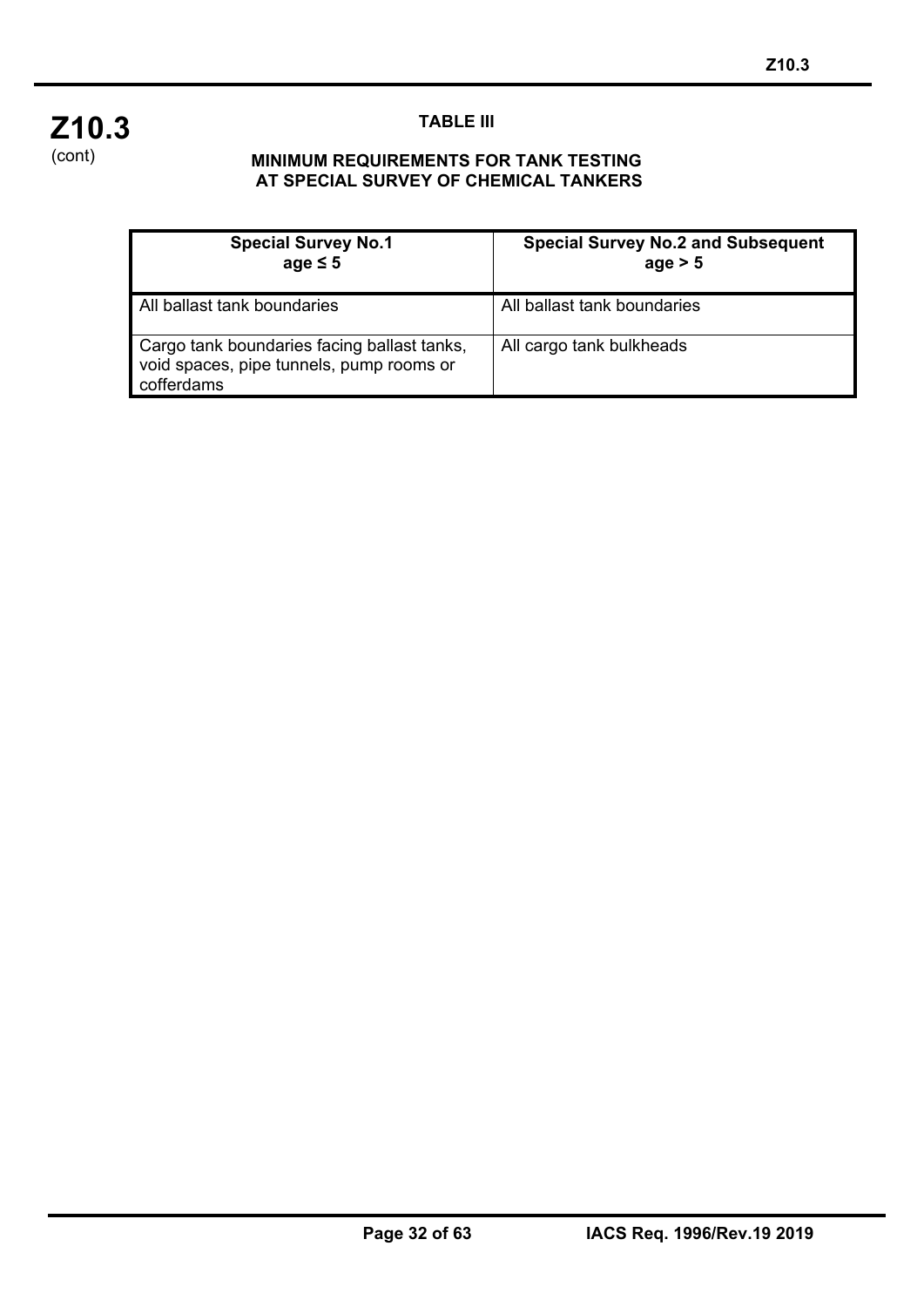

í

### **TABLE IV/Sheet 1**

| BOTTOM, INNER BOTTOM AND HOPPER STRUCTURE                               |                                                                                                                     |                                                                                                                                                                                                                    |  |  |  |
|-------------------------------------------------------------------------|---------------------------------------------------------------------------------------------------------------------|--------------------------------------------------------------------------------------------------------------------------------------------------------------------------------------------------------------------|--|--|--|
| <b>Structural member</b>                                                | <b>Extent of measurement</b>                                                                                        | <b>Pattern of measurement</b>                                                                                                                                                                                      |  |  |  |
| Bottom, inner bottom and<br>hopper structure plating                    | Minimum of three bays<br>across tank, including aft bay<br>Measurements around and<br>under all suction bell mouths | 5-point pattern for each panel<br>between longitudinals and<br>floors                                                                                                                                              |  |  |  |
| Bottom, inner bottom and<br>hopper structure longitudinals              | Minimum of three<br>longitudinals in each bay<br>where bottom plating<br>measured                                   | Three meaurements in line<br>across the flange and three<br>measurements on vertical<br>web                                                                                                                        |  |  |  |
| Bottom girders, including the<br>watertight ones                        | At fore and aft watertight<br>floors and in centre of tanks                                                         | Vertical line of single<br>measurements on girder<br>plating with one<br>measurement between each<br>panel stiffener, or a minimum<br>of three measurements.<br>Two measurements across<br>face flat where fitted. |  |  |  |
| Bottom floors, including the<br>watertight ones                         | Three floors in bays where<br>bottom plating measured,<br>with measurements at both<br>ends and middle              | 5-point pattern over two<br>square metre area                                                                                                                                                                      |  |  |  |
| Hopper structure web frame<br>ring                                      | Three floors in bays where<br>bottom plating measured                                                               | 5-point pattern over one<br>square metre of plating.<br>Single measurements on<br>flange                                                                                                                           |  |  |  |
| Hopper structure transverse<br>watertight bulkhead or swash<br>bulkhead | - lower 1/3 of bulkhead                                                                                             | - 5-point pattern over one<br>square metre of plating                                                                                                                                                              |  |  |  |
|                                                                         | - upper 2/3 of bulkhead                                                                                             | - 5-point pattern over two<br>square metre of plating                                                                                                                                                              |  |  |  |
| Panel stiffening                                                        | - stiffeners<br>(minimum of three)<br>Where applicable                                                              | - For web, 5-point pattern<br>over span (two<br>measurements across web<br>at each end and one at<br>centre of span). For flange,<br>single measurements at<br>each end and centre of span<br>Single measurements  |  |  |  |
|                                                                         |                                                                                                                     |                                                                                                                                                                                                                    |  |  |  |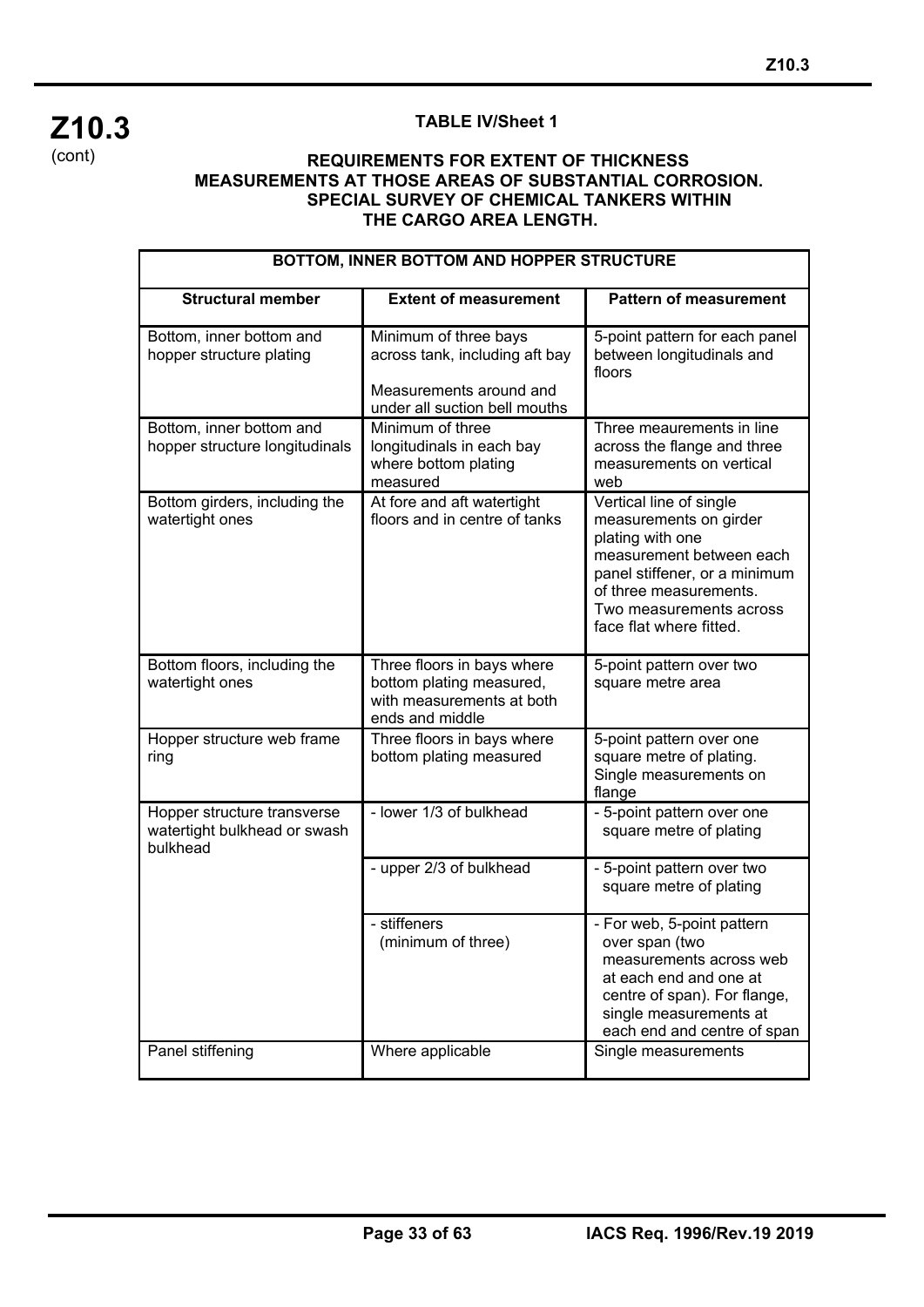## **Z10.3**  (cont)

í

## **TABLE IV/Sheet 2**

| <b>DECK STRUCTURE</b>                                                                                            |                                                                                        |                                                                                                                                                                                                                                                |  |  |  |  |
|------------------------------------------------------------------------------------------------------------------|----------------------------------------------------------------------------------------|------------------------------------------------------------------------------------------------------------------------------------------------------------------------------------------------------------------------------------------------|--|--|--|--|
| <b>Structural member</b>                                                                                         | <b>Extent of measurement</b>                                                           | <b>Pattern of measurement</b>                                                                                                                                                                                                                  |  |  |  |  |
| Deck plating                                                                                                     | Two transverse bands across<br>tank                                                    | Minimum of three<br>measurements per plate per<br>band                                                                                                                                                                                         |  |  |  |  |
| Deck longitudinals                                                                                               | Every third longitudinal in<br>each of two bands with a<br>minimum of one longitudinal | Three measurements in line<br>vertically on webs and two<br>measurements on flange (if<br>fitted)                                                                                                                                              |  |  |  |  |
| Deck girders and brackets                                                                                        | At fore and aft transverse<br>bulkhead, bracket toes and in<br>centre of tanks         | Vertical line of single<br>measurements on web plating<br>with one measurement<br>between each panel stiffener,<br>or a minimum of three<br>measurements.<br>Two measurements across<br>flange. 5-point pattern on<br>girder/bulkhead brackets |  |  |  |  |
| Deck transverse webs                                                                                             | Minimum of two webs, with<br>measurements at both ends<br>and middle of span           | 5-point pattern over one<br>square metre area.<br>Single measurements on<br>flange                                                                                                                                                             |  |  |  |  |
| Vertical web and transverse<br>bulkhead in wing ballast<br>tank for double hull design<br>(two metres from deck) | Minimum of two webs, and<br>both transverse bulkheads                                  | 5-point pattern over one<br>square metre area                                                                                                                                                                                                  |  |  |  |  |
| Panel stiffening                                                                                                 | Where applicable                                                                       | Single measurements                                                                                                                                                                                                                            |  |  |  |  |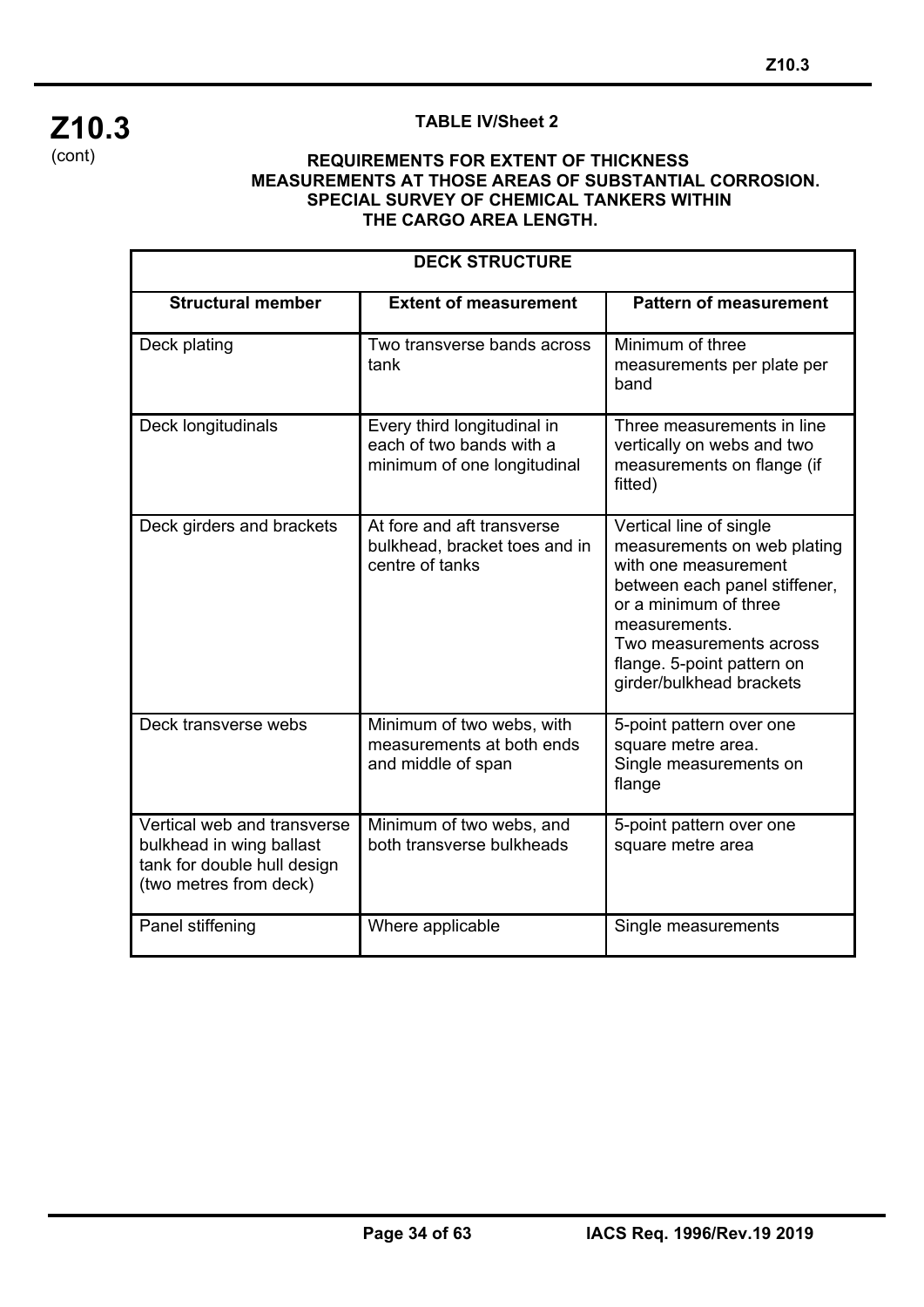

í

#### **TABLE IV/Sheet 3**

| SIDE SHELL AND LONGITUDINAL BULKHEADS                                                   |                                                                                                                                     |                                                                                                                                                  |  |  |  |
|-----------------------------------------------------------------------------------------|-------------------------------------------------------------------------------------------------------------------------------------|--------------------------------------------------------------------------------------------------------------------------------------------------|--|--|--|
| <b>Structural member</b>                                                                | <b>Extent of measurement</b>                                                                                                        | <b>Pattern of measurement</b>                                                                                                                    |  |  |  |
| Side shell and longitudinal<br>bulkhead plating:                                        |                                                                                                                                     |                                                                                                                                                  |  |  |  |
| Deckhead and bottom<br>strakes, and strakes in way<br>of horizontal girders             | Plating between each pair of<br>$\blacksquare$<br>longitidinals in a minimum of<br>three bays (along the tank)                      | Single measurement                                                                                                                               |  |  |  |
| All other strakes                                                                       | Plating between every third<br>pair of longitudinals in same<br>three bays                                                          |                                                                                                                                                  |  |  |  |
| Side shell and longitudinal<br>bulkhead longitudinals on:                               |                                                                                                                                     |                                                                                                                                                  |  |  |  |
| Deckhead and bottom<br>strakes                                                          | Each longitudinal in same<br>three bays                                                                                             | 3 measurements across web<br>and 1 measurement on flange                                                                                         |  |  |  |
| All other strakes                                                                       | Every third longitudinal in<br>same three bays                                                                                      |                                                                                                                                                  |  |  |  |
| Longitudinals - brackets                                                                | Minimum of three at top, middle<br>and bottom of tank in same<br>three bays                                                         | 5-point pattern over area of<br>bracket                                                                                                          |  |  |  |
| Vertical web and transverse<br>bulkheads of double side tanks<br>(excluding deck area): |                                                                                                                                     |                                                                                                                                                  |  |  |  |
| Strakes in way of horizontal<br>girders                                                 | Minimum of two webs and<br>$\overline{a}$<br>both transverse bulkheads                                                              | 5-point pattern over approx.<br>two square metre area                                                                                            |  |  |  |
| Other strakes                                                                           | Minimum of two webs and<br>both transverse bulkheads                                                                                | Two measurements between<br>each pair of vertical stiffeners                                                                                     |  |  |  |
| Web frames and cross ties for<br>other tanks than double side<br>tanks                  | Three webs with minimum<br>of three locations on each<br>web, including in way of<br>cross tie connections and lower<br>end bracket | 5-point pattern over<br>approximately two square<br>metre area of webs, plus<br>single measurements on<br>flanges of web frame and<br>cross ties |  |  |  |
| Horizontal girders                                                                      | Plating on each girder in a<br>minimum of three bays                                                                                | Two measurements between<br>each pair of longitudinal girder<br>stiffeners                                                                       |  |  |  |
| Panel stiffening                                                                        | Where applicable                                                                                                                    | Single measurements                                                                                                                              |  |  |  |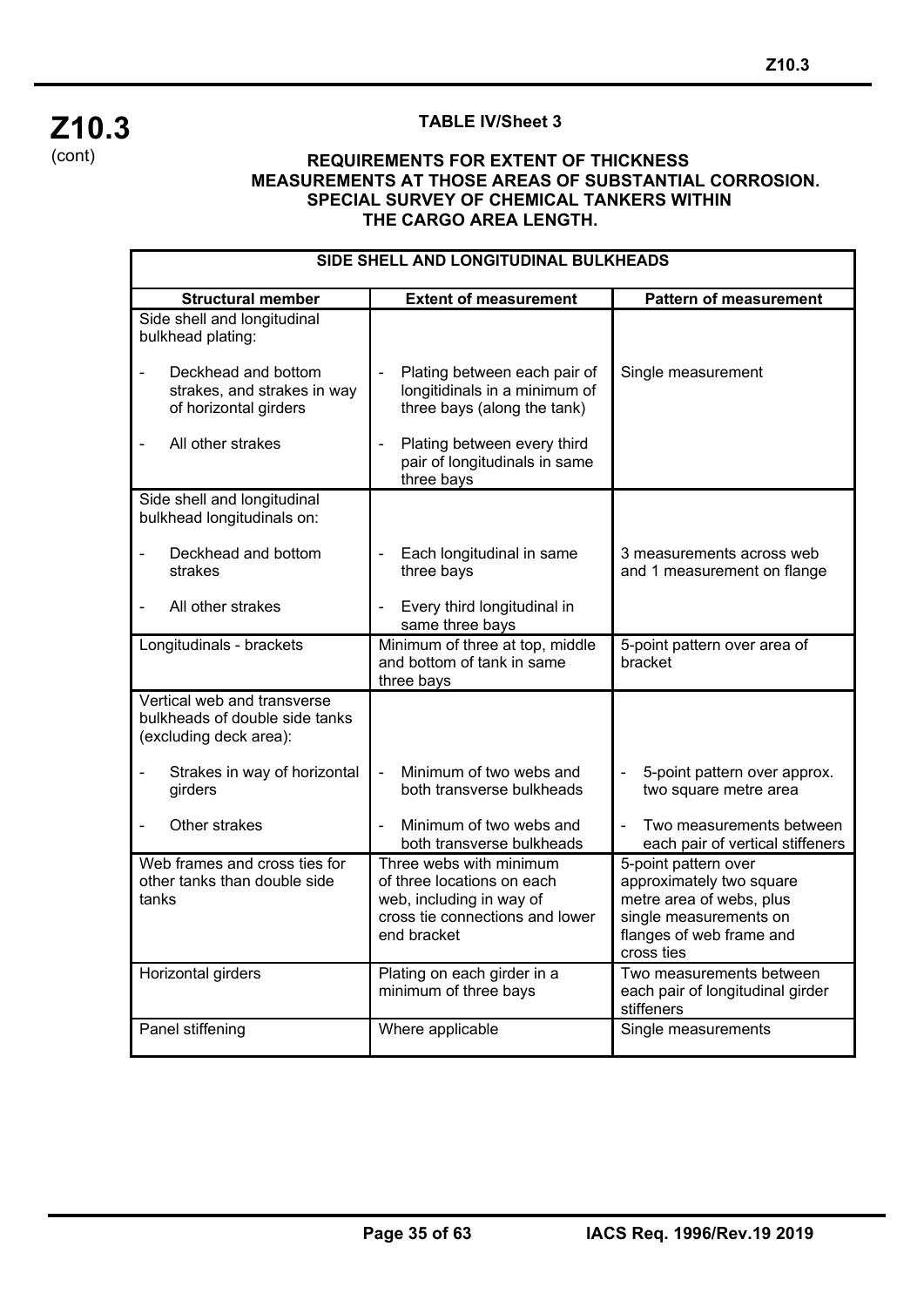## **Z10.3**  (cont)

í

## **TABLE IV/Sheet 4**

| <b>TRANSVERSE WATERTIGHT AND SWASH BULKHEADS</b>                              |                                                                                                                                                                                         |                                                                                                                                                                                                                                                         |  |  |  |  |
|-------------------------------------------------------------------------------|-----------------------------------------------------------------------------------------------------------------------------------------------------------------------------------------|---------------------------------------------------------------------------------------------------------------------------------------------------------------------------------------------------------------------------------------------------------|--|--|--|--|
| <b>Structural member</b>                                                      | <b>Extent of measurement</b>                                                                                                                                                            | <b>Pattern of measurement</b>                                                                                                                                                                                                                           |  |  |  |  |
| Upper and lower stool, where<br>fitted                                        | Transverse band within<br>$\blacksquare$<br>25mm of welded<br>connection to inner<br>bottom/deck plating<br>Transverse band within<br>÷,<br>25mm of welded<br>connection to shelf plate | 5-point pattern between<br>stiffeners over one metre<br>length                                                                                                                                                                                          |  |  |  |  |
| Deckhead and bottom<br>strakes, and strakes in way<br>of horizontal stringers | Plating between pair of<br>stiffeners at three locations:<br>approximately 1/4, 1/2 and<br>3/4 width of tank                                                                            | 5-point pattern between<br>stiffeners over one metre<br>length                                                                                                                                                                                          |  |  |  |  |
| All other strakes                                                             | Plating between pair of<br>stiffeners at middle location                                                                                                                                | Single measurement                                                                                                                                                                                                                                      |  |  |  |  |
| Strakes in corrugated<br>bulkheads                                            | Plating for each change of<br>scantling at centre of panel<br>and at flange of fabricated<br>connection                                                                                 | 5-point pattern over about<br>one square metre of plating                                                                                                                                                                                               |  |  |  |  |
| <b>Stiffeners</b>                                                             | Minimum of three typical<br>stiffeners                                                                                                                                                  | For web, 5-point pattern over<br>span between bracket<br>connections (two<br>measurements across web at<br>each bracket connection and<br>one at centre of span).<br>For flange, single<br>measurements at each<br>bracket toe and at centre of<br>span |  |  |  |  |
| <b>Brackets</b>                                                               | Minimum of three at top,<br>middle and bottom of tank                                                                                                                                   | 5-point pattern over area of<br>bracket                                                                                                                                                                                                                 |  |  |  |  |
| Horizontal stringers                                                          | All stringers with<br>measurements at both ends<br>and middle.                                                                                                                          | 5-point pattern over one<br>square metre area, plus<br>single measurements near<br>bracket toes and on flanges                                                                                                                                          |  |  |  |  |
| Deep webs and girders                                                         | Measurements at toe of<br>bracket and at centre of span                                                                                                                                 | For web, 5 point pattern over<br>about 1 square metre.<br>3 measurements across face<br>flat.                                                                                                                                                           |  |  |  |  |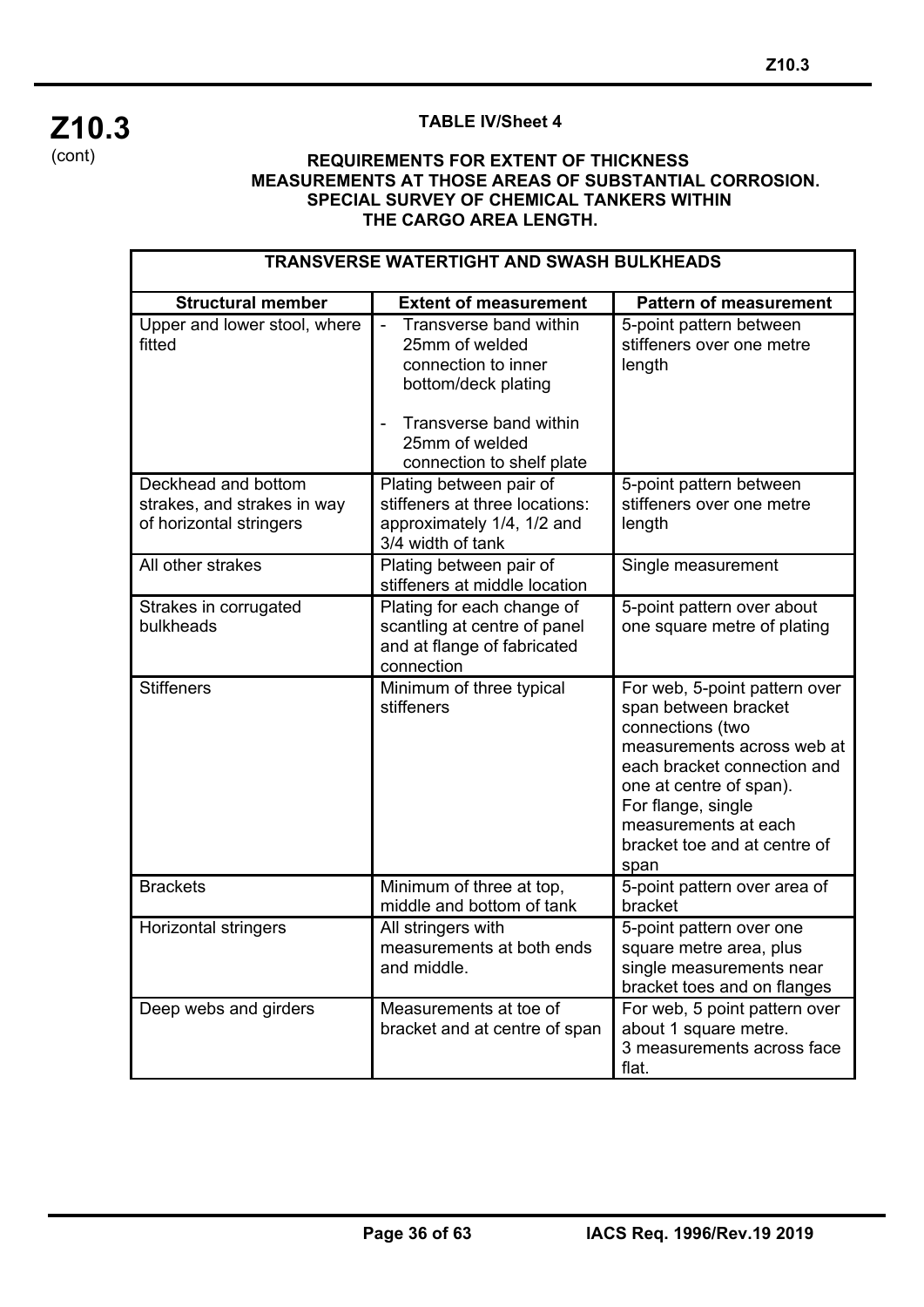#### **TABLE V**

**Z10.3**  (cont)

#### **PROCEDURES FOR CERTIFICATION OF FIRMS ENGAGED IN THICKNESS MEASUREMENT OF HULL STRUCTURES**

### **1. Application**

This guidance applies for certification of the firms which intend to engage in the thickness measurement of hull structures of the vessels.

#### **2. Procedures for Certification**

#### (1) Submission of Documents:

Following documents are to be submitted to the society for approval:

- a) Outline of firms, e.g. organisation and management structure.
- b) Experience of the firms on thickness measurement inter alia of hull structures of the vessels.
- c) Technicians' careers, i.e. experience of technicians as thickness measurement operators, technical knowledge of hull structure etc. Operators, are to be qualified according to a recognized industrial NDT Standard.
- d) Equipment used for thickness measurement such as ultra-sonic testing machines and its maintenance/calibration procedures.
- e) A guide for thickness measurement operators.
- f) Training programmes of technicians for thickness measurement.
- g) Measurement record format in accordance with the Recommended Procedures for Thickness Measurements of Chemical Tankers, contained in Annex II.
- (2) Auditing of the firms:

Upon reviewing the documents submitted with satisfactory results, the firm is audited in order to ascertain that the firm is duly organised and managed in accordance with the documents submitted, and eventually is capable of conducting thickness measurement of the hull construction of the ships.

(3) Certification is conditional on an onboard demonstration at thickness measurements as well as satisfactory reporting.

#### **3. Certification**

- (1) Upon satisfactory results of both the audit of the firm in 2(2) and the demonstration tests in 2(3) above, the Society will issue a Certificate of Approval as well as a notice to the effect that the thickness measurement operation system of the firm has been certified by the Society.
- (2) Renewal/endorsement of the Certificate is to be made at intervals not exceeding 3 years by verification that original conditions are maintained.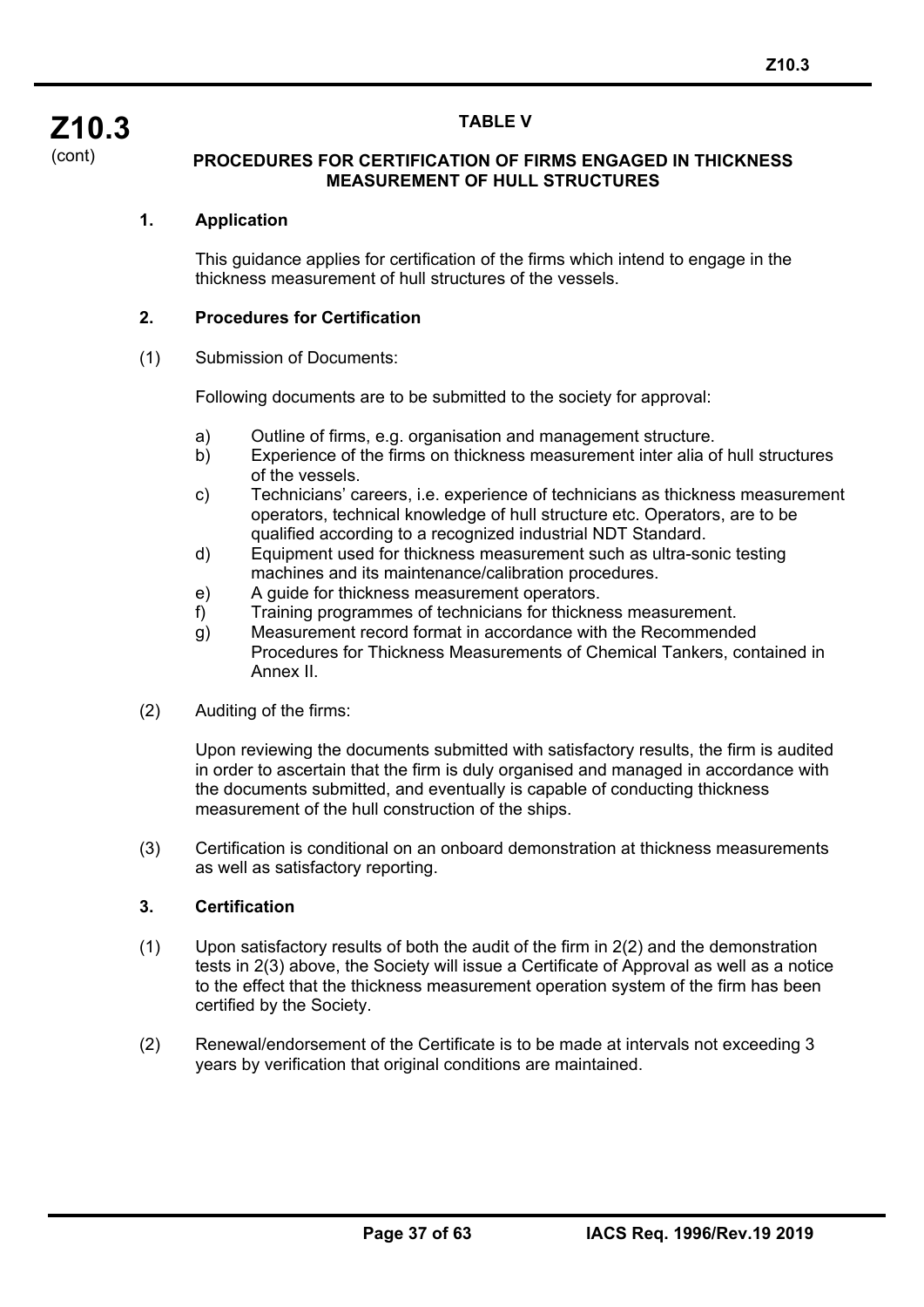#### **Z10.3 4. Information of any alteration to the Certified Thickness Measurement Operation System**

(cont)

í

In case where any alteration to the certified thickness measurement operation system of the firm is made, such an alteration is to be immediately informed to the Society. Re-audit is made where deemed necessary by the Society.

## **5. Cancellation of Approval**

Approval may be cancelled in the following cases:

- (1) Where the measurements were improperly carried out or the results were improperly reported.
- (2) Where the Society's surveyor found any deficiencies in the approved thickness measurement operation systems of the firm.
- (3) Where the firm failed to inform of any alteration in 4 above to the Society.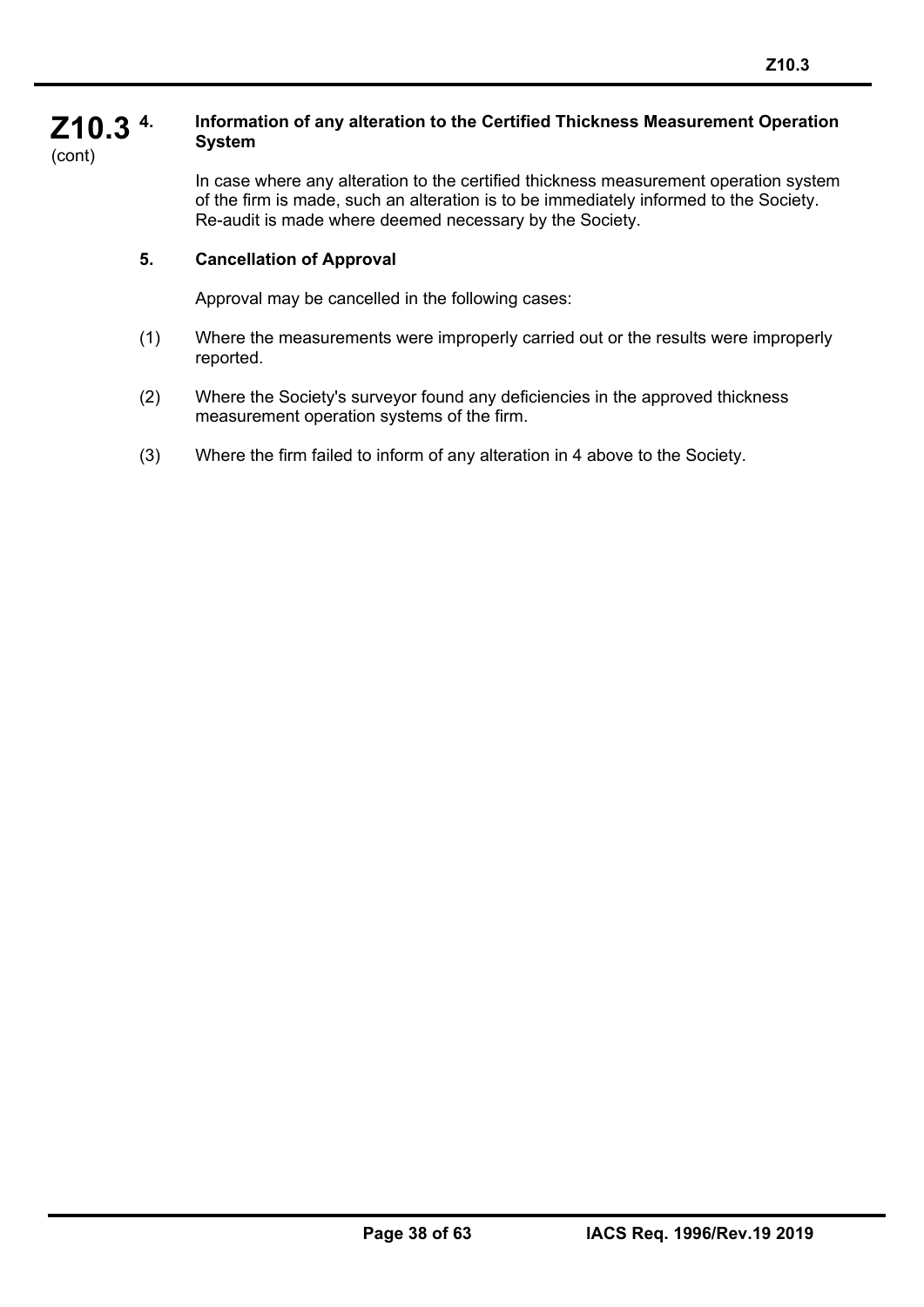## **TABLE VI**

### **SURVEY REPORTING PRINCIPLES**

As a principle, for chemical tankers subject to ESP, the surveyor is to include the following content in his report for survey of hull structure and piping systems, as relevant for the survey.

The structure of the reporting content may be different, depending on the report system for the respective Societies.

### **1. General**

1.1 A survey report is to be generated in the following cases:

- In connection with commencement, continuation and / or completion of periodical hull surveys, i.e. annual, intermediate and special surveys, as relevant
- When structural damages / defects have been found
- When repairs, renewals or modifications have been carried out
- When condition of class has been imposed or deleted

1.2 The purpose of reporting is to provide:

- Evidence that prescribed surveys have been carried out in accordance with applicable classification rules
- Documentation of surveys carried out with findings, repairs carried out and condition of class imposed or deleted
- Survey records, including actions taken, which shall form an auditable documentary trail. Survey reports are to be kept in the survey report file required to be on board
- Information for planning of future surveys
- Information which may be used as input for maintenance of classification rules and instructions

1.3 When a survey is split between different survey stations, a report is to be made for each portion of the survey. A list of items surveyed, relevant findings and an indication of whether the item has been credited, is to be made available to the next attending surveyor, prior to continuing or completing the survey. Thickness measurement and tank testing carried out is also to be listed for the next surveyor.

### **2. Extent of the survey**

í

2.1 Identification of compartments where an overall survey has been carried out.

2.2 Identification of locations, in each tank, where a close-up survey has been carried out, together with information of the means of access used.

2.3 Identification of locations, in each tank, where thickness measurement has been carried out.

*Note: As a minimum, the identification of location of close-up survey and thickness measurement is to include a confirmation with description of individual structural members corresponding to the extent of requirements stipulated in Z10.3 based on type of periodical survey and the ship's age.* 

 *Where only partial survey is required, i.e. one web frame ring / one deck transverse, the identification is to include location within each tank by reference to frame numbers.*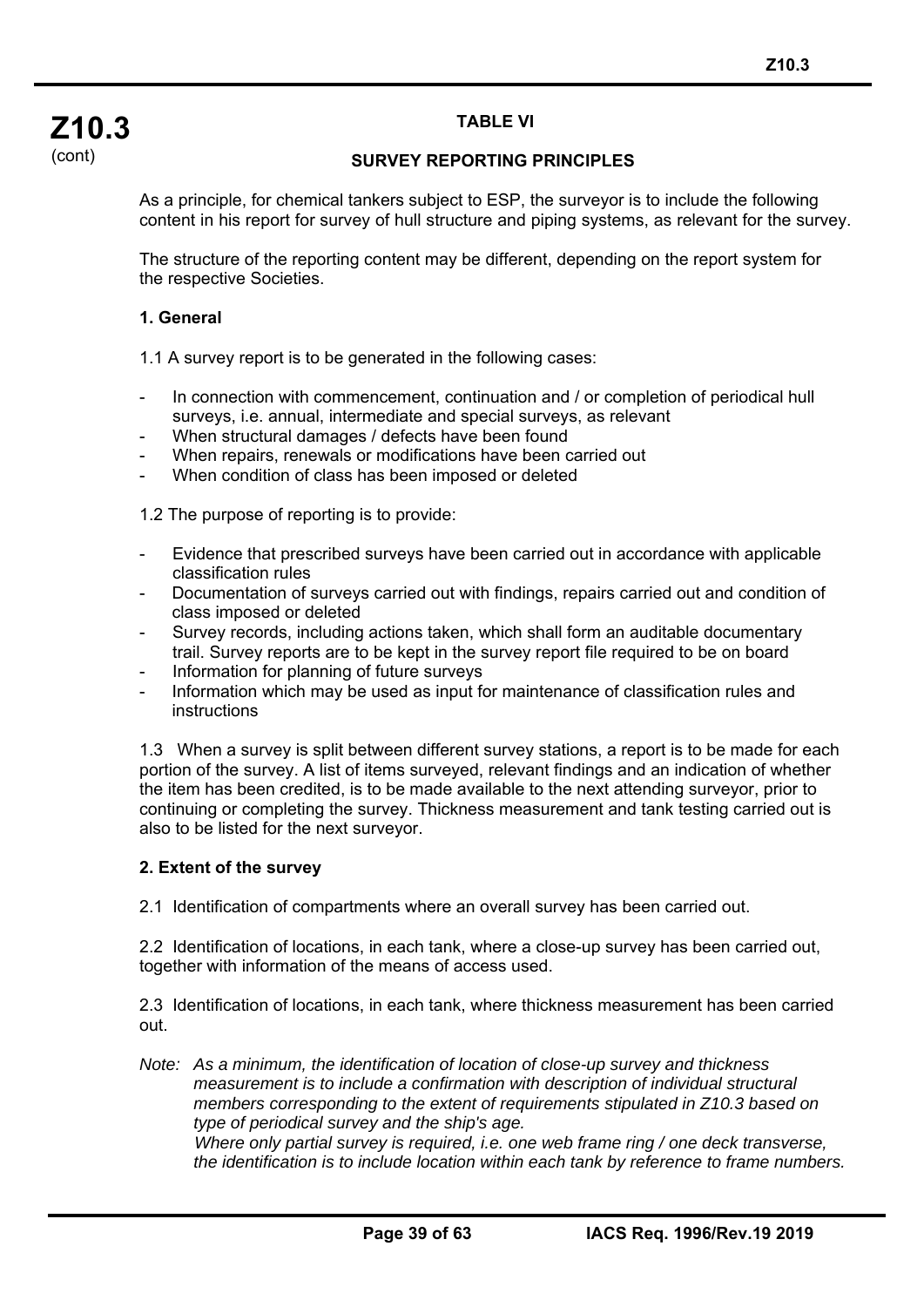**Z10.3** 2.4 For areas in tanks where protective coating is found to be in GOOD condition and the  $\mathbb{Z}$  extent of close-up survey and / or thickness measurement has been specially considered (cont) extent of close-up survey and / or thickness measurement has been specially considered, structures subject to special consideration are to be identified.

2.5 Identification of tanks subject to tank testing.

2.6 Identification of cargo piping on deck and cargo and ballast piping within cargo and ballast tanks, pump rooms, pipe tunnels and void spaces, where:

- Examination including internal examination of piping with valves and fittings and thickness measurement, as relevant, has been carried out
- Operational test to working pressure has been carried out

#### **3. Result of the survey**

3.1 Type, extent and condition of protective coating in each tank, as relevant (rated GOOD, FAIR or POOR).

- 3.2 Structural condition of each compartment with information on the following, as relevant:
- Identification of findings, such as:
	- Corrosion with description of location, type and extent
	- Areas with substantial corrosion
	- Cracks / fractures with description of location and extent
	- Buckling with description of location and extent
	- Indents with description of location and extent
- Identification of compartments where no structural damages / defects are found

The report may be supplemented by sketches / photos.

3.3 Thickness measurement report is to be verified and signed by the surveyor controlling the measurements on board.

#### **4. Actions taken with respect to findings**

4.1 Whenever the attending surveyor is of the opinion that repairs are required, each item to be repaired is to be identified in the survey report. Whenever repairs are carried out, details of the repairs effected are to be reported by making specific reference to relevant items in the survey report.

4.2 Repairs carried out are to be reported with identification of:

- Compartment
- Structural member
- Repair method (i.e. renewal or modification) including:
	- Steel grades and scantlings (if different from the original),
	- Sketches/photos, as appropriate
- Repair extent
- NDT / Tests

í

4.3 For repairs not completed at the time of survey, condition of class is to be imposed with a specific time limit for the repairs. In order to provide correct and proper information to the surveyor attending for survey of the repairs, condition of class is to be sufficiently detailed with identification of each item to be repaired. For identification of extensive repairs, reference may be given to the survey report.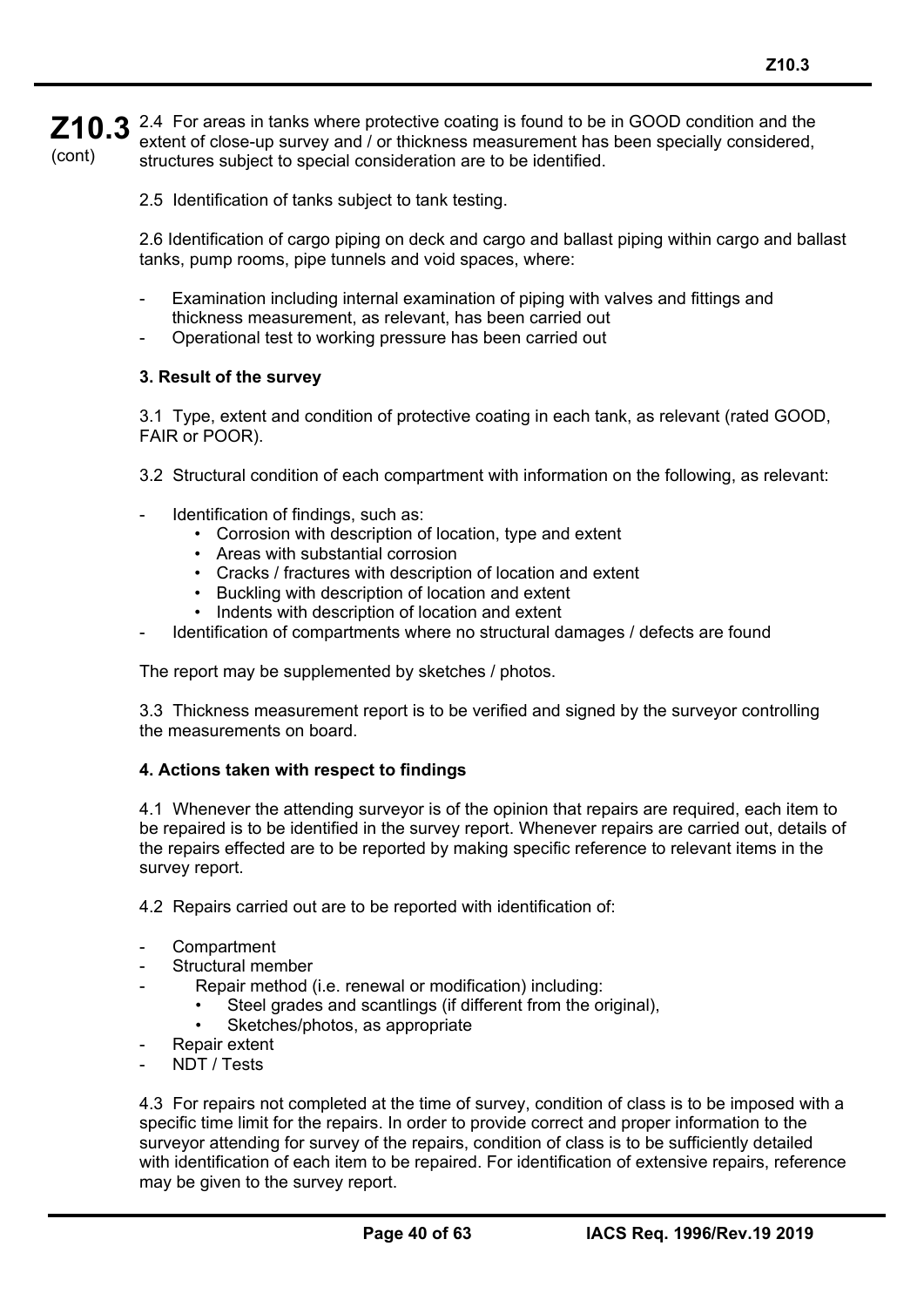

## **TABLE VII (i)**

#### **IACS UNIFIED REQUIREMENTS FOR ENHANCED SURVEYS**

#### **EXECUTIVE HULL SUMMARY**

Issued upon Completion of Special Survey

GENERAL PARTICULARS

SHIP'S NAME: CLASS IDENTIFY NUMBER:

IMO IDENTIFY NUMBER:

PORT OF REGISTRY: NATIONAL FLAG:

DEADWEIGHT (M. TONNES): GROSS TONNAGE:

 NATIONAL: ITC (69):

DATE OF BUILD: CLASSIFICATION NOTATION:

DATE OF MAJOR CONVERSION:

TYPE OF CONVERSION:

- a) The survey reports and documents listed below have been reviewed by the undersigned and found to be satisfactory
- b) A summary of the survey is attached herewith on sheet 2
- c) The hull special survey has been completed in accordance with the Regulations on [date]

| <b>Executive Summary</b><br>Report completed by: | Name        | Title |
|--------------------------------------------------|-------------|-------|
|                                                  | Signature   |       |
| <b>OFFICE</b>                                    | <b>DATE</b> |       |
| <b>Executive Summary</b><br>Report verified by:  | Name        | Title |
|                                                  | Signature   |       |
| <b>OFFICE</b>                                    | <b>DATF</b> |       |

Attached reports and documents:

1)

2) 3)

4)

5)

6)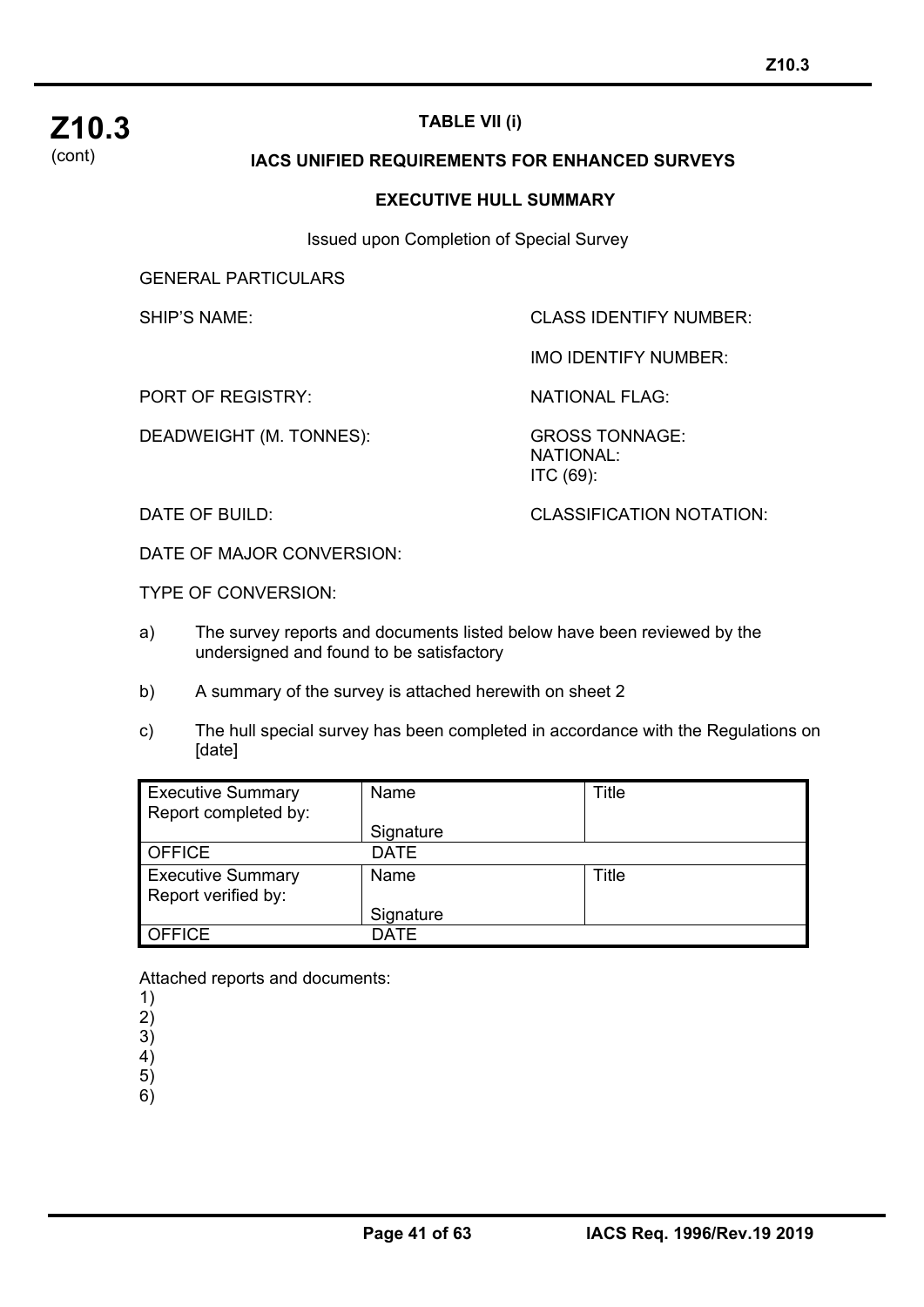| Z10.3  |         |                                   |                              | <b>TABLE VII (ii)</b>                                                                     |
|--------|---------|-----------------------------------|------------------------------|-------------------------------------------------------------------------------------------|
| (cont) |         |                                   |                              | <b>EXECUTIVE HULL SUMMARY</b>                                                             |
|        | A)      | <b>General Particulars:</b>       | $\sim$                       | Ref. Table VII (i)                                                                        |
|        | B)      | <b>Report Review:</b>             | -                            | Where and how survey was done                                                             |
|        | C)      | Close-up Survey:                  | -                            | Extent (Which tanks)                                                                      |
|        | D)      | Cargo & Ballast<br>Piping System: | $\qquad \qquad \blacksquare$ | Examined                                                                                  |
|        |         |                                   |                              | <b>Operationally tested</b>                                                               |
|        | E)      | <b>Thickness</b><br>measurements: |                              | Reference to Thickness Measurement report                                                 |
|        |         |                                   | -                            | Summary of where measured                                                                 |
|        |         |                                   |                              | Separate form indicating the tanks/areas with<br>Substantial Corrosion, and corresponding |
|        |         |                                   |                              | $^\star$<br>Thickness diminution                                                          |
|        |         |                                   |                              | $^\star$<br>Corrosion pattern                                                             |
|        | F)      | Tank Protection:                  |                              | Separate form indicating:                                                                 |
|        |         |                                   |                              | Location of coating                                                                       |
|        |         |                                   |                              | Condition of coating (if applicable)                                                      |
|        | G)      | Repairs:                          |                              | Identification of tanks/areas                                                             |
|        | H)      | <b>Conditions of Class:</b>       |                              |                                                                                           |
|        | $\vert$ | Memoranda:                        |                              | Acceptable defects                                                                        |
|        |         |                                   |                              | Any points of attention for future surveys, e.g. for<br>Suspect Areas.                    |
|        |         |                                   |                              | Extended Annual/Intermediate survey due to coating<br>breakdown                           |
|        | J)      | Conclusion:                       |                              | Statement on evaluation/verification of survey report                                     |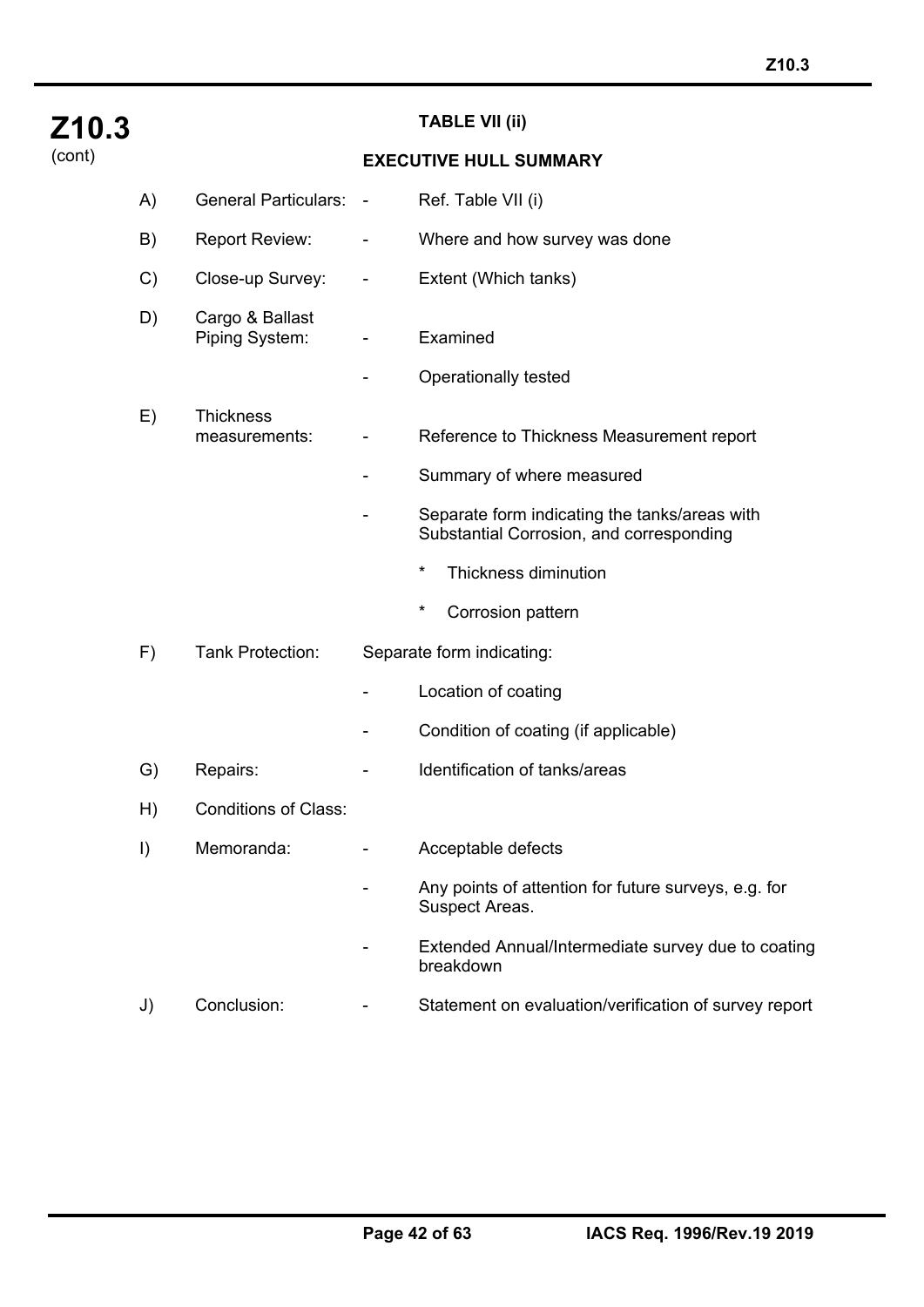## **Z10.3**  (cont)

## **TABLE IXVII (iii)**

## **EXTRACT OF THICKNESS MEASUREMENTS**

Reference is made to the thickness measurements report:

| 1)<br>Position of substantially<br>corroded Tanks/Areas<br>or Areas with deep<br>pitting | Thickness<br>diminution [%] | 2)<br>Corrosion pattern | Remarks:<br>e.g. Ref. attached<br>sketches |
|------------------------------------------------------------------------------------------|-----------------------------|-------------------------|--------------------------------------------|
|                                                                                          |                             |                         |                                            |
|                                                                                          |                             |                         |                                            |

### **Remarks:**

í

<sup>1)</sup> Substantial corrosion, i.e.  $75 - 100\%$  of acceptable margins wasted

## $P =$  Pitting

C = Corrosion in General

Any bottom plating with a pitting intensity of 20% or more, with wastage in the substantial corrosion range or having an average depth of pitting of 1/3 or more of actual plate thickness is to be noted.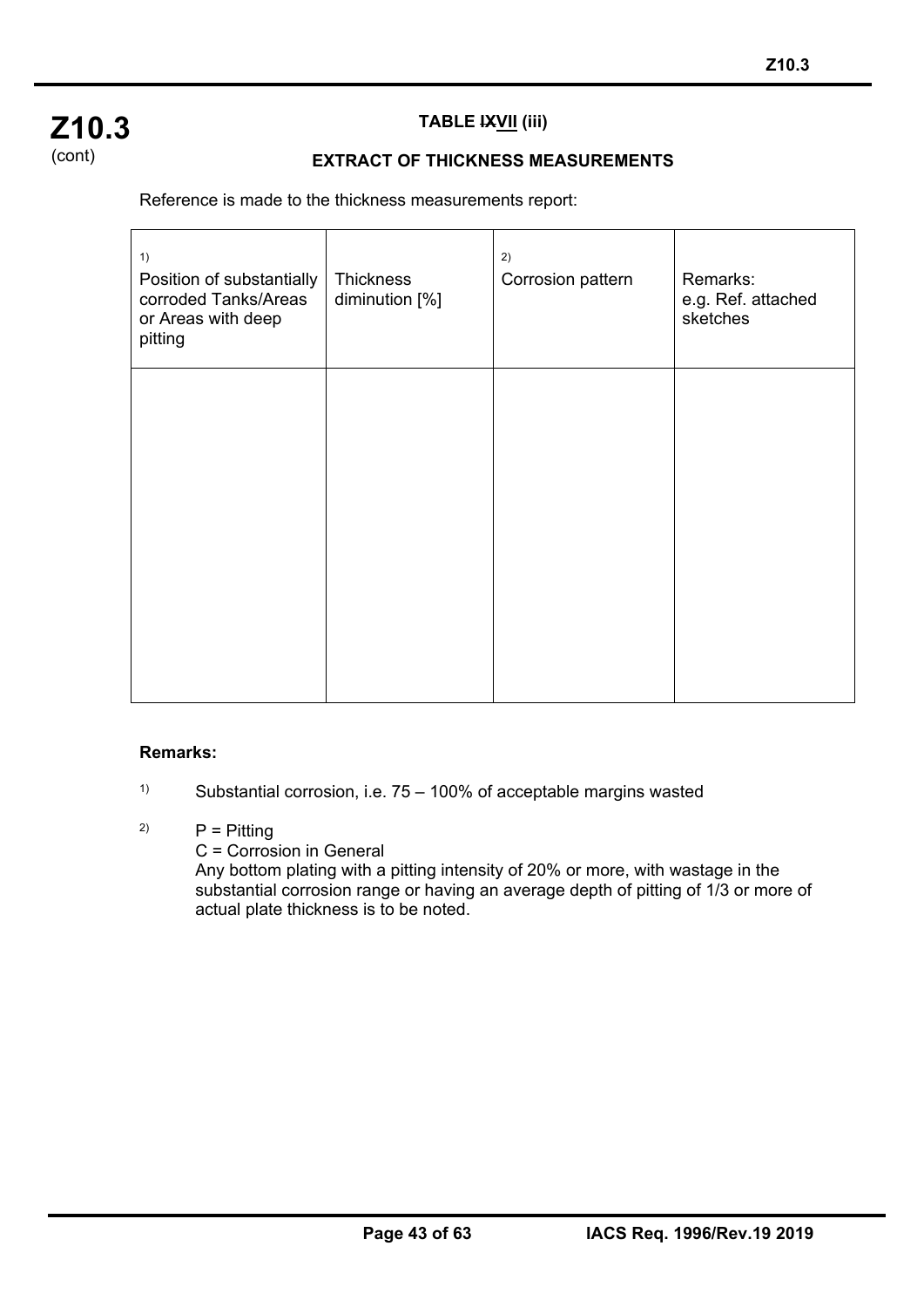

#### **TABLE IXVII (iv)**

## **TANK PROTECTION**

| 1)<br>Tank Nos. | 2)<br>Tank protection | 3)<br>Coating condition | Remarks |
|-----------------|-----------------------|-------------------------|---------|
|                 |                       |                         |         |
|                 |                       |                         |         |
|                 |                       |                         |         |
|                 |                       |                         |         |
|                 |                       |                         |         |

#### **Remarks:**

í

- 1) All segregated ballast tanks and combined cargo/ballast tanks to be listed.
- <sup>2)</sup>  $C =$  Coating  $NP = No$  Protection
- 3) Coating condition according to the following standard
	- **GOOD** condition with only minor spot rusting.
	- **FAIR** condition with local breakdown at edges of stiffeners and weld connections and/or light rusting over 20% or more of areas under consideration, but less than as defined for POOR condition.
	- **POOR** condition with general breakdown of coating over 20% or more of areas or hard scale at 10% or more of areas under consideration.

If coating condition **less than "GOOD"** is given, extended annual surveys are to be introduced. This is to be noted in part I) of the Executive Hull Summary.

> End of First Section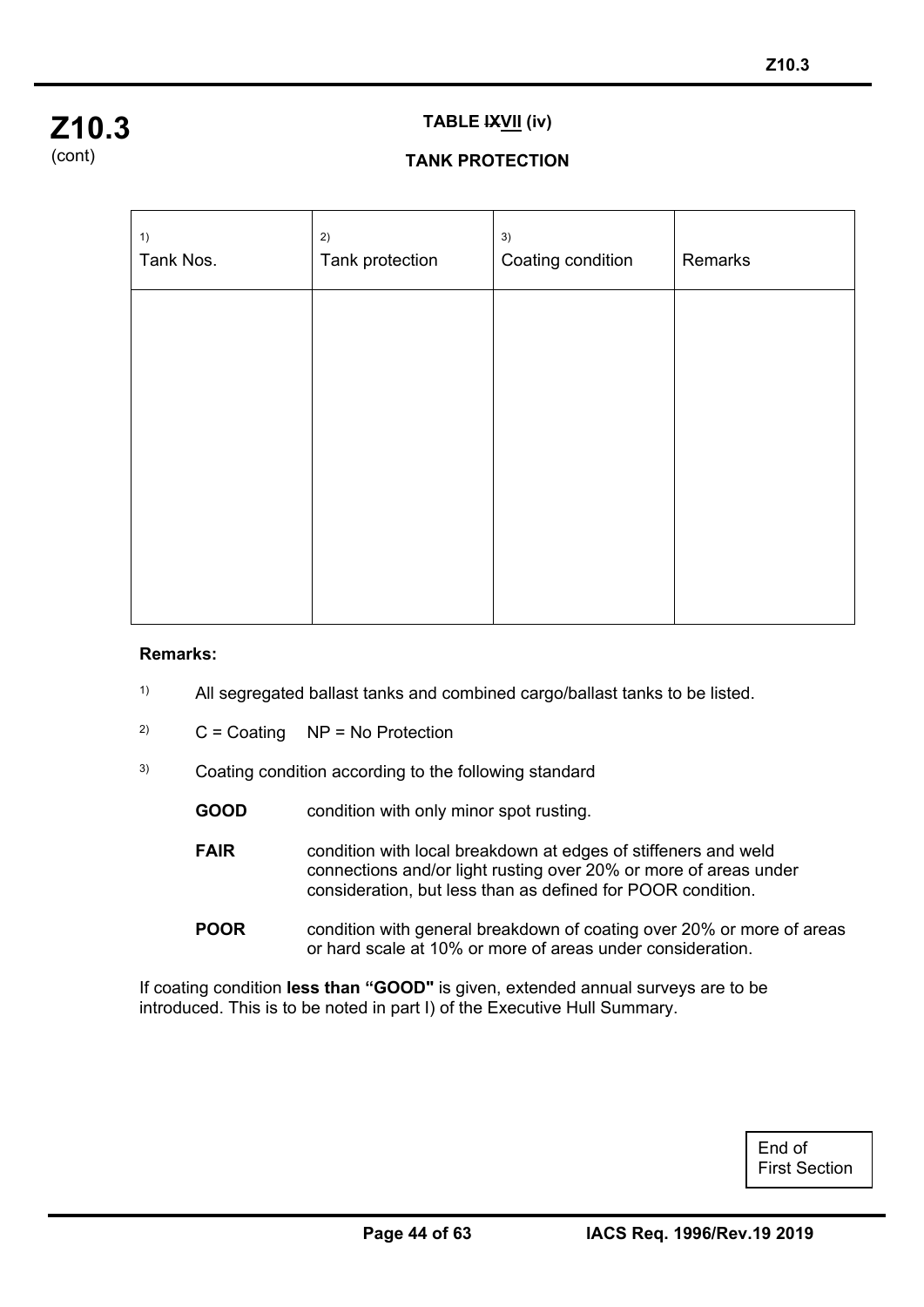

# **ANNEX I**

#### **GUIDELINES FOR TECHNICAL ASSESSMENT IN CONJUNCTION WITH PLANNING FOR ENHANCED SURVEYS OF CHEMICAL TANKERS SPECIAL SURVEY - HULL**

#### **Contents:**

**1. INTRODUCTION** 

#### **2. PURPOSE AND PRINCIPLES**

- 2.1 Purpose
- 2.2 Minimum Requirements
- 2.3 Timing<br>2.4 Aspect
- Aspects to be Considered

#### **3. TECHNICAL ASSESSMENT**

- 3.1 General
- 3.2 Methods
- 3.2.1 Design Details
- 3.2.2 Corrosion
- 3.2.3 Locations for Close-up Survey and Thickness Measurement

#### **REFERENCES**

1. IACS Unified Requirement Z10.3, "Hull Surveys of Chemical Tankers."

2. TSCF, "Guidelines for the Inspection and Maintenance of Double Hull Tanker Structures, 1995."

3. TSCF, "Guidance Manual for Tanker Structures, 1997."

#### **1 INTRODUCTION**

These guidelines contain information and suggestions concerning technical assessments which may be of use in conjunction with the planning of enhanced special surveys of chemical tankers. As indicated in section 5.1.5 of IACS Unified Requirement Z10.3, "Hull Surveys of Chemical Tankers," (Ref. 1), the guidelines are a recommended tool which may be invoked at the discretion of an IACS Member Society, when considered necessary and appropriate, in conjunction with the preparation of the required Survey Programme.

#### **2 PURPOSE AND PRINCIPLES**

#### 2.1 Purpose

í

The purpose of the technical assessments described in these guidelines is to assist in identifying critical structural areas, nominating suspect areas and in focusing attention on structural elements or areas of structural elements which may be particularly susceptible to, or evidence a history of, wastage or damage. This information may be useful in nominating locations, areas and tanks for thickness measurement, close-up survey and tank testing. Critical Structural Areas are locations which have been identified from calculations to require monitoring or from the service history of the subject ship or from similar or sister ships (if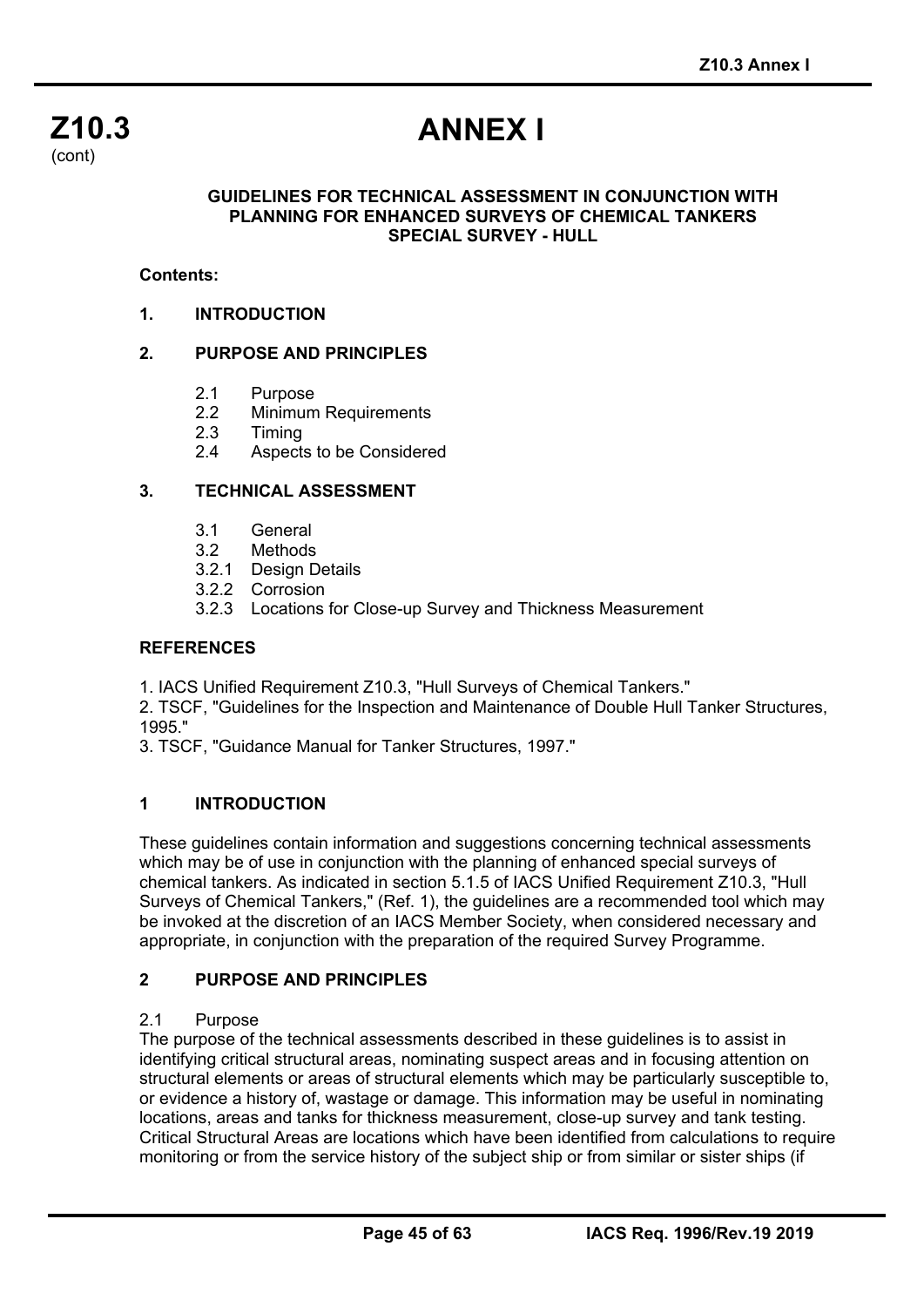**Z10.3**  available) to be sensitive to cracking, buckling or corrosion which would impair the structural integrity of the ship.

(cont)

#### 2.2 Minimum Requirements

However, these guidelines may not be used to reduce the requirements pertaining to thickness measurement, close-up survey and tank testing contained in Tables I, II and III, respectively, of Z10.3; which are, in all cases, to be complied with as a minimum.

#### 2.3 Timing

As with other aspects of survey planning, the technical assessments described in these guidelines should be worked out by the Owner or operator in cooperation with the Classification Society well in advance of the commencement of the Special Survey, i.e., prior to commencing the survey and normally at least 12 to 15 months before the survey's completion due date.

#### 2.4 Aspects to be Considered

Technical assessments, which may include quantitative or qualitative evaluation of relative risks of possible deterioration, of the following aspects of a particular ship may be used as a basis for the nomination of tanks and areas for survey:

- Design features such as stress levels on various structural elements, design details and extent of use of high tensile steel.
- Former history with respect to corrosion, cracking, buckling, indents and repairs for the particular ship as well as similar vessels, where available.
- Information with respect to types of cargo carried, use of different tanks for cargo/ballast, protection of tanks and condition of coating, if any.

Technical assessments of the relative risks of susceptibility to damage or deterioration of various structural elements and areas are to be judged and decided on the basis of recognised principles and practices, such as may be found in publications of the Tanker Structure Cooperative Forum (TSCF), (Refs. 2 and 3).

### **3 TECHNICAL ASSESSMENT**

#### 3.1 General

í

There are three basic types of possible failure which may be the subject of technical assessment in connection with planning of surveys; corrosion, cracks and buckling. Contact damages are not normally covered by the survey plan since indents are usually noted in memoranda and assumed to be dealt with as a normal routine by Surveyors. Technical assessments performed in conjunction with the survey planning process are, in principle, to be as shown schematically in Figure 1 depicts, schematically, how technical assessments can be carried out in conjunction with the survey planning process.

The approach is basically an evaluation of the risk based on the knowledge and experience related to design and corrosion.

The design is to be considered with respect to structural details which may be susceptible to buckling or cracking as a result of vibration, high stress levels or fatigue. Corrosion is related to the ageing process, and is closely connected with the quality of corrosion protection at newbuilding, and subsequent maintenance during the service life. Corrosion may also lead to cracking and/or buckling.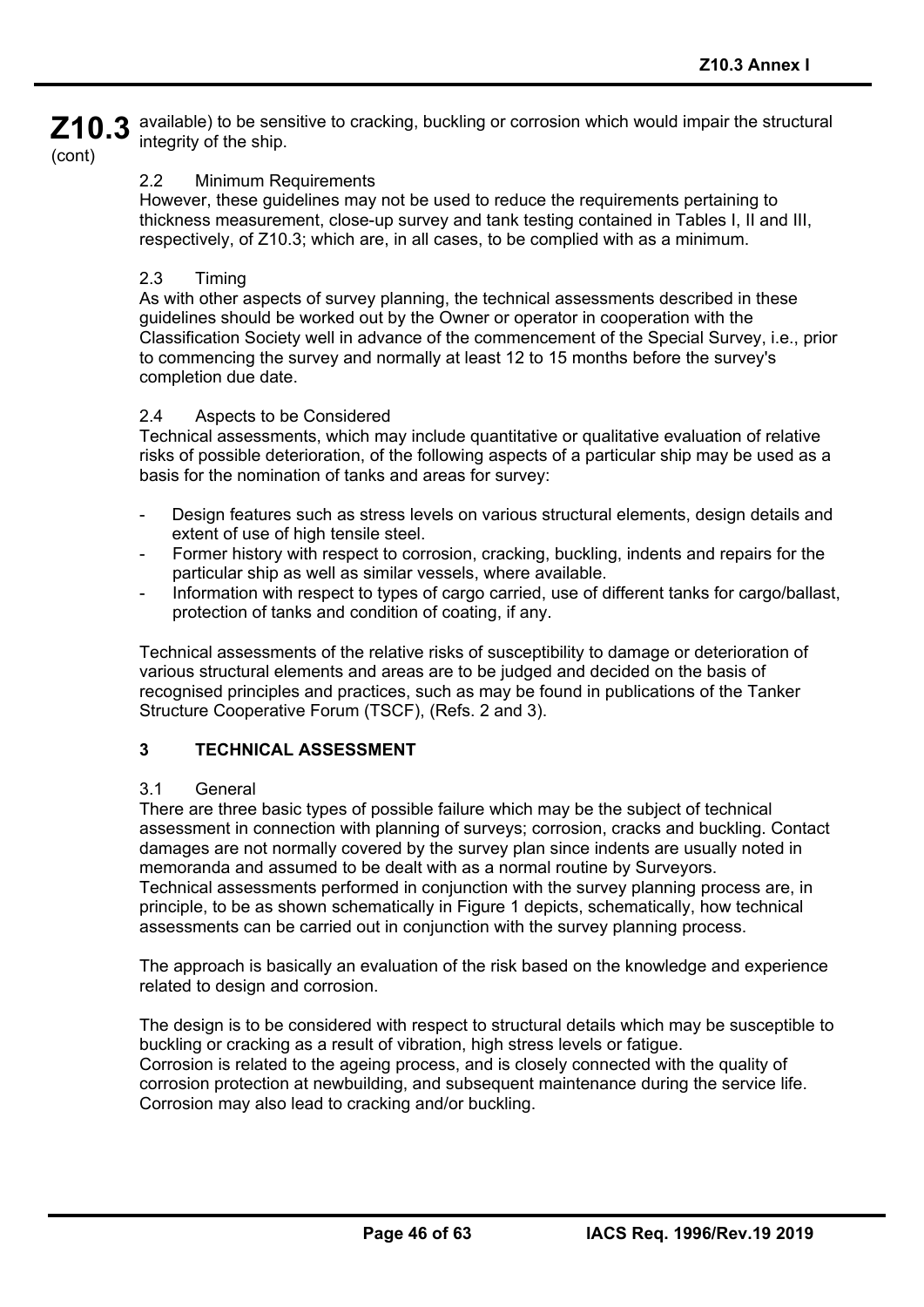#### **Z10.3 Methods**

(cont)

3.2.1 Design Details

Damage experience related to the ship in question and similar ships, where available, is the main source of information to be used in the process of planning. In addition, a selection of structural details from the design drawings are to be included.

Typical damage experience to be considered will consist of:

- Number, extent, location and frequency of cracks;
- Location of buckles.

This information may be found in the survey reports and/or the Owner's files, including the results of the Owner's own inspections. The defects are to be analyzed, noted and marked on sketches.

In addition, general experience is to be utilized. For example, reference is to be made to the two TSCF's publications mentioned in Ref.2 and Ref.3, which contain a catalogue of typical damages and proposed repair methods for various tanker structural details.

Such figures are to be used together with a review of the main drawings, in order to compare with the actual structure and search for similar details which may be susceptible to damage. An example is shown in Figure 2. In particular, Chapter 3 of Ref.2 deals with various aspects specific to double hull tankers, such as stress concentration locations, misalignment during construction, corrosion trends, fatigue considerations and areas requiring special attention, which are to be considered in working out the survey planning.

The review of the main structural drawings, in addition to using the above mentioned figures, is to include checking for typical design details where cracking has been experienced. The factors contributing to damage are to be carefully considered.

The use of high tensile steel (HTS) is an important factor. Details showing good service experience where ordinary, mild steel has been used may be more susceptible to damage when HTS, and its higher associated stresses, are utilized. There is extensive and, in general, good experience, with the use of HTS for longitudinal material in deck and bottom structures. Experience in other locations, where the dynamic stresses may be higher, is less favourable, e.g. side structures.

In this respect, stress calculations of typical and important components and details, in accordance with the latest Rules or other relevant methods, may prove useful and are to be considered. The selected areas of the structure identified during this process are to be recorded and marked on the structural drawings to be included in the Survey Programme.

#### 3.2.2 Corrosion

In order to evaluate relative corrosion risks, the following information is generally to be considered:

- Usage of Tanks and Spaces
- Condition of Coatings
- Cleaning Procedures

- Previous Corrosion Damage
- Ballast use and time for Cargo Tanks
- Corrosion Risk Scheme (See Ref. 3, Table 2.1)
- Location of Heated Tanks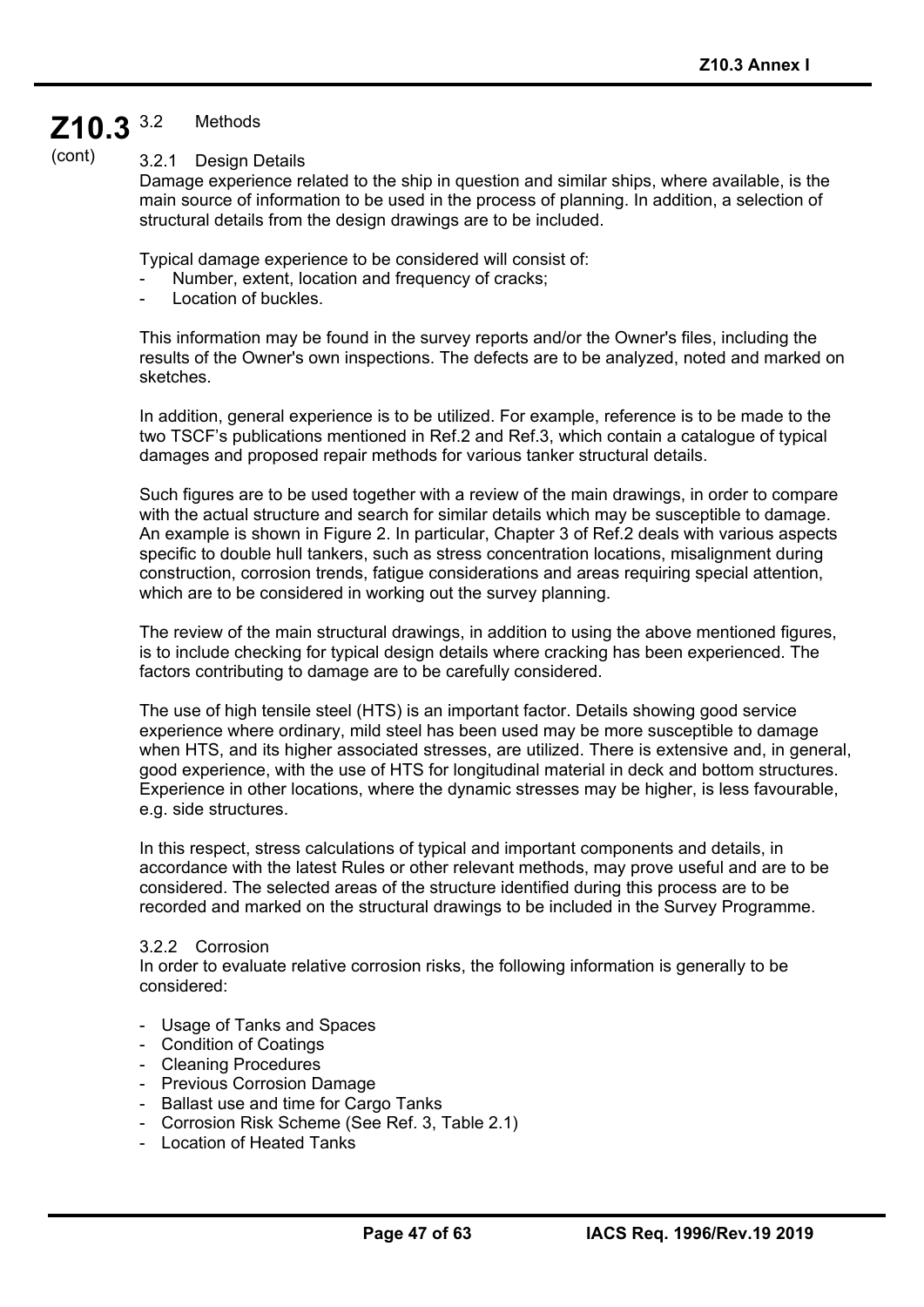**Z10.3**  Ref. 3 gives definitive examples which can be used for judging and describing coating (cont) condition, using typical pictures of conditions.

> The evaluation of corrosion risks is to be based on information in Ref. 3, together with relevant information on the anticipated condition of the ship as derived from the information collected in order to prepare the Survey Programme and the age of the ship. The various tanks and spaces are to be listed with the corrosion risks nominated accordingly.

> Special attention is to be given to the areas where the double hull tanker is particularly exposed to corrosion. To do this end, the specific aspects addressing corrosion in double hull tankers indicated in 3.4 (Corrosion trends) of Ref.2 are to be taken into account.

> 3.2.3 Locations for Close-up Survey and Thickness Measurement On the basis of the table of corrosion risks and the evaluation of design experience, the locations for initial close-up survey and thickness measurement (areas and sections) may be nominated.

The sections subject to thickness measurement are to normally be nominated in tanks and spaces where corrosion risk is judged to be the highest.

The nomination of tanks and spaces for close-up survey is to, initially, be based on highest corrosion risk, and is to always include ballast tanks. The principle for the selection is to be that the extent is increased by age or where information is insufficient or unreliable.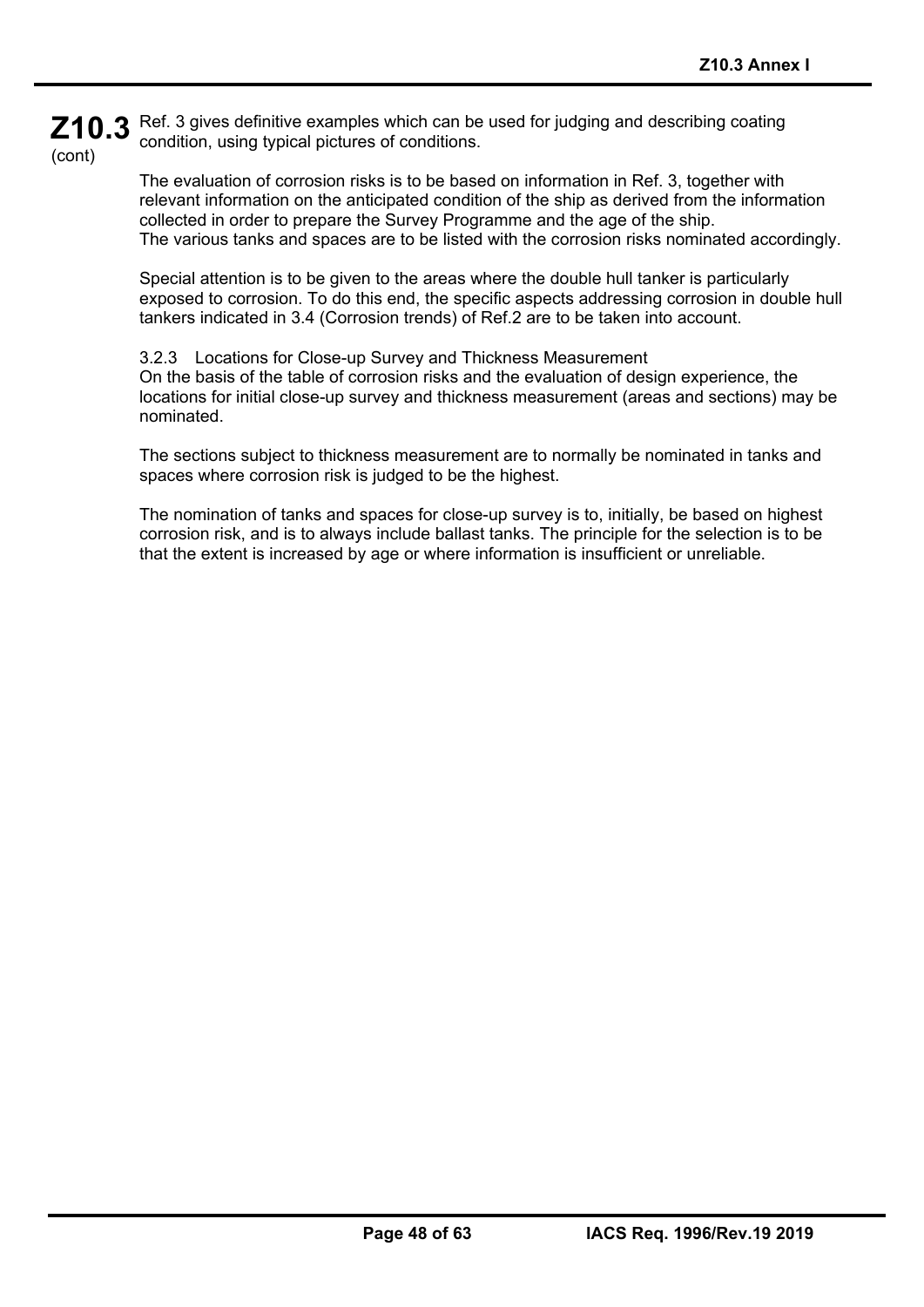

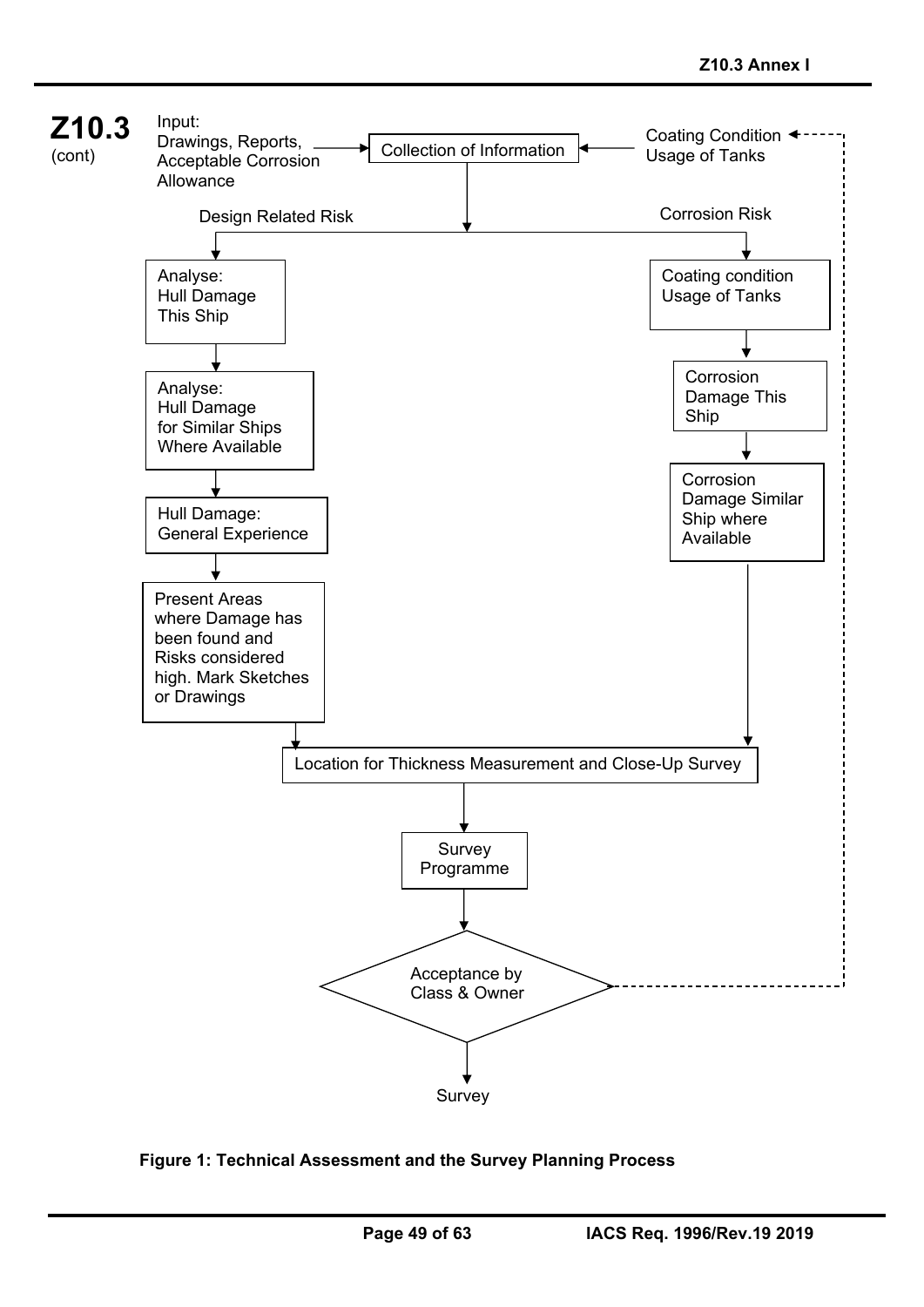

í



### **Figure 2: Typical Damage and Repair Example (Reproduced from Ref. 2)**

End of Annex I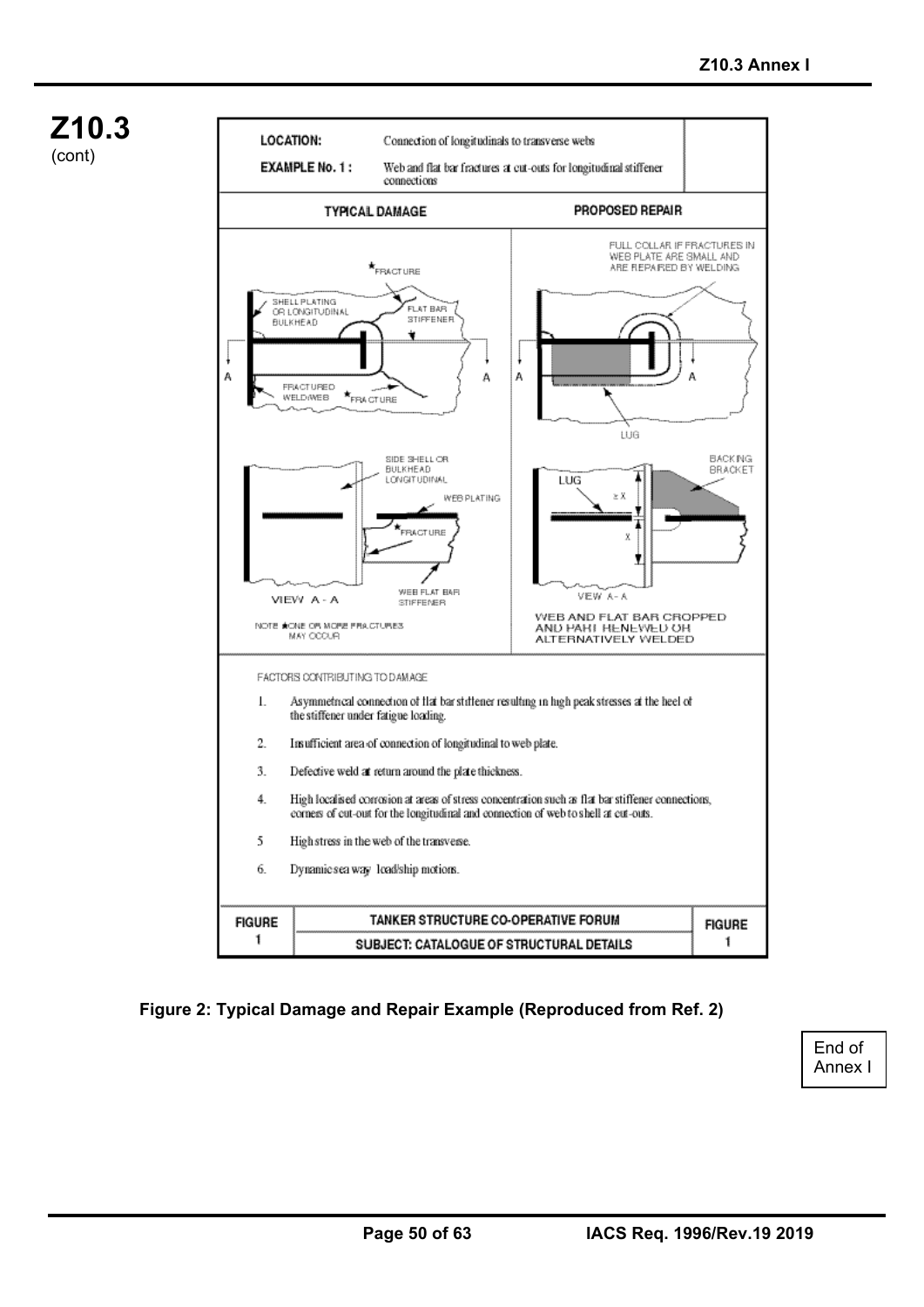## **Z10.3**  (cont)

# **ANNEX II**

#### **RECOMMENDED PROCEDURES FOR THICKNESS MEASUREMENTS OF CHEMICAL TANKERS\***

\*

í

Note 1: Annex II is recommendatory Note 2: For Single Hull Chemical Tankers, please refer to Annex II of URZ10.1 Note 3: For Double Hull Chemical Tankers, please refer to Annex II of URZ10.4

> End of Annex II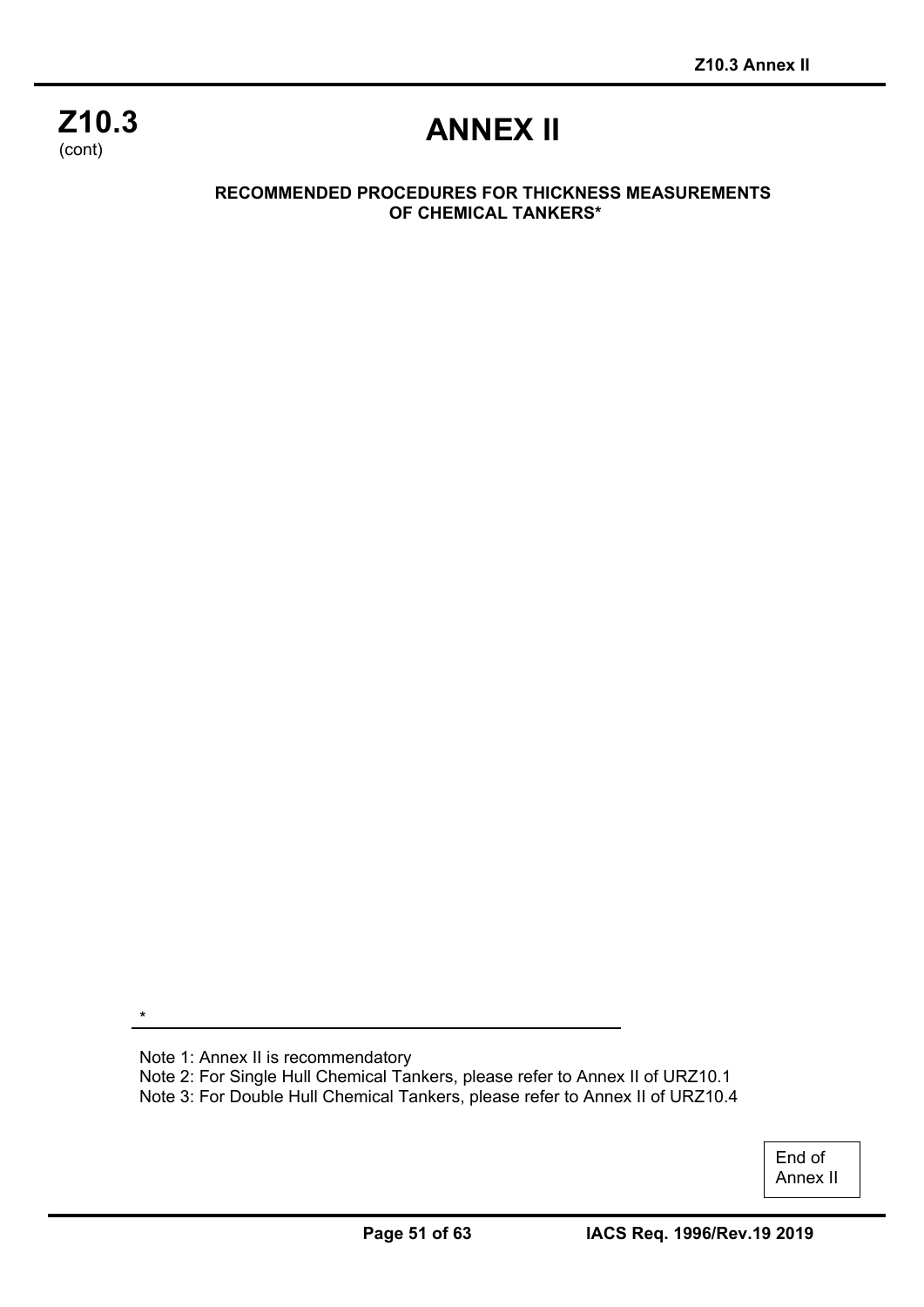**Z10.3**  (cont)

í

# **ANNEX III**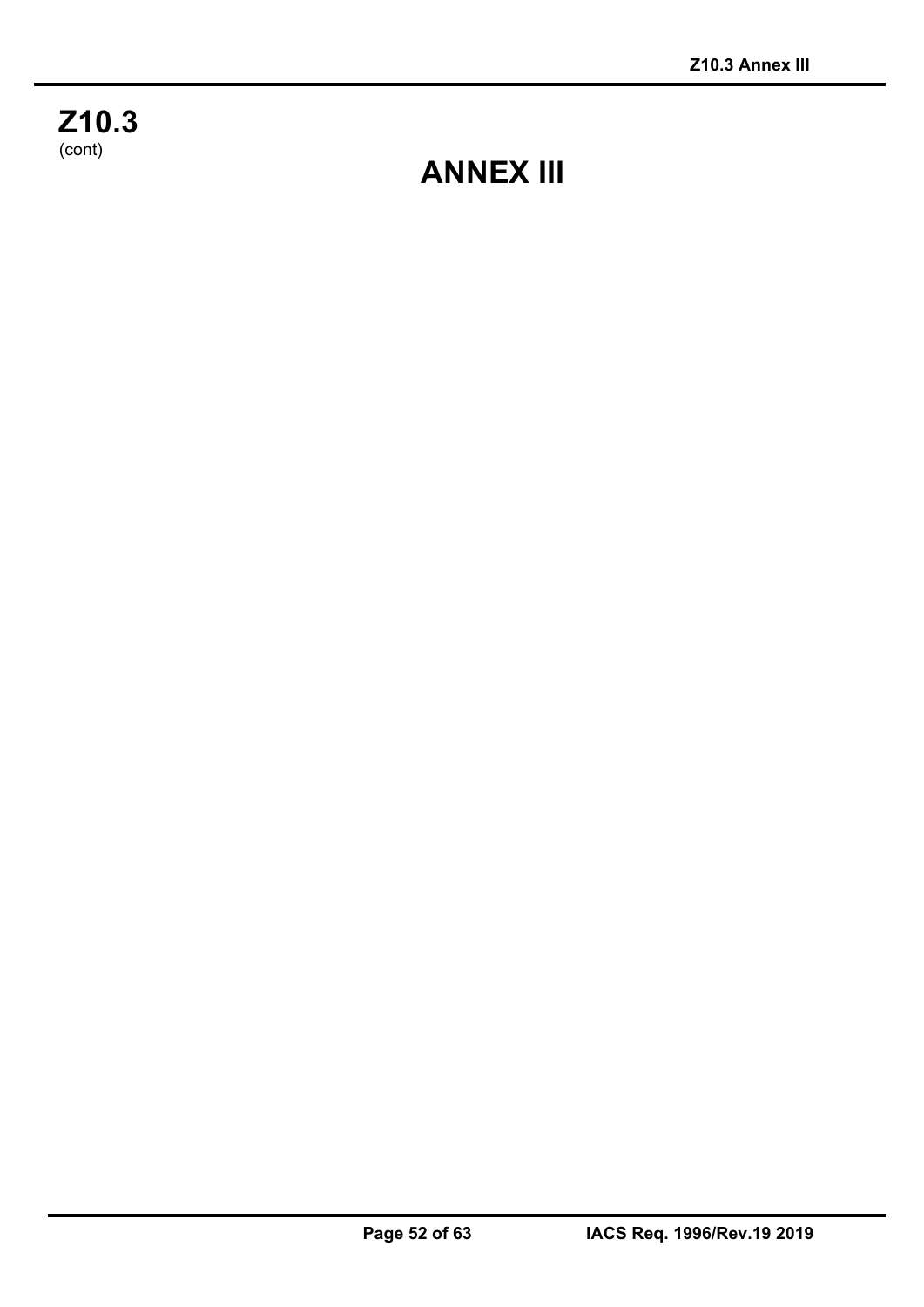## **Z10.3**  (cont'd)

#### **ANNEX IIIA**

#### **SURVEY PROGRAMME**

Basic information and particulars

Name of ship:

IMO number:

Flag State:

Port of registry:

Gross tonnage:

Deadweight (metric tonnes):

Length between perpendiculars (m):

Shipbuilder:

Hull number:

Classification Society:

Class ID:

Date of build of the ship:

Owner:

í

Thickness measurement firm: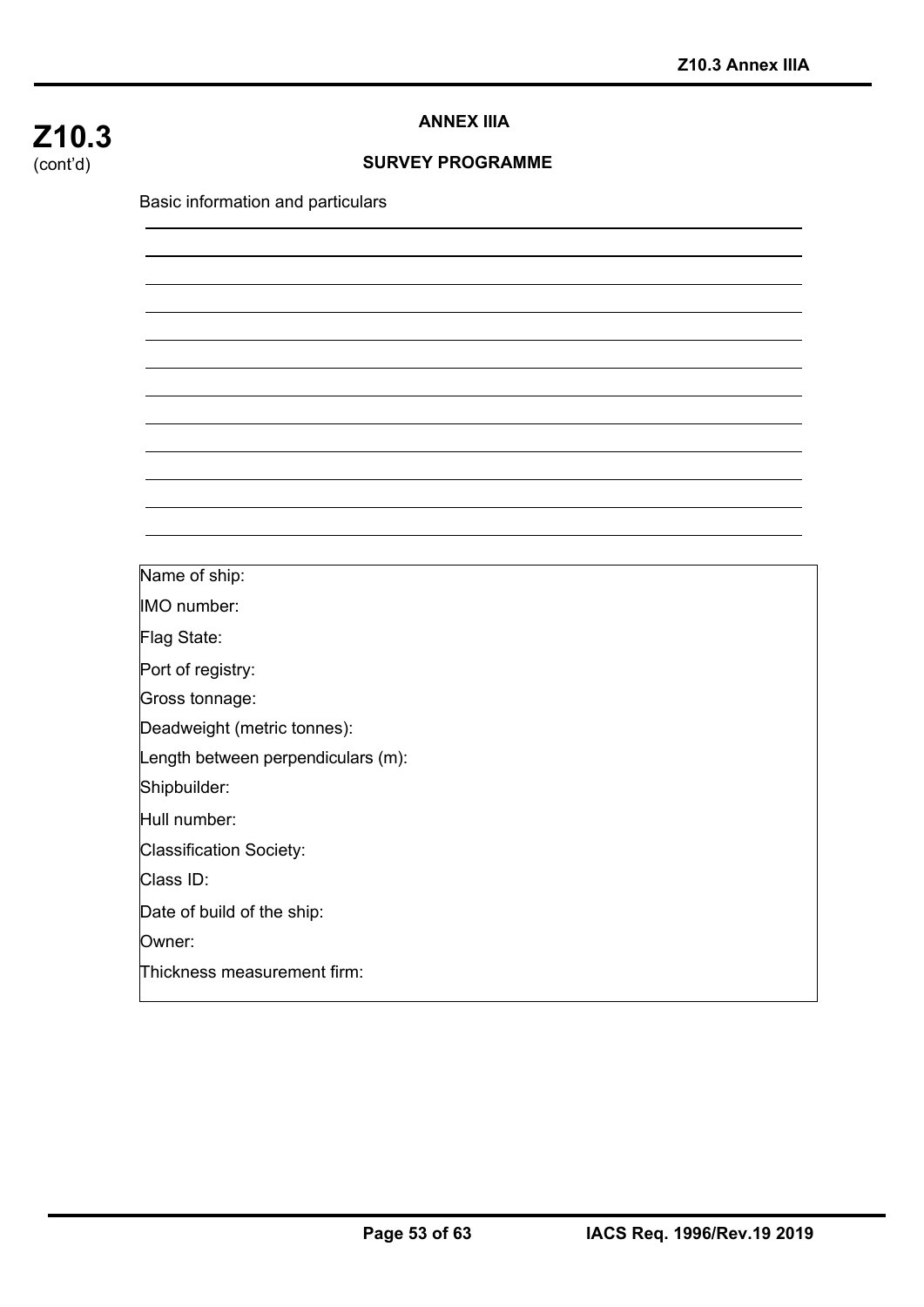### **Preamble**

**Z10.3**  (cont'd)

#### **1.1 Scope**

1.1.1 The present survey programme covers the minimum extent of overall surveys, close-up surveys, thickness measurements and pressure testing within the cargo area, cargo tanks, ballast tanks, including fore and aft peak tanks, required by UR Z10.3.

1.1.2 The arrangements and safety aspects of the survey are to be acceptable to the attending surveyor(s).

#### **1.2 Documentation**

All documents used in the development of the survey programme are to be available onboard during the survey as required by section 6.

#### **2 Arrangement of tanks and spaces**

This section of the survey programme is to provide information (either in the form of plans or text) on the arrangement of tanks and spaces that fall within the scope of the survey.

#### **3 List of tanks and spaces with information on their use, extent of coatings and corrosion protection system**

This section of the survey programme is to indicate any changes relating to (and is to update) the information on the use of the tanks of the ship, the extent of coatings and the corrosion protective system provided in the Survey Planning Questionnaire.

#### **4 Conditions for survey**

This section of the survey programme is to provide information on the conditions for survey, e.g. information regarding cargo hold and tank cleaning, gas freeing, ventilation, lighting, etc.

#### **5 Provisions and method of access to structures**

This section of the survey programme is to indicate any changes relating to (and is to update) the information on the provisions and methods of access to structures provided in the Survey Planning Questionnaire.

#### **6 List of equipment for survey**

This section of the survey programme is to identify and list the equipment that will be made available for carrying out the survey and the required thickness measurements.

#### **7 Survey requirements**

#### **7.1 Overall survey**

í

This section of the survey programme is to identify and list the spaces that are to undergo an overall survey for the ship in accordance with 2.3.1.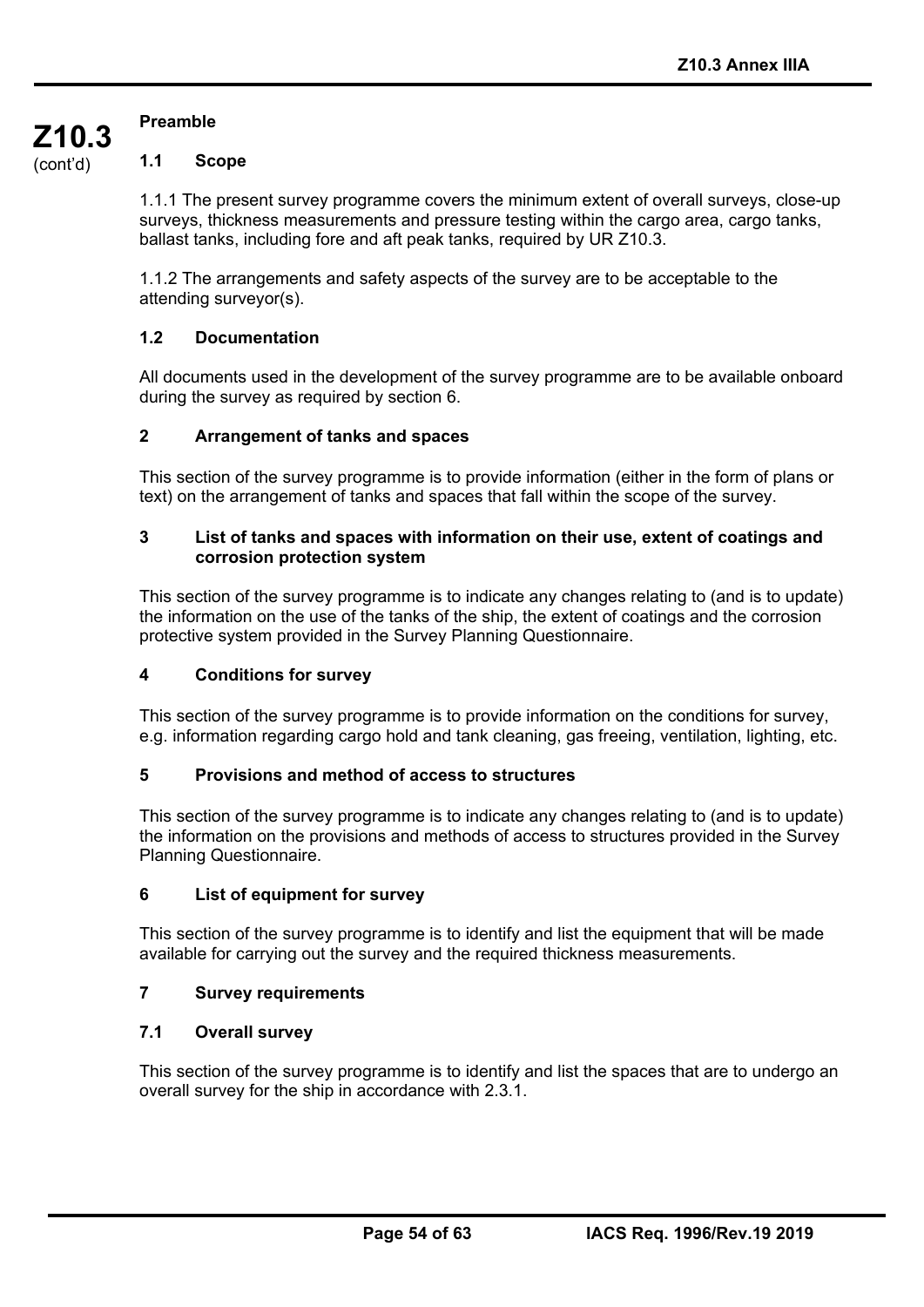## **7.2 Close-up survey**

**Z10.3**  (cont'd)

This section of the survey programme is to identify and list the hull structures that are to undergo a close-up survey for the ship in accordance with 2.3.2.

#### **8 Identification of tanks for tank testing and pipes for pipe testing**

This section of the survey programme is to identify and list the tanks that are to undergo tank testing for the ship in accordance with 2.5 and the pipes that are to undergo pipe testing in accordance with 2.6.

#### **9 Identification of areas and sections for thickness measurements**

This section of the survey programme is to identify and list the areas and sections where thickness measurements are to be taken in accordance with 2.4.1.

#### **10 Minimum thickness of hull structures**

This section of the survey programme is to specify the minimum thickness for hull structures of the ship that are subject to UR Z10.3 (indicate either (a) or preferably (b), if such information is available):

- (a) Determined from the attached wastage allowance table and the original thickness to the hull structure plans of the ship;
- (b) Given in the following table(s):

| <b>Area or location</b>      | <b>Original as-</b><br>built thickness<br>(mm) | <b>Minimum</b><br>thickness<br>(mm) | <b>Substantial</b><br>corrosion<br>thickness<br>(mm) |
|------------------------------|------------------------------------------------|-------------------------------------|------------------------------------------------------|
| <b>Deck</b>                  |                                                |                                     |                                                      |
| Plating                      |                                                |                                     |                                                      |
| Longitudinals                |                                                |                                     |                                                      |
| Longitudinal girders         |                                                |                                     |                                                      |
| <b>Bottom</b>                |                                                |                                     |                                                      |
| Plating                      |                                                |                                     |                                                      |
| Longitudinals                |                                                |                                     |                                                      |
| Longitudinal girders         |                                                |                                     |                                                      |
| Ship side                    |                                                |                                     |                                                      |
| Plating                      |                                                |                                     |                                                      |
| Longitudinals                |                                                |                                     |                                                      |
| Longitudinal girders         |                                                |                                     |                                                      |
| <b>Longitudinal bulkhead</b> |                                                |                                     |                                                      |
| Plating                      |                                                |                                     |                                                      |
| Longitudinals                |                                                |                                     |                                                      |
| Longitudinal girders         |                                                |                                     |                                                      |
| <b>Inner bottom</b>          |                                                |                                     |                                                      |
| Plating                      |                                                |                                     |                                                      |
| Longitudinals                |                                                |                                     |                                                      |
| Longitudinal girders         |                                                |                                     |                                                      |
| <b>Transverse bulkheads</b>  |                                                |                                     |                                                      |
| Plating                      |                                                |                                     |                                                      |
| <b>Stiffeners</b>            |                                                |                                     |                                                      |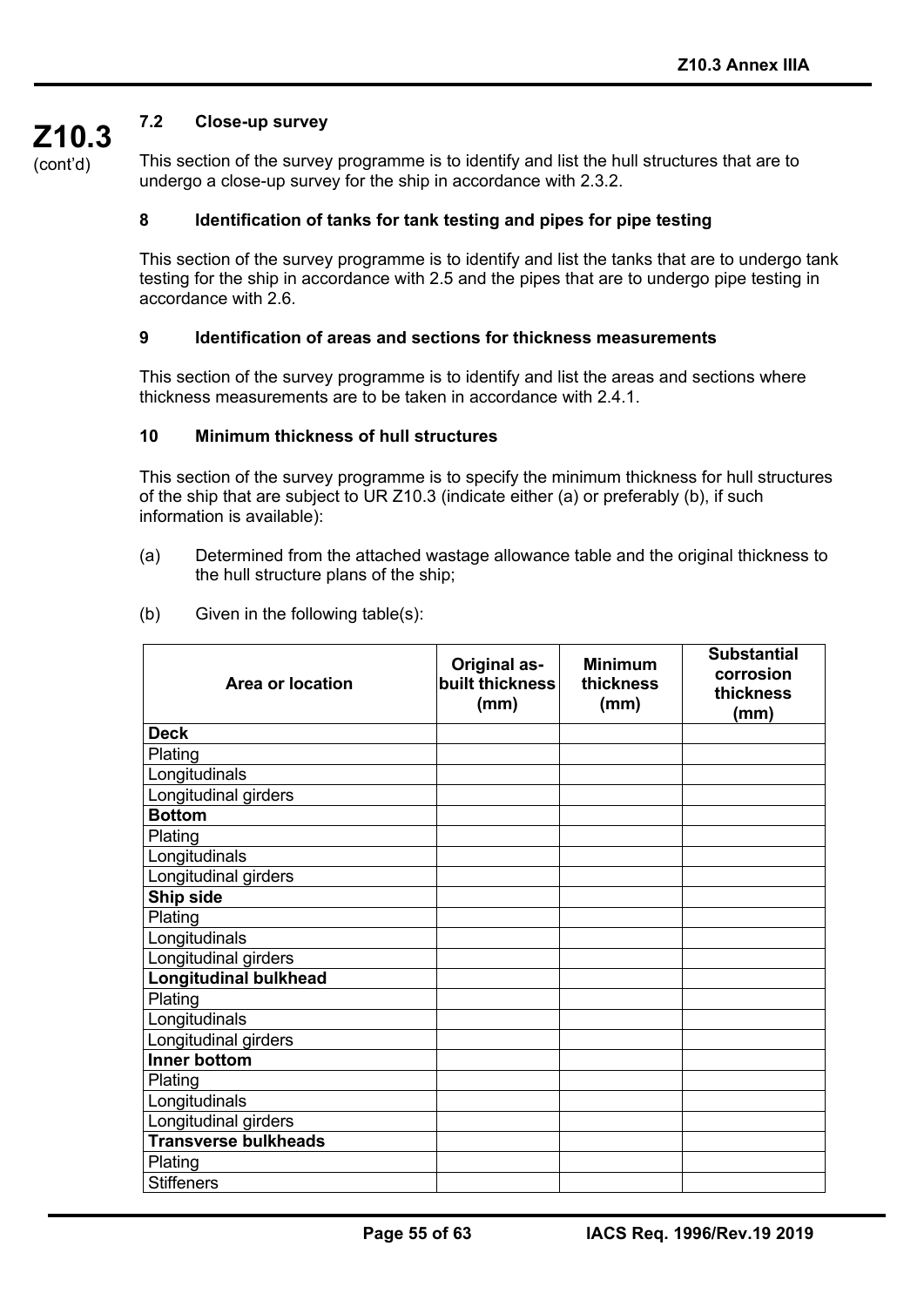| Transverse web frames, floors<br>and stringers and diaphragms |  |  |
|---------------------------------------------------------------|--|--|
| Plating                                                       |  |  |
| <b>Flanges</b>                                                |  |  |
| <b>Stiffeners</b>                                             |  |  |

Note: The wastage allowance tables are to be attached to the survey programme.

#### **11 Thickness measurement firm**

This section of the survey programme is to identify changes, if any, relating to the information on the thickness measurement firm provided in the Survey Planning Questionnaire.

#### **12 Damage experience related to the ship**

This section of the survey programme is to, using the tables provided below, provide details of the hull damages for at least the last three years in way of the cargo and ballast tanks and void spaces within the cargo area. These damages are subject to survey.

| <b>Tank or</b><br>space<br>number or<br>area | <b>Possible</b><br>cause, if<br>known | <b>Description</b><br>of the<br>damages | Location | Repair | Date of<br>repair |
|----------------------------------------------|---------------------------------------|-----------------------------------------|----------|--------|-------------------|
|                                              |                                       |                                         |          |        |                   |
|                                              |                                       |                                         |          |        |                   |
|                                              |                                       |                                         |          |        |                   |
|                                              |                                       |                                         |          |        |                   |
|                                              |                                       |                                         |          |        |                   |
|                                              |                                       |                                         |          |        |                   |
|                                              |                                       |                                         |          |        |                   |
|                                              |                                       |                                         |          |        |                   |
|                                              |                                       |                                         |          |        |                   |
|                                              |                                       |                                         |          |        |                   |

#### **Hull damages sorted by location for the ship**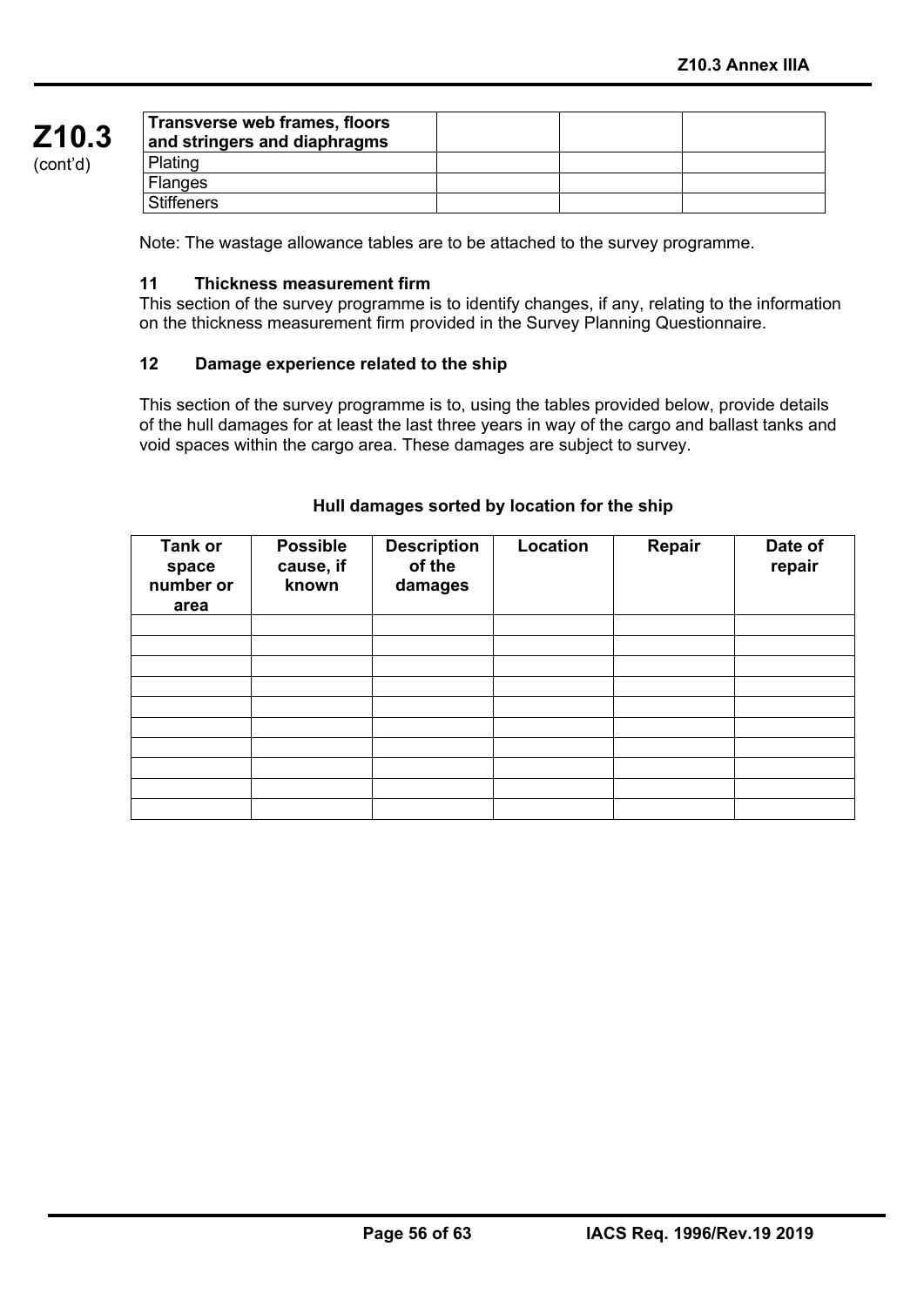

### **Hull damages for sister or similar ships (if available) in the case of design related damage**

| <b>Tank or</b><br>space<br>number or<br>area | <b>Possible</b><br>cause, if<br>known | <b>Description</b><br>of the<br>damages | Location | Repair | Date of<br>repair |
|----------------------------------------------|---------------------------------------|-----------------------------------------|----------|--------|-------------------|
|                                              |                                       |                                         |          |        |                   |
|                                              |                                       |                                         |          |        |                   |
|                                              |                                       |                                         |          |        |                   |
|                                              |                                       |                                         |          |        |                   |
|                                              |                                       |                                         |          |        |                   |
|                                              |                                       |                                         |          |        |                   |
|                                              |                                       |                                         |          |        |                   |
|                                              |                                       |                                         |          |        |                   |
|                                              |                                       |                                         |          |        |                   |
|                                              |                                       |                                         |          |        |                   |

## **13 Areas identified with substantial corrosion from previous surveys**

This section of the survey programme is to identify and list the areas of substantial corrosion from previous surveys.

#### **14 Critical structural areas and suspect areas**

This section of the survey programme is to identify and list the critical structural areas and the suspect areas, if such information is available.

#### **15 Other relevant comments and information**

This section of the survey programme is to provide any other comments and information relevant to the survey.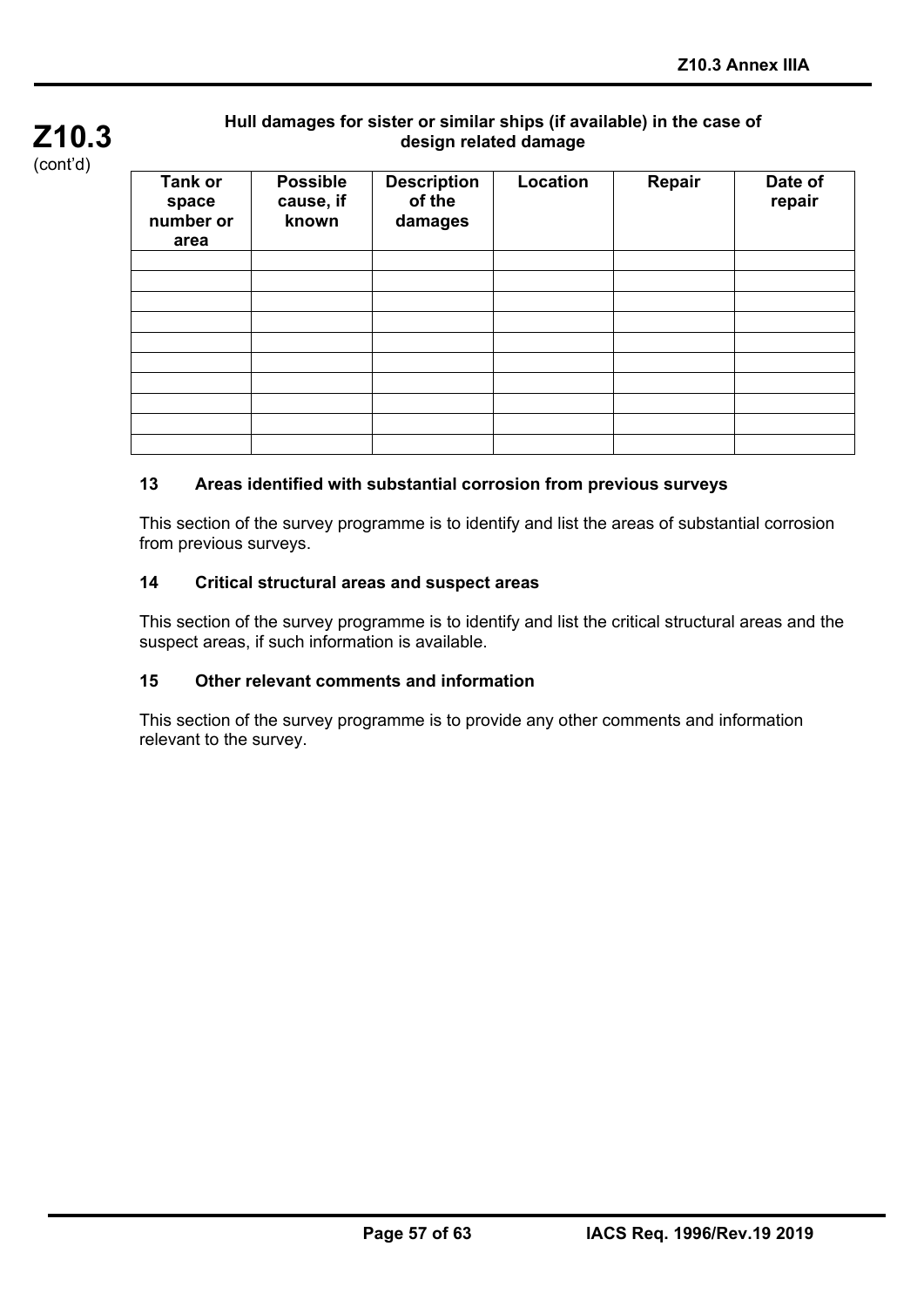### **Appendices**

í

(cont'd)

**Z10.3** 

#### **Appendix 1 - List of plans**

Paragraph 5.1.3.2 requires that main structural plans of cargo and ballast tanks (scantling drawings), including information regarding use of high tensile steel (HTS), clad steel and stainless steel to be available. This appendix of the survey programme is to identify and list the main structural plans which form part of the survey programme.

#### **Appendix 2 - Survey Planning Questionnaire**

The Survey Planning Questionnaire (annex IIIB), which has been submitted by the owner, is to be appended to the survey programme.

#### **Appendix 3 - Other documentation**

This part of the survey programme is to identify and list any other documentation that forms part of the Plan.

Prepared by the owner in co-operation with the Classification Society for compliance with 5.1.3.

| representative)                |
|--------------------------------|
| <b>Classification Society)</b> |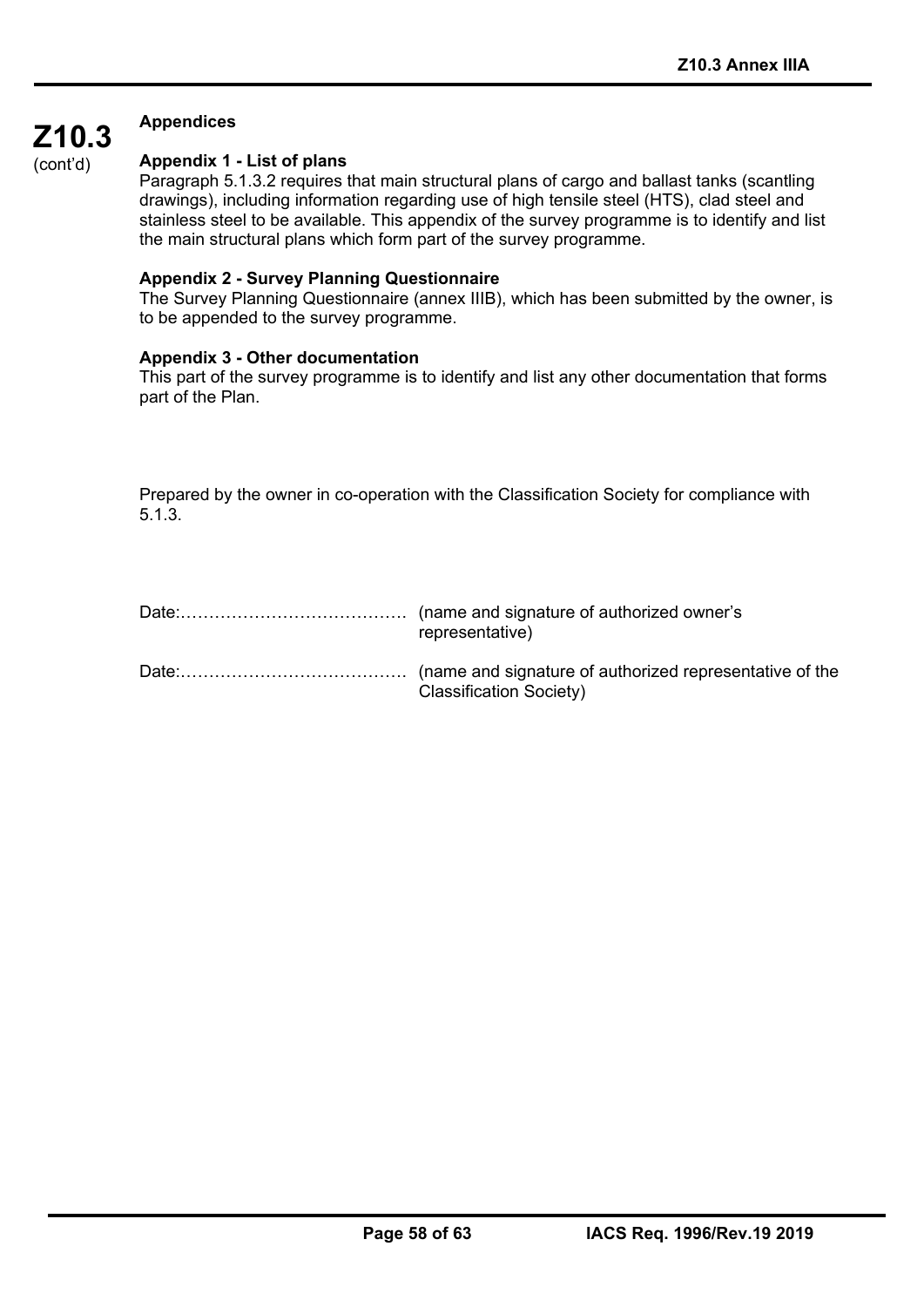#### **ANNEX IIIB**

#### **SURVEY PLANNING QUESTIONNAIRE**

The following information will enable the owner in co-operation with the Classification Society to develop a survey programme complying with the requirements of UR Z10.3. It is essential that the owner provides, when completing the present questionnaire, up-to-date information. The present questionnaire, when completed, is to provide all information and material required by UR Z10.3.

#### **Particulars**

í

Ship's name: IMO number: Flag State: Port of registry: Owner: Classification Society: Class ID: Gross tonnage: Deadweight (metric tonnes): Date of build:

#### **Information on access provision for close-up surveys and thickness measurement:**

The owner is to indicate, in the table below, the means of access to the structures subject to close-up survey and thickness measurement. A close-up survey is an examination where the details of structural components are within the close visual inspection range of the attending surveyor, i.e. normally within reach of hand.

| <b>Tank</b><br>No. | <b>Structure</b> | C(Cargo)<br><b>B(Ballast)</b> | Temporary<br>staging | <b>Rafts</b> | <b>Ladders</b> | <b>Direct</b><br>access | <b>Other</b><br>means<br>(please<br>specify) |
|--------------------|------------------|-------------------------------|----------------------|--------------|----------------|-------------------------|----------------------------------------------|
| F.P.               | Fore peak        |                               |                      |              |                |                         |                                              |
| <b>A.P.</b>        | Aft peak         |                               |                      |              |                |                         |                                              |
|                    | Under deck       |                               |                      |              |                |                         |                                              |
| Wing               | Side shell       |                               |                      |              |                |                         |                                              |
| <b>Tanks</b>       | <b>Bottom</b>    |                               |                      |              |                |                         |                                              |
|                    | transverse       |                               |                      |              |                |                         |                                              |
|                    | Longitudinal     |                               |                      |              |                |                         |                                              |
|                    | Transverse       |                               |                      |              |                |                         |                                              |
|                    | Under deck       |                               |                      |              |                |                         |                                              |
| <b>Centre</b>      | <b>Bottom</b>    |                               |                      |              |                |                         |                                              |
| <b>Tanks</b>       | transverse       |                               |                      |              |                |                         |                                              |
|                    | Transverse       |                               |                      |              |                |                         |                                              |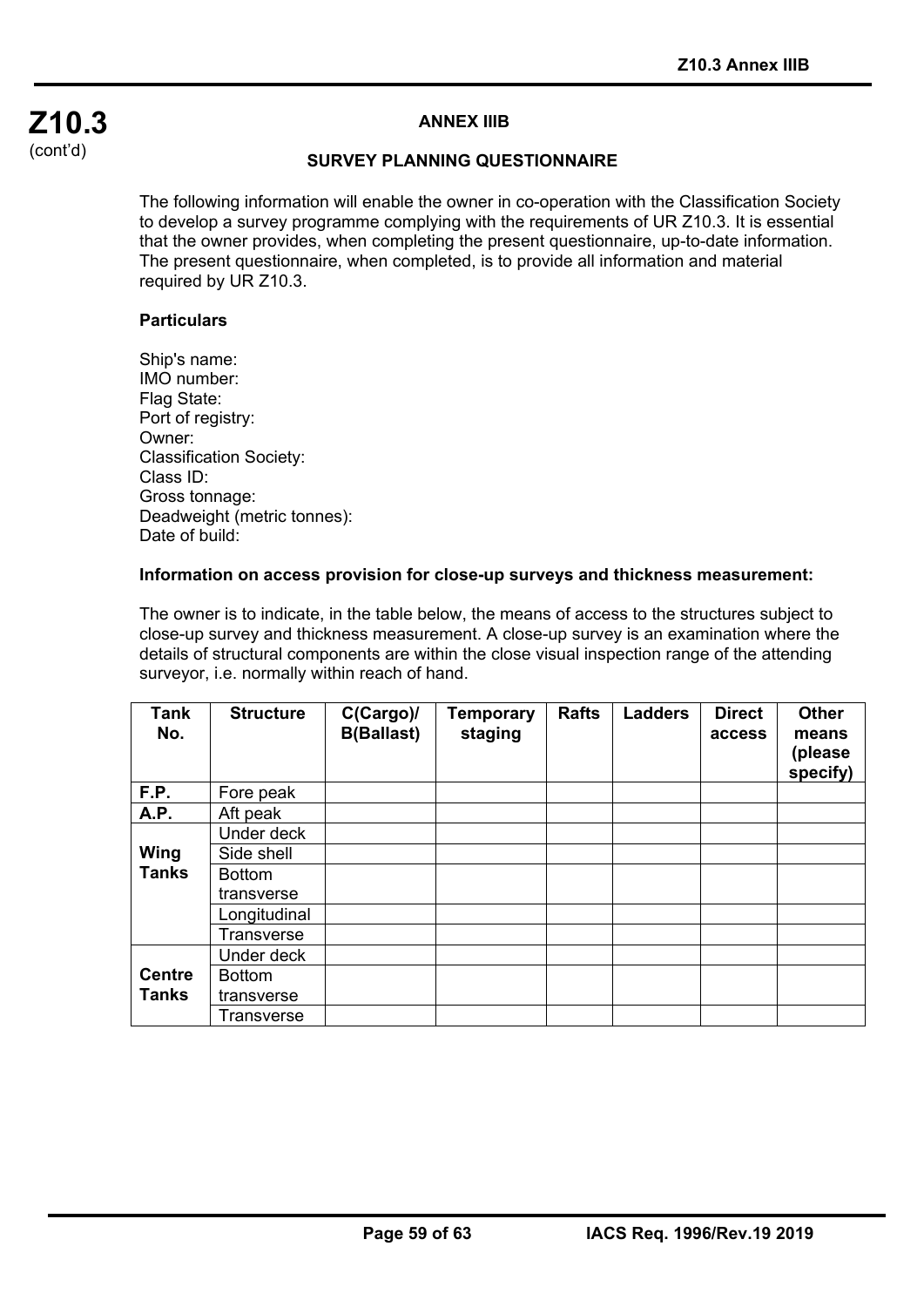**History of heated cargo for the last 3 years together with indication as to whether cargo was heated** 

#### **Owner's inspections**

í

Using a format similar to that of the table below (which is given as an example), the owner is to provide details of the results of their inspections for the last 3 years on all cargo and ballast tanks and void spaces within the cargo area, including peak tanks.

| Tank No.                   | Corrosion<br>protection<br>(1) | Coating<br>extent<br>(2) | Coating<br>condition<br>(3) | <b>Structural</b><br>deterioration<br>(4) | <b>Tank</b><br>damage<br>history<br>(5) |
|----------------------------|--------------------------------|--------------------------|-----------------------------|-------------------------------------------|-----------------------------------------|
| Cargo<br>centre tanks      |                                |                          |                             |                                           |                                         |
|                            |                                |                          |                             |                                           |                                         |
|                            |                                |                          |                             |                                           |                                         |
|                            |                                |                          |                             |                                           |                                         |
| <b>Cargo wing</b><br>tanks |                                |                          |                             |                                           |                                         |
|                            |                                |                          |                             |                                           |                                         |
|                            |                                |                          |                             |                                           |                                         |
|                            |                                |                          |                             |                                           |                                         |
|                            |                                |                          |                             |                                           |                                         |
|                            |                                |                          |                             |                                           |                                         |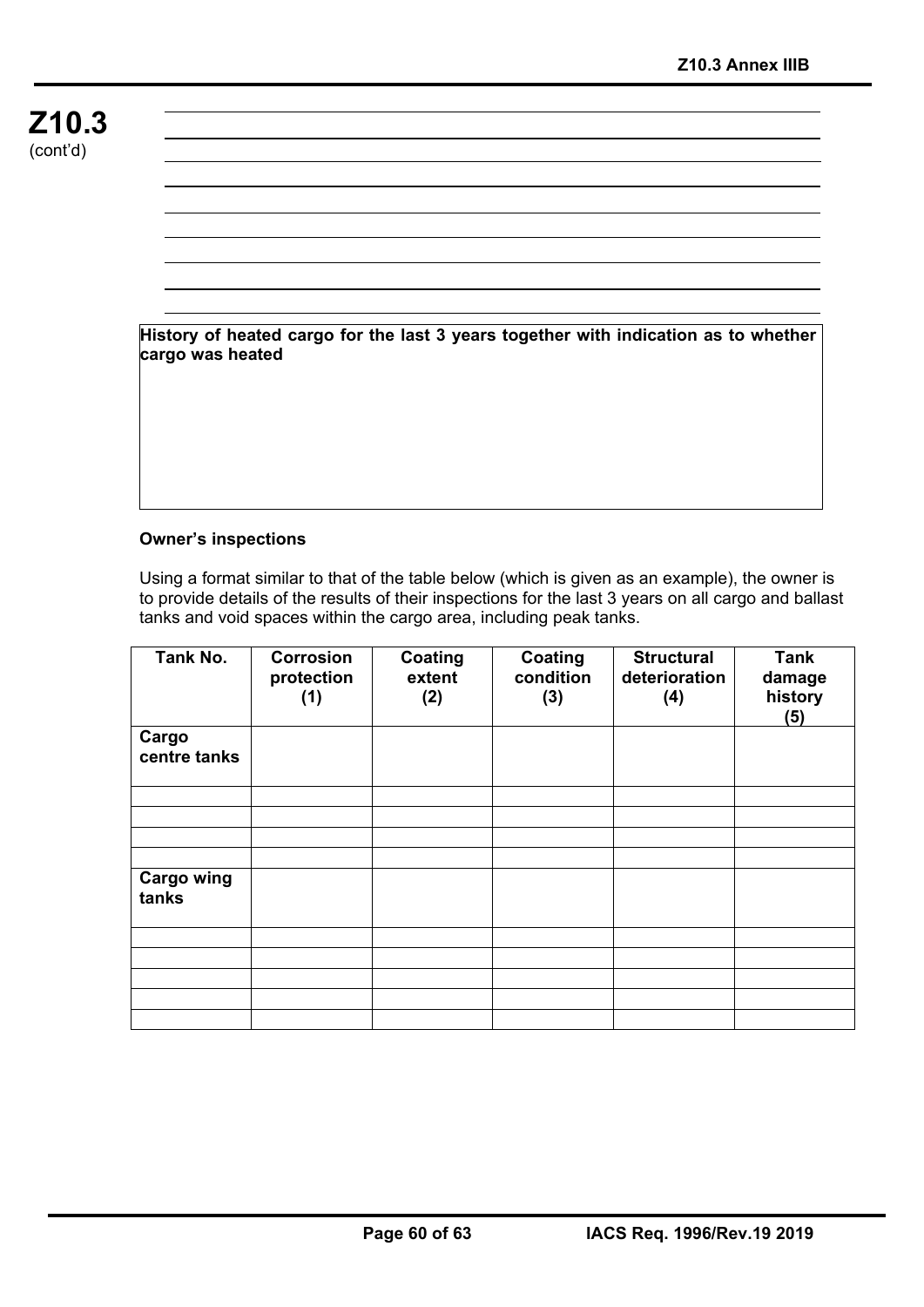## **Z10.3**   $(const'd)$

|  |  | (GULIL U <i>J</i> |  |
|--|--|-------------------|--|
|  |  |                   |  |

| Tank No.             | Corrosion<br>protection<br>(1) | Coating<br>extent<br>(2) | Coating<br>condition<br>(3) | <b>Structural</b><br>deterioration<br>(4) | Tank<br>damage<br>history<br>(5) |
|----------------------|--------------------------------|--------------------------|-----------------------------|-------------------------------------------|----------------------------------|
| <b>Ballast tanks</b> |                                |                          |                             |                                           |                                  |
| Fore peak            |                                |                          |                             |                                           |                                  |
| Aft peak             |                                |                          |                             |                                           |                                  |
|                      |                                |                          |                             |                                           |                                  |
|                      |                                |                          |                             |                                           |                                  |
| <b>Miscellaneous</b> |                                |                          |                             |                                           |                                  |
| spaces               |                                |                          |                             |                                           |                                  |
|                      |                                |                          |                             |                                           |                                  |
|                      |                                |                          |                             |                                           |                                  |
|                      |                                |                          |                             |                                           |                                  |

Note: Indicate tanks which are used for cargo/ballast.

- 1) HC=hard coating; SC=soft coating; SH=semi-hard coating; NP=no protection
- 2) U=upper part; M=middle part; L=lower part; C=complete
- 3) G=good; F=fair; P=poor; RC=recoated (during the last 3 years)
- 4) N=no findings recorded; Y=findings recorded, (Description of findings is to be attached to the questionnaire)
- 5) DR=damage & repair; L=leakages; CV=conversion (Description is to be attached to this questionnaire)

Name of owner's representative:

Signature:

Date: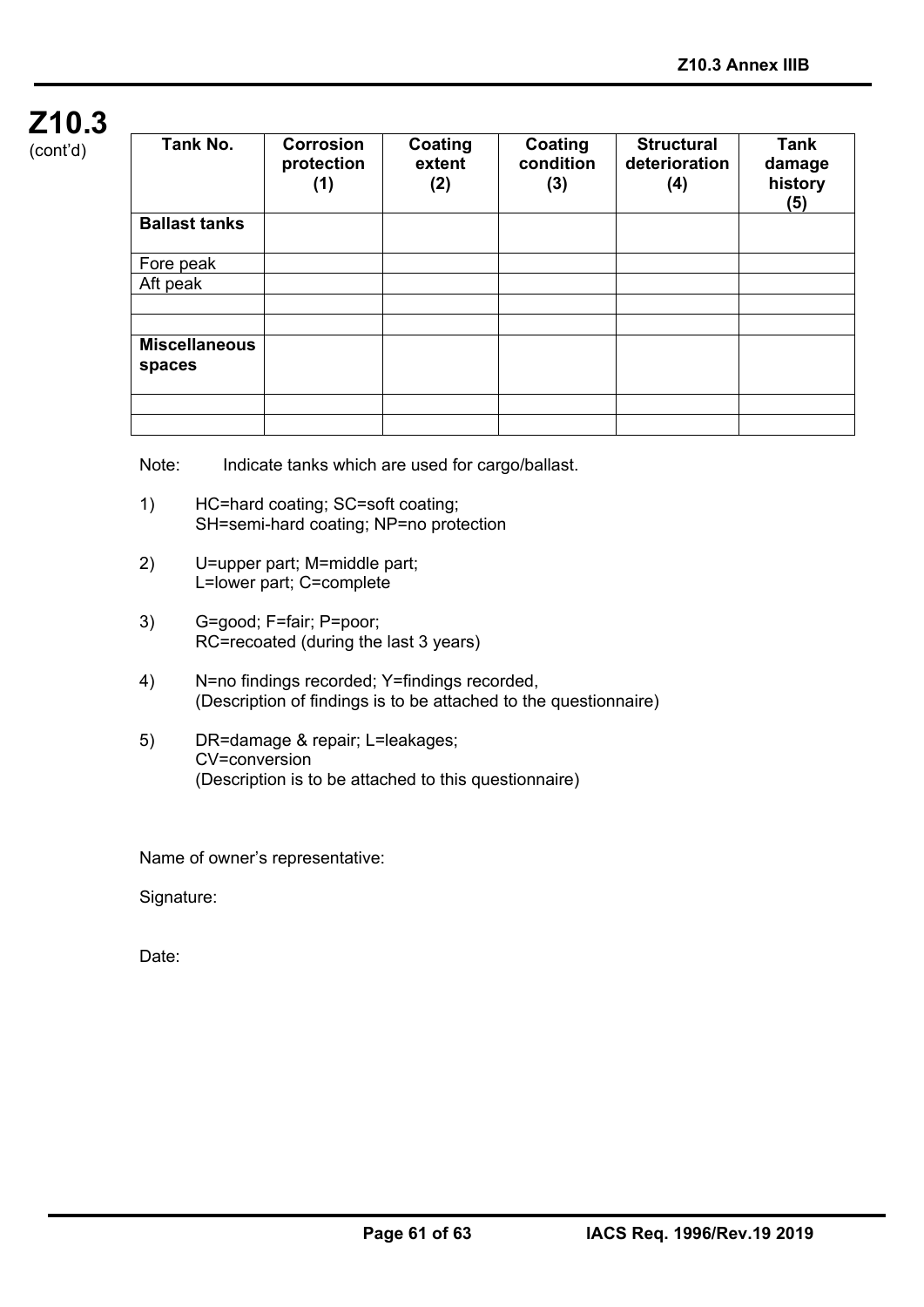

#### **Reports of Port State Control inspections**

List the reports of Port State Control inspections containing hull structural related deficiencies and relevant information on rectification of the deficiencies:

#### **Safety Management System**

í

List non-conformities related to hull maintenance, including the associated corrective actions:

**Name and address of the approved thickness measurement firm:**